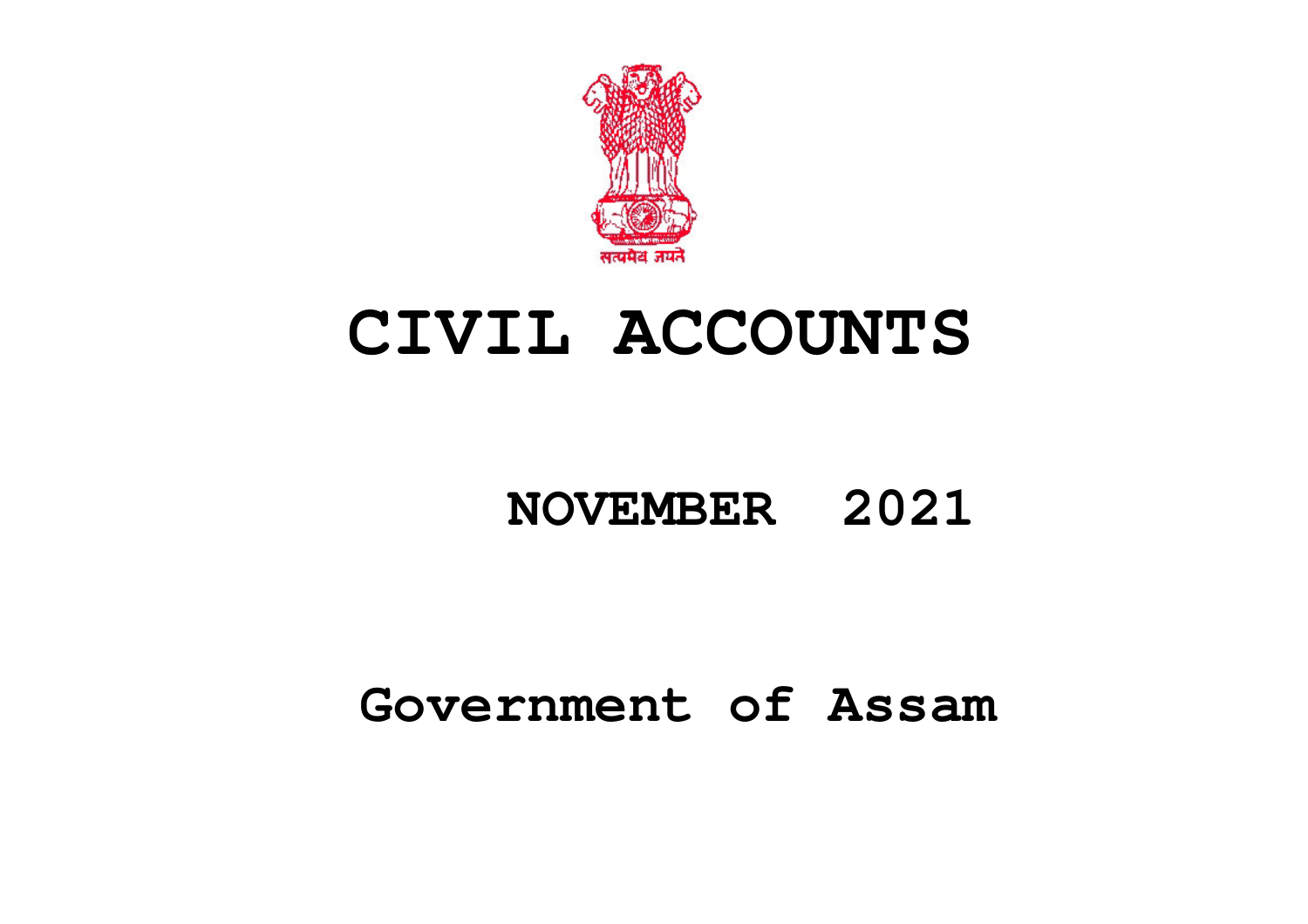

## **CIVIL ACCOUNTS**

**OF**

**THE STATE OF ASSAM**

**FOR**

**NOVEMBER 2021**

### **GENERAL STATEMENT OF ACCOUNTS**

| <b>Head Of Account</b>                                                          | <b>Current Month</b> | Progressive         | <b>Budget/Revised</b><br><b>Estimate</b> | <b>Progressive Last Year</b> |
|---------------------------------------------------------------------------------|----------------------|---------------------|------------------------------------------|------------------------------|
| <b>Part I - Consolidated Fund</b>                                               |                      |                     |                                          |                              |
| <b>Total - Revenue Receipts</b>                                                 | 67,47,92,31,288      | 3,92,80,94,69,645   | 8,89,79,40,26,000                        | 3,67,47,92,27,473            |
| <b>Total - Expenditure met from</b><br>Revenue                                  | 60,07,89,58,875      | 3,82,19,25,46,379   | 9,92,55,79,39,000                        | 3,52,91,47,81,360            |
| <b>Total - Capital Account Outside the</b><br><b>Revenue Account</b>            | 12,92,23,08,677      | 58,98,21,83,509     | 3,29,58,28,52,000                        | 44,65,87,18,292              |
| <b>Net Public Debt and Loans and</b><br><b>Advances by the State Government</b> | 4,78,81,55,775       | 75,93,14,92,806     | 1,46,73,01,11,000                        | 77,59,75,85,792              |
| <b>Inter State Settlement Account</b>                                           | 0                    | 0                   |                                          | 0                            |
| <b>Appropriation to Contingency Fund</b>                                        |                      |                     |                                          | 0                            |
| <b>Net Part I - Consolidated Fund</b>                                           | -73,38,80,489        | 27,56,62,32,563     | $\Omega$                                 | 47,50,33,13,613              |
| Net Part II - Contingency Fund                                                  |                      |                     | $\Omega$                                 |                              |
| <b>Net Part III - Public Account</b>                                            | $-8,94,73,30,044$    | 11,77,18,79,611     | 6,42,33,21,000                           | -44,36,66,63,204             |
| <b>Total - Transaction</b>                                                      | $-9,68,12,10,533$    | 39, 33, 81, 12, 174 | 6,42,33,21,000                           | 3,13,66,50,409               |
| <b>Opening Balance</b>                                                          | 85,98,68,92,379      | 36,96,75,69,672     | $-9,69,78,00,000$                        | 29,80,19,62,240              |
| <b>Closing Balance</b>                                                          | 76,30,56,81,847      | 76, 30, 56, 81, 846 | $-3,27,44,79,000$                        | 32,93,86,12,649              |

**Run Date: 21/02/2022**

**125**

**Form No. A**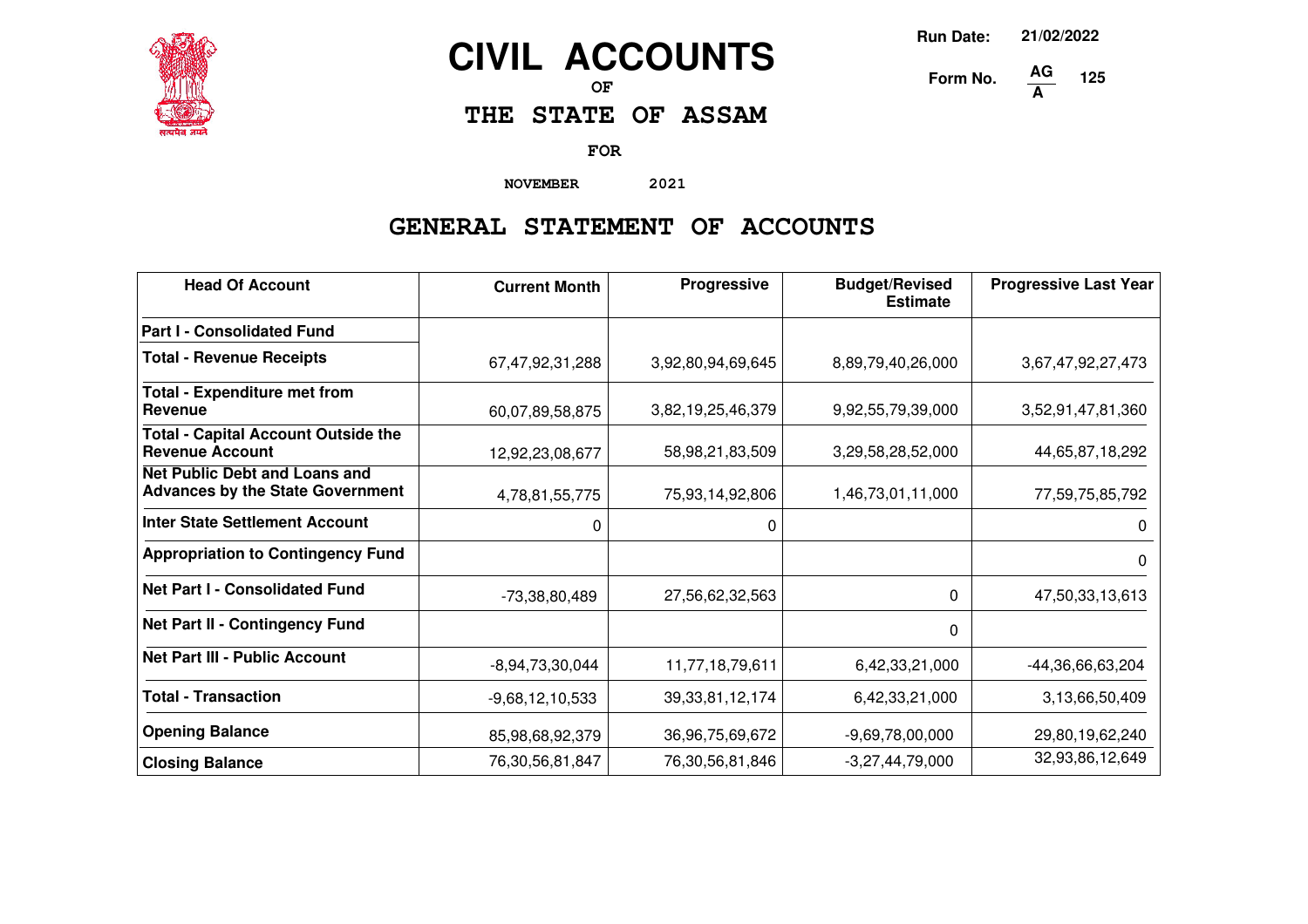

| <b>Heads of Accounts</b>                                                                        | <b>Current</b>  | Progressive       | <b>Budget Estimate/</b><br><b>Revised Estimate</b> | Progressive<br><b>Last Year</b> |
|-------------------------------------------------------------------------------------------------|-----------------|-------------------|----------------------------------------------------|---------------------------------|
| Part I-Consolidated Fund-                                                                       |                 |                   |                                                    |                                 |
| Receipt Heads (Revenue Account)                                                                 |                 |                   |                                                    |                                 |
| A. TAX REVENUE                                                                                  |                 |                   |                                                    |                                 |
| (a) Goods and Services Tax                                                                      |                 |                   |                                                    |                                 |
| 0005 Central Goods and Services Tax<br>(CGST)                                                   | 9,60,96,00,000  | 43,24,32,00,000   | 67,26,70,00,000                                    | 34,07,26,00,000                 |
| 0006 State Goods and Services Tax<br>(SGST)<br>0008 Integrated Goods and Services<br>Tax (IGST) | 8,31,17,32,632  | 65,27,84,99,976   | 1,11,79,74,54,000                                  | 46,81,36,54,691                 |
| Total (a) Goods and Services Tax :                                                              | 17,92,13,32,632 | 1,08,52,16,99,976 | 1,79,06,44,54,000                                  | 80,88,62,54,691                 |
| (b) Taxes on Income and Expenditure                                                             |                 |                   |                                                    |                                 |
| 0020 Corporation Tax                                                                            | 8,65,32,00,000  | 35,04,54,00,000   | 60,57,18,00,000                                    | 29,72,66,00,000                 |
| 0021 Taxes on Income other than<br><b>Corporation Tax</b>                                       | 8,79,32,00,000  | 35,61,24,00,000   | 61,55,23,00,000                                    | 29,48,80,00,000                 |
| 0022 Taxes on Agricultural Income                                                               | 5,000           | $-6,29,378$       | 8,77,71,000                                        | $-4,70,61,880$                  |
| 0023 Hotel Receipts Tax                                                                         |                 |                   |                                                    |                                 |
| 0028 Other Taxes On Income and<br>Expenditure                                                   | 13,58,57,264    | 1,18,94,05,865    | 2,42,50,79,000                                     | 1,21,84,60,191                  |
| Total (b) Taxes on Income and<br>Expenditure :                                                  | 17,58,22,62,264 | 71,84,65,76,487   | 1,24,63,69,50,000                                  | 60,38,59,98,311                 |
| (c) Taxes on Property, Capital and Other<br>Transactions                                        |                 |                   |                                                    |                                 |
| 0029 Land Revenue                                                                               | 7,91,24,156     | 49,79,28,898      | 1,20,23,69,000                                     | 78,93,10,709                    |
| 0030 Stamps and Registration Fees                                                               | 17,63,89,095    | 1,15,94,54,763    | 3,73,68,12,000                                     | 1,31,00,48,842                  |
| 0032 Taxes on Wealth                                                                            |                 |                   | $-26,00,000$                                       |                                 |
| 0035 Taxes on Immovable Property<br>other than Agricultural Land                                |                 |                   |                                                    |                                 |
| Total (c) Taxes on Property, Capital<br>and Other Transactions :                                | 25,55,13,251    | 1,65,73,83,661    | 4,93,65,81,000                                     | 2,09,93,59,551                  |
| (d) Taxes on Commodities and Services<br>other than Goods and Services Tax                      |                 |                   |                                                    |                                 |
| 0037 Customs                                                                                    | 1,79,70,00,000  | 8,08,65,00,000    | 12,57,96,00,000                                    | 7,06,28,51,710                  |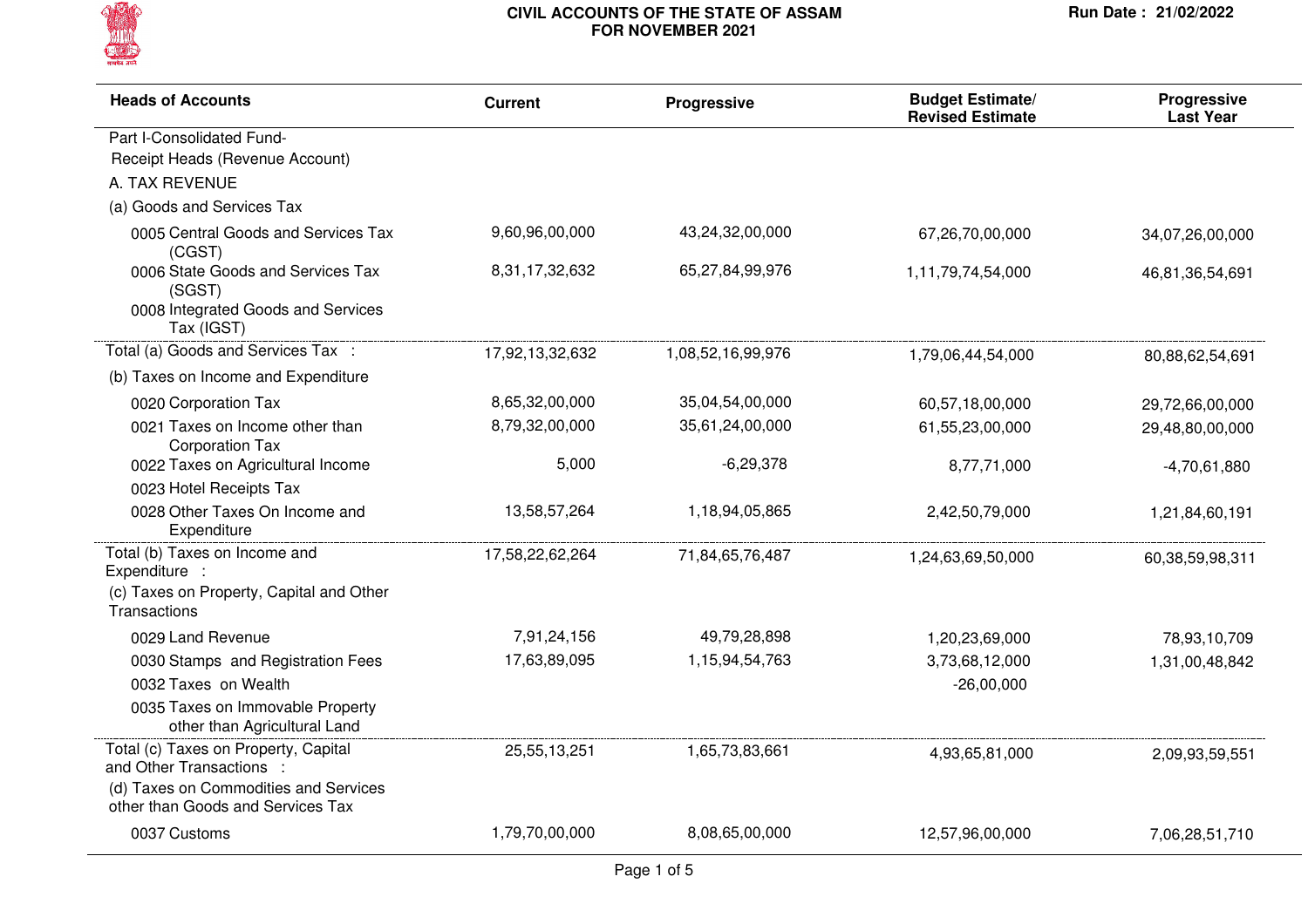

| <b>Heads of Accounts</b>                                                              | <b>Current</b>  | Progressive        | <b>Budget Estimate/</b><br><b>Revised Estimate</b> | Progressive<br><b>Last Year</b> |
|---------------------------------------------------------------------------------------|-----------------|--------------------|----------------------------------------------------|---------------------------------|
|                                                                                       |                 |                    |                                                    |                                 |
| A. TAX REVENUE                                                                        |                 |                    |                                                    |                                 |
| (d) Taxes on Commodities and Services<br>other than Goods and Services Tax            |                 |                    |                                                    |                                 |
| 0038 Union Excise Duties                                                              | 87,02,00,000    | 3,91,59,00,000     | 6,09,18,00,000                                     | 4,27,78,00,000                  |
| 0039 State Excise                                                                     | 1,67,37,32,323  | 11,26,58,55,751    | 21,06,92,48,000                                    | 11,81,43,46,632                 |
| 0040 Taxes on Sales, Trade etc.                                                       | 5,06,13,37,648  | 31,11,99,37,388    | 57,21,73,27,000                                    | 27,63,84,17,759                 |
| 0041 Taxes on Vehicles                                                                | 75,79,41,868    | 5, 17, 76, 95, 374 | 10,41,71,92,000                                    | 3,63,16,85,741                  |
| 0042 Taxes on Goods and Passengers                                                    | 1,37,711        | 1,00,92,699        | 60,61,67,000                                       | 2,30,35,942                     |
| 0043 Taxes and Duties on Electricity                                                  | 6,80,14,399     | 40,06,98,810       | 3,20,37,73,000                                     | 41, 31, 37, 781                 |
| 0044 Service Tax                                                                      | 1,84,00,000     | 8,28,00,000        | 12,83,00,000                                       | 7,52,00,000                     |
| 0045 Other Taxes and Duties on<br>commodities and Services                            | $-92,06,019$    | $-92,49,925$       | 1,22,74,000                                        | 3,16,381                        |
| Total (d) Taxes on Commodities and<br>Services other than Goods and<br>Services Tax : | 10,23,75,57,930 | 60,05,02,30,097    | 1,11,32,56,81,000                                  | 54,93,67,91,946                 |
| Total A. TAX REVENUE :                                                                | 45,99,66,66,077 | 2,42,07,58,90,221  | 4,19,96,36,66,000                                  | 1,98,30,84,04,499               |
| <b>B. NON-TAX REVENUE</b>                                                             |                 |                    |                                                    |                                 |
| (a) Fiscal Services                                                                   |                 |                    |                                                    |                                 |
| 0047 Other Fiscal Services                                                            |                 |                    |                                                    |                                 |
| Total (a) Fiscal Services :                                                           |                 |                    |                                                    |                                 |
| (b) Interest Recipts, Dividends and<br>Profits                                        |                 |                    |                                                    |                                 |
| 0049 Interest Receipts                                                                | 5,34,71,162     | 66,51,50,029       | 8,51,51,63,000                                     | 1,20,76,98,129                  |
| 0050 Dividends and Profits                                                            | 22,20,07,122    | 22,20,07,122       | 39,12,36,000                                       | 1,36,23,20,160                  |
| Total (b) Interest Recipts, Dividends<br>and Profits :                                | 27,54,78,284    | 88,71,57,151       | 8,90,63,99,000                                     | 2,57,00,18,289                  |
| (c) Other Non-Tax Revenue                                                             |                 |                    |                                                    |                                 |
| (i) General Services                                                                  |                 |                    |                                                    |                                 |
| 0051 Public Service commission                                                        | 12,43,285       | 44,35,318          | 1,20,71,000                                        | 1,60,70,127                     |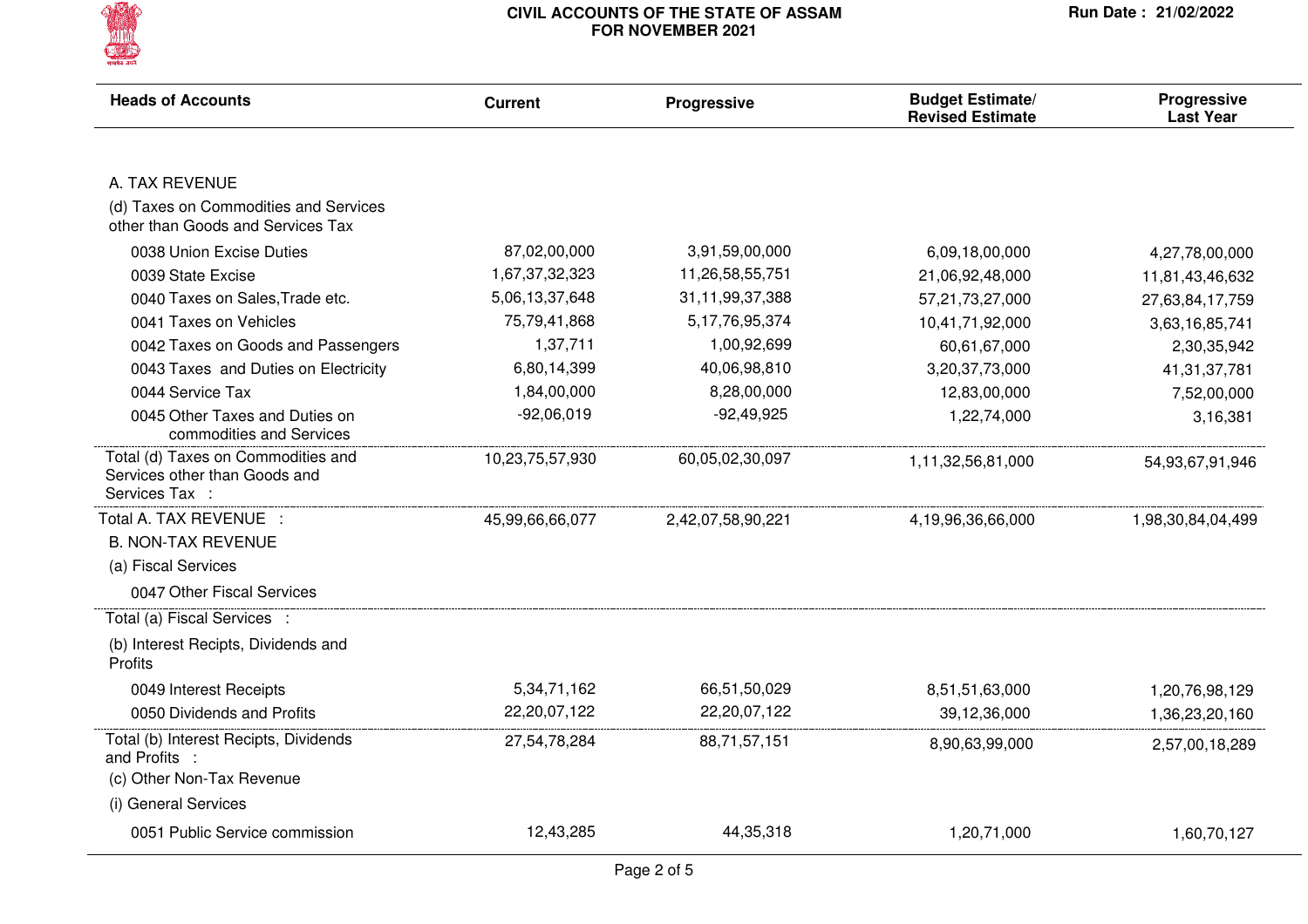

| <b>Heads of Accounts</b>                                                                     | <b>Current</b> | Progressive     | <b>Budget Estimate/</b><br><b>Revised Estimate</b> | Progressive<br><b>Last Year</b> |
|----------------------------------------------------------------------------------------------|----------------|-----------------|----------------------------------------------------|---------------------------------|
|                                                                                              |                |                 |                                                    |                                 |
| <b>B. NON-TAX REVENUE</b>                                                                    |                |                 |                                                    |                                 |
| (c) Other Non-Tax Revenue                                                                    |                |                 |                                                    |                                 |
| (i) General Services                                                                         |                |                 |                                                    |                                 |
| 0055 Police                                                                                  | 10,48,94,988   | 51, 10, 54, 556 | 1,09,06,73,000                                     | 52,11,56,889                    |
| 0056 Jails                                                                                   | 6,900          | 1,81,253        | 9,14,000                                           | 1,84,182                        |
| 0058 Stationery and Printing                                                                 | 61,406         | 3,81,163        | 21,42,000                                          | 1,93,445                        |
| 0059 Public Works                                                                            | 6,22,762       | 2,45,37,888     | 2,16,72,000                                        | 50,59,455                       |
| 0070 Other Administrative Services                                                           | 12,81,54,494   | 61,38,92,998    | 1,41,37,14,000                                     | 64,96,85,822                    |
| 0071 Contributions and Recoveries<br>towards Pension and Other<br><b>Retirement Benefits</b> | 1,37,70,540    | 8,81,32,482     | 14,22,47,000                                       | 7,71,93,124                     |
| 0075 Miscellaneous General Services                                                          | 1,21,55,386    | 1,79,92,413     | 1,06,85,000                                        | 1,42,49,020                     |
| Total(i) General Services :                                                                  | 26,09,09,761   | 1,26,06,08,071  | 2,69,41,18,000                                     | 1,28,37,92,064                  |
| (ii) Social Services                                                                         |                |                 |                                                    |                                 |
| 0202 Education, Sports, Art and Culture                                                      | 27,77,472      | 1,29,35,724     | 74,92,66,000                                       | 4,39,05,060                     |
| 0210 Medical and Public Health                                                               | 42,97,559      | 7,16,00,623     | 27,29,09,000                                       | 8,71,67,552                     |
| 0211 Family Welfare                                                                          | 12,170         | 60,680          | 1,61,000                                           | 5,000                           |
| 0215 Water Supply and Sanitation                                                             | 65,401         | 29,13,584       | 98,15,000                                          | 34,07,448                       |
| 0216 Housing                                                                                 | 43,42,142      | 4,02,86,687     | 8,54,01,000                                        | 4,14,04,653                     |
| 0217 Urban Development                                                                       |                | 1,54,62,757     | 2,19,41,000                                        | 11,21,128                       |
| 0220 Information and Publicity                                                               | 12,800         | 68,850          | 2,32,000                                           | 55,805                          |
| 0230 Labour and Employment                                                                   | 2,66,28,378    | 6,35,92,166     | 17,07,30,000                                       | 6,04,59,762                     |
| 0235 Social Security and Welfare                                                             | 4,935          | 9,612           | 2,41,000                                           | 26,212                          |
| 0250 Other Social Services                                                                   |                |                 |                                                    |                                 |
| Total(ii) Social Services :                                                                  | 3,81,40,857    | 20,69,30,683    | 1,31,06,96,000                                     | 23,75,52,620                    |
| (iii) Economic Services                                                                      |                |                 |                                                    |                                 |
| 0401 Crop Husbandry                                                                          | 6,72,735       | 90,07,309       | 1,06,46,000                                        | 72,60,590                       |
| 0403 Animal Husbandry                                                                        | 5,55,508       | 72,65,185       | 1,27,75,000                                        | 70,35,576                       |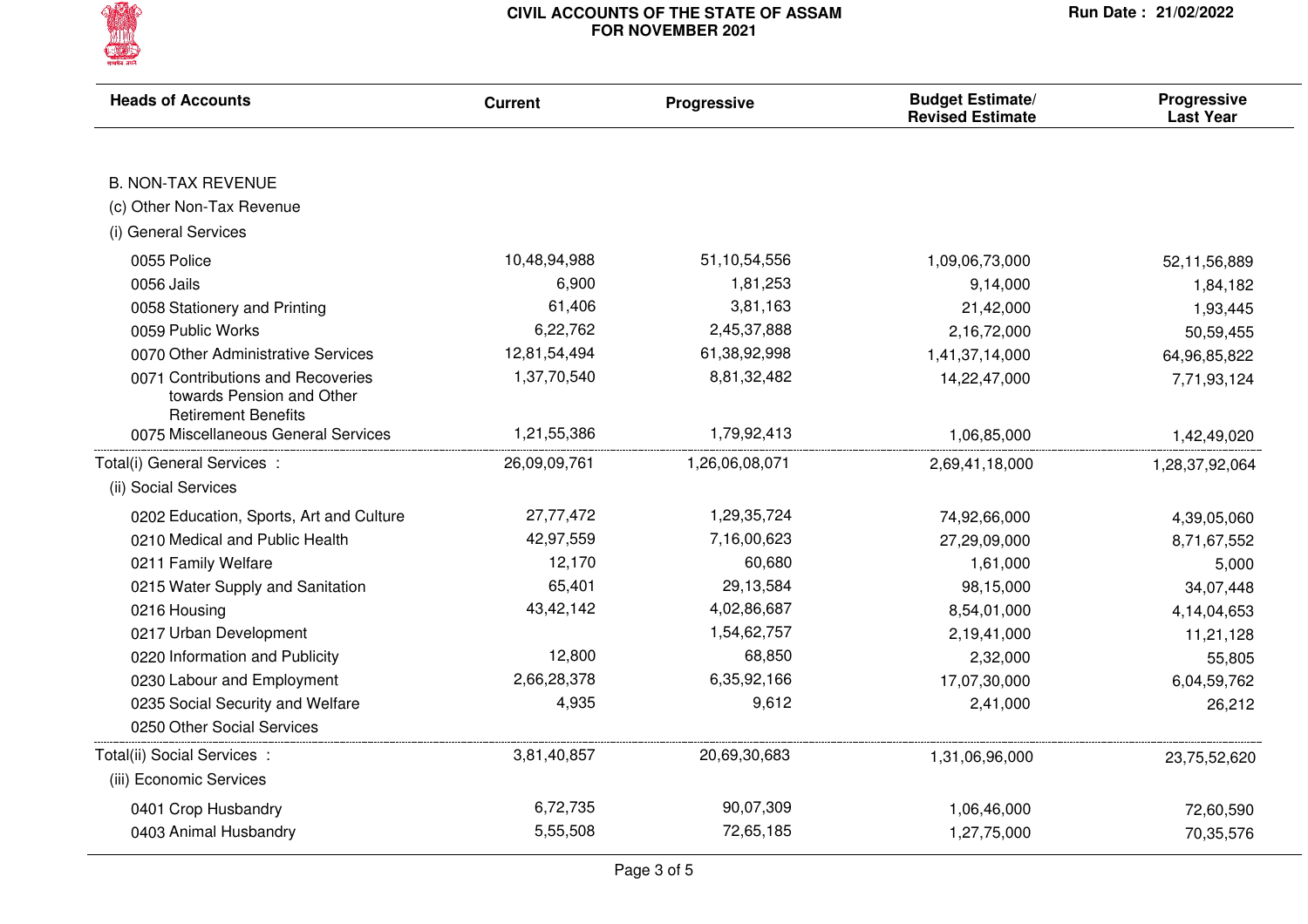

| <b>Heads of Accounts</b>                                | <b>Current</b>  | Progressive     | <b>Budget Estimate/</b><br><b>Revised Estimate</b> | Progressive<br><b>Last Year</b> |
|---------------------------------------------------------|-----------------|-----------------|----------------------------------------------------|---------------------------------|
| <b>B. NON-TAX REVENUE</b>                               |                 |                 |                                                    |                                 |
| (c) Other Non-Tax Revenue                               |                 |                 |                                                    |                                 |
| (iii) Economic Services                                 |                 |                 |                                                    |                                 |
|                                                         |                 |                 |                                                    |                                 |
| 0404 Dairy Development                                  | 3,000           | 6,02,167        | 9,96,000                                           | 20,21,182                       |
| 0405 Fisheries                                          | 26,70,289       | 2,17,09,483     | 4,95,38,000                                        | 2,31,42,789                     |
| 0406 Forestry and Wild Life                             | 35, 31, 61, 191 | 1,56,05,87,340  | 5,31,26,42,000                                     | 1,83,65,58,197                  |
| 0407 Plantations                                        |                 |                 |                                                    |                                 |
| 0408 Food Storage and Warehousing                       | 3,27,232        | 52,57,856       | 50,17,000                                          | 18,57,134                       |
| 0425 Co-operation                                       | 6,66,512        | 34,71,042       | 2,66,71,000                                        | 26,32,267                       |
| 0435 Other Agricultural Programmes                      | 16,650          | 4,21,075        | 23,63,000                                          | 6,14,572                        |
| 0506 Land Reforms                                       |                 |                 |                                                    |                                 |
| 0515 Other Rural Development<br>Programmes              | 2,50,930        | 5,89,971        | 45,93,000                                          | 17,81,189                       |
| 0552 North Eastern Areas                                | 12,76,72,000    | 83, 33, 77, 000 | 2,59,95,33,000                                     | 57,74,87,000                    |
| 0575 Other Special Areas Programmes                     |                 |                 |                                                    |                                 |
| 0701 Medium Irrigation                                  | 14,900          | 6,00,425        | 85,69,000                                          | 28,98,914                       |
| 0702 Minor Irrigation                                   | 11,749          | 9,13,745        | 41,26,000                                          | 1,83,09,966                     |
| 0801 Power                                              |                 |                 |                                                    |                                 |
| 0802 Petroleum                                          | 32, 37, 16, 358 | 13,74,57,52,088 | 38,72,51,01,000                                    | 9,04,39,32,722                  |
| 0803 Coal and Lignite                                   | 4,40,677        | 3,71,44,452     | 49,61,06,000                                       | 14,60,05,190                    |
| 0810 Non Conventional Sources of<br>Energy              |                 |                 |                                                    |                                 |
| 0851 Village and Small Industries                       | 1,39,046        | 28,71,447       | 80,54,000                                          | 29,33,180                       |
| 0852 Industries                                         |                 | 1,59,69,048     | 2,73,59,000                                        | 4,343                           |
| 0853 Non-ferrous Mining and<br>Metallurgical industries | 89,40,852       | 4,66,80,273     | 9,56,94,000                                        | 3,55,79,553                     |
| 1051 Ports and Light Houses                             |                 |                 |                                                    |                                 |
| 1053 Civil Aviation                                     |                 |                 |                                                    |                                 |
| 1054 Roads and Bridges                                  | 48,72,569       | 13, 18, 24, 197 | 50,55,46,000                                       | 12,53,45,887                    |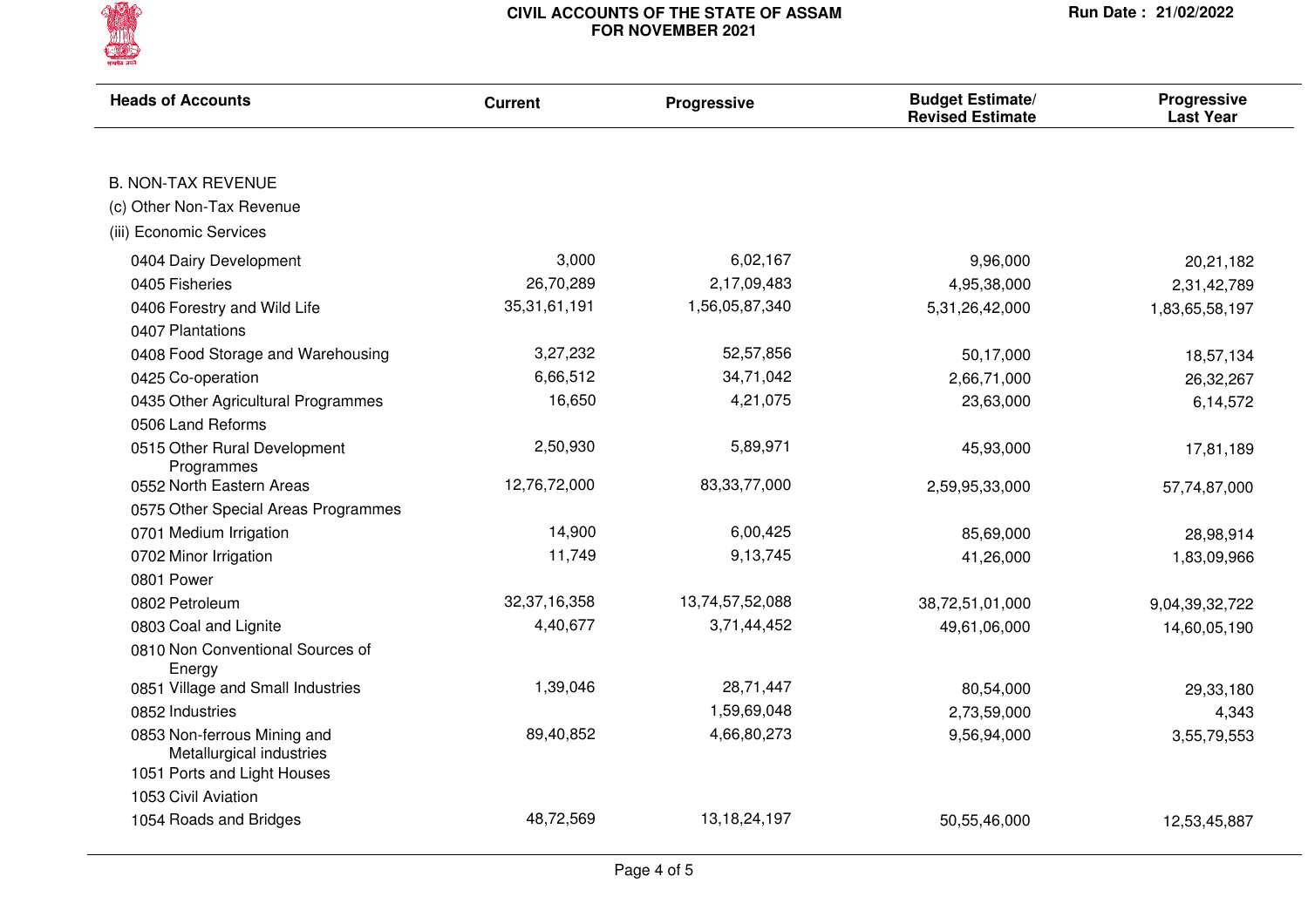

| <b>Heads of Accounts</b>                      | <b>Current</b>  | Progressive       | <b>Budget Estimate/</b><br><b>Revised Estimate</b> | Progressive<br><b>Last Year</b> |
|-----------------------------------------------|-----------------|-------------------|----------------------------------------------------|---------------------------------|
|                                               |                 |                   |                                                    |                                 |
| <b>B. NON-TAX REVENUE</b>                     |                 |                   |                                                    |                                 |
| (c) Other Non-Tax Revenue                     |                 |                   |                                                    |                                 |
| (iii) Economic Services                       |                 |                   |                                                    |                                 |
| 1055 Road Transport                           |                 |                   |                                                    |                                 |
| 1056 Inland Water Transport                   | 28,04,770       | 1,96,88,001       | 6,65,60,000                                        | 2,70,97,716                     |
| 1075 Other Transport Services                 |                 |                   |                                                    |                                 |
| 1425 Other Scientific Research                |                 | 87,590            | 37,44,000                                          | 30,000                          |
| 1452 Tourism                                  | 1,47,000        | 6,07,895          | 2,71,95,000                                        | 49,93,254                       |
| 1456 Civil Supplies                           | 6,292           | 1,99,575          | 6,13,000                                           | 1,62,213                        |
| 1475 Other General Economic Services          | 56,76,811       | 3,33,10,476       | 7,13,37,000                                        | 2,65,23,545                     |
| Total(iii) Economic Services:                 | 83,27,67,071    | 16,47,79,37,640   | 48,06,47,78,000                                    | 11,89,42,06,979                 |
| Total (c) Other Non-Tax Revenue :             | 1,13,18,17,689  | 17,94,54,76,394   | 52,06,95,92,000                                    | 13,41,55,51,663                 |
| Total B. NON-TAX REVENUE :                    | 1,40,72,95,972  | 18,83,26,33,545   | 60,97,59,91,000                                    | 15,98,55,69,952                 |
| C. GRANTS-IN-AID AND<br><b>CONTRIBUTIONS</b>  |                 |                   |                                                    |                                 |
| 1601 Grants-in-aid from Central<br>Government | 20,07,52,69,239 | 1,31,90,09,45,881 | 4,08,85,43,69,000                                  | 1,53,18,52,53,022               |
| Total                                         | 20,07,52,69,239 | 1,31,90,09,45,881 | 4,08,85,43,69,000                                  | 1,53,18,52,53,022               |
| Total C. GRANTS-IN-AID AND CONTRIBUTIONS      | 20,07,52,69,239 | 1,31,90,09,45,881 | 4,08,85,43,69,000                                  | 1,53,18,52,53,022               |
| Total - Revenue Heads (Revenue Account)       | 67,47,92,31,288 | 3,92,80,94,69,645 | 8,89,79,40,26,000                                  | 3,67,47,92,27,473               |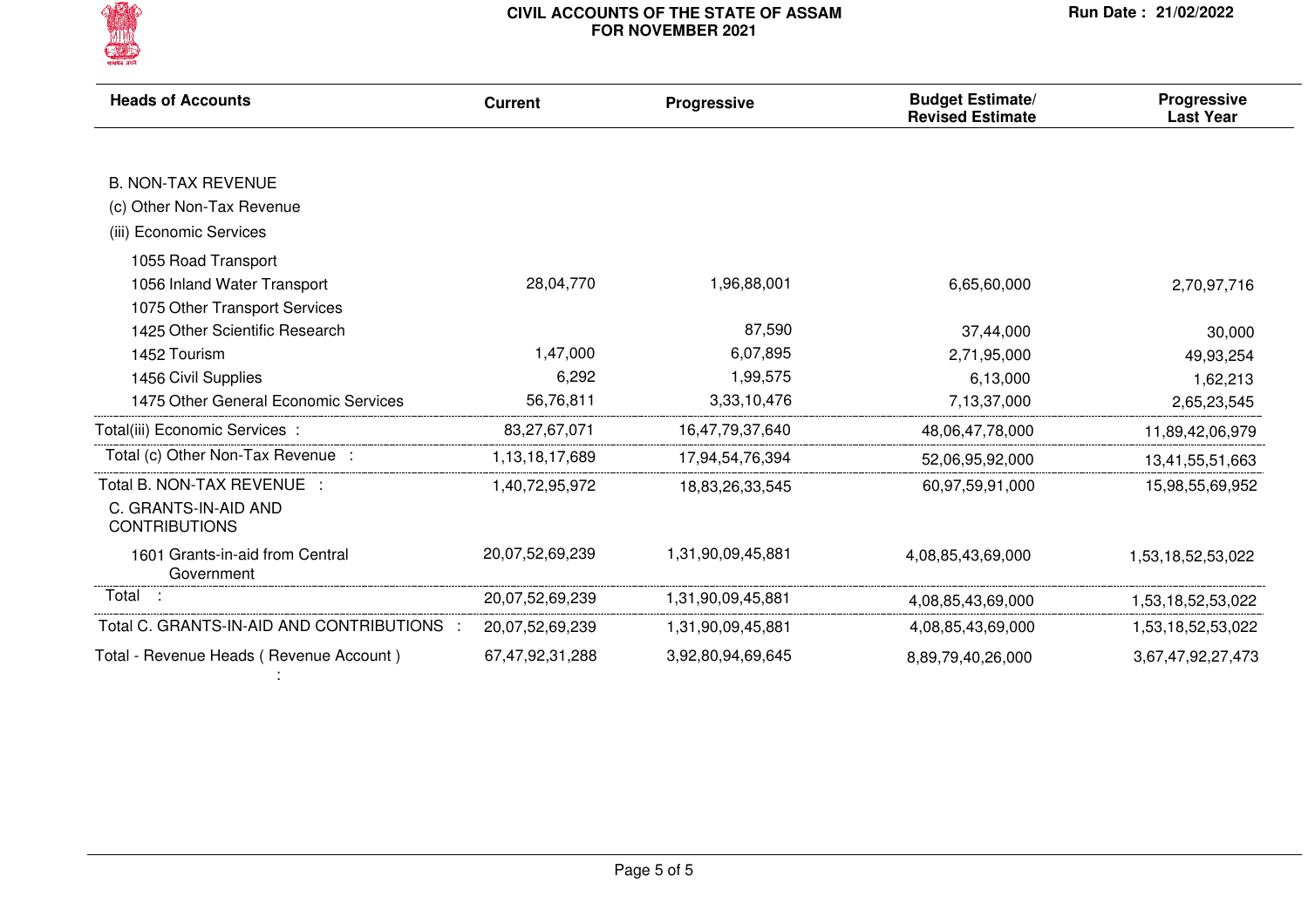

| <b>Heads of Account</b>   |                                                                                      | Current         | Progressive        | Budget Estimate/<br><b>Revised Estimate</b> | Progressive Last Year |  |  |
|---------------------------|--------------------------------------------------------------------------------------|-----------------|--------------------|---------------------------------------------|-----------------------|--|--|
|                           |                                                                                      | Amount          | Amount             | Amount                                      | Amount                |  |  |
|                           | Expenditure Heads (Revenue Account)                                                  |                 |                    |                                             |                       |  |  |
| A. GENERAL SERVICES       |                                                                                      |                 |                    |                                             |                       |  |  |
| (a) Organs of State       |                                                                                      |                 |                    |                                             |                       |  |  |
| 2011                      | Parliament/State/Union<br><b>Territory Legislatures</b>                              | 11,80,36,510    | 44, 36, 84, 888    | 76,11,58,000<br>85,16,58,000                | 37, 12, 23, 331       |  |  |
| 2012                      | President, Vice President/<br>Governor, Administrator of<br><b>Union Territories</b> | 40,65,532       | 4, 14, 68, 543     | 11,25,78,000<br>11,67,78,000                | 3,19,01,762           |  |  |
| 2013                      | <b>Council of Ministers</b>                                                          | 3,68,73,736     | 6,02,16,445        | 17,84,35,000<br>17,84,35,000                | 2,88,01,288           |  |  |
| 2014                      | Administration of Justice                                                            | 19,42,58,195    | 1,66,93,12,319     | 5,07,66,12,000<br>5,26,20,36,000            | 2,09,12,06,431        |  |  |
| 2015                      | Elections                                                                            | 4,25,48,337     | 17,60,13,464       | 1,64,38,79,000<br>1,65,58,79,000            | 13,27,54,696          |  |  |
| Total (a) Organs of State |                                                                                      | 39,57,82,310    | 2,39,06,95,659     | 7,77,26,62,000<br>8,06,47,86,000            | 2,65,58,87,508        |  |  |
| (b) Fiscal Services       |                                                                                      |                 |                    |                                             |                       |  |  |
|                           | (ii) Collection of Taxes on Property and Capital Transactions                        |                 |                    |                                             |                       |  |  |
| 2029                      | Land Revenue                                                                         | 24,64,93,466    | 1,94,29,64,225     | 4,00,35,69,000<br>4,60,81,52,000            | 1,81,78,21,071        |  |  |
| 2030                      | Stamps and Registration                                                              | 8,52,42,314     | 17,03,69,233       | 99,55,25,000<br>99,55,25,000                | 40,39,28,426          |  |  |
|                           | Total(ii) Collection of Taxes on Property<br>and Capital Transactions                | 33, 17, 35, 780 | 2, 11, 33, 33, 458 | 4,99,90,94,000<br>5,60,36,77,000            | 2,22,17,49,497        |  |  |
|                           | (iii) Collection of Taxes on Commodities and Services                                |                 |                    |                                             |                       |  |  |
| 2039                      | <b>State Excise</b>                                                                  | 3,31,46,536     | 29,67,86,417       | 61,03,90,000<br>61.28.60.000                | 32,51,28,524          |  |  |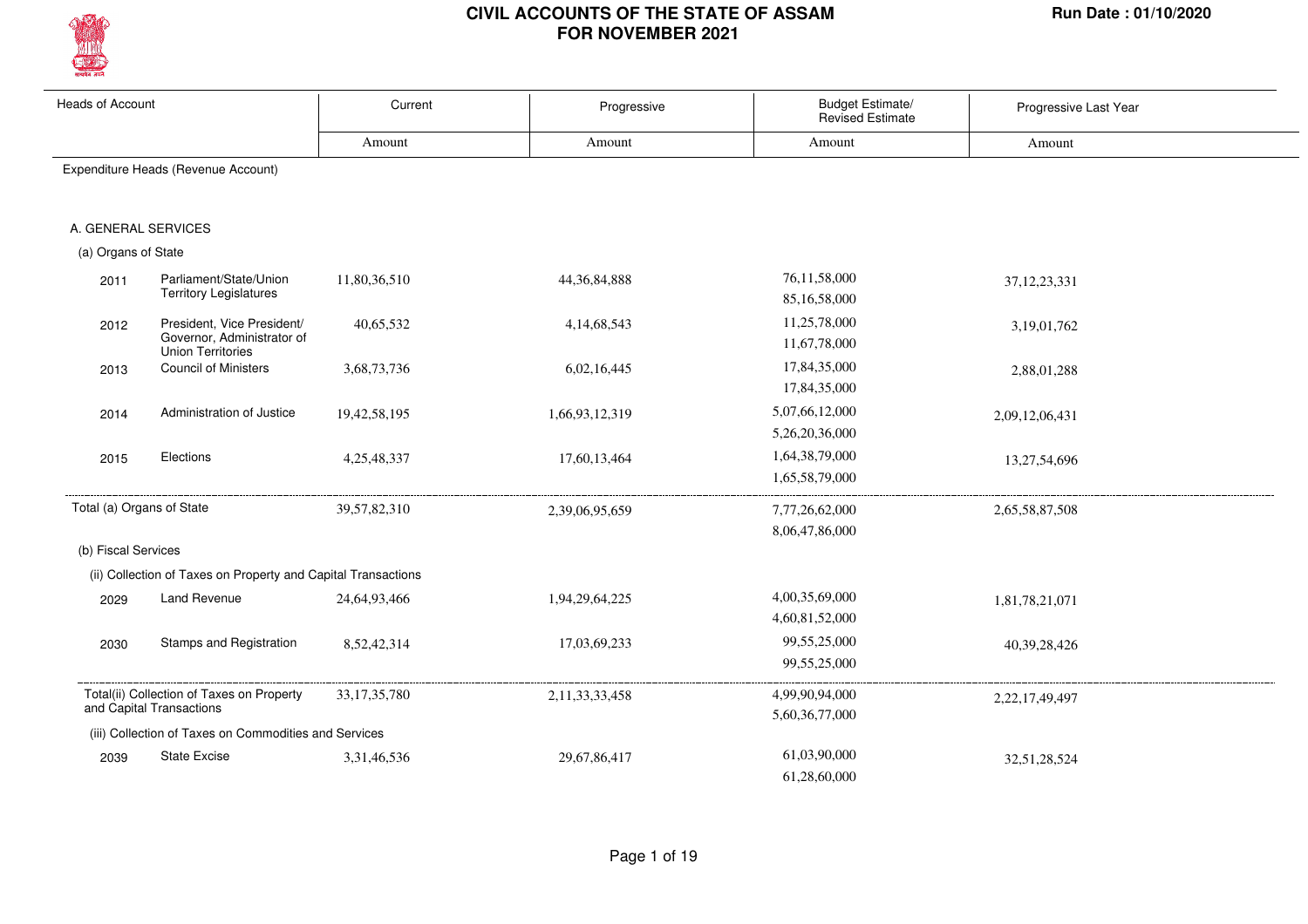

| <b>Heads of Account</b>                             |                                                                      | Current         | Progressive     | Budget Estimate/<br>Revised Estimate | Progressive Last Year |
|-----------------------------------------------------|----------------------------------------------------------------------|-----------------|-----------------|--------------------------------------|-----------------------|
|                                                     |                                                                      | Amount          | Amount          | Amount                               | Amount                |
|                                                     |                                                                      |                 |                 |                                      |                       |
| A. GENERAL SERVICES                                 |                                                                      |                 |                 |                                      |                       |
| (b) Fiscal Services                                 |                                                                      |                 |                 |                                      |                       |
|                                                     | (iii) Collection of Taxes on Commodities and Services                |                 |                 |                                      |                       |
| 2040                                                | Taxes on Sales, Trades etc.                                          | 5,92,95,309     | 43,75,30,158    | 7,19,30,88,000<br>8, 20, 73, 14, 000 | 47,02,37,154          |
| 2041                                                | Taxes on Vehicles                                                    | 4,20,87,528     | 30, 37, 42, 136 | 66,08,23,000<br>67,85,23,000         | 30, 35, 88, 974       |
| 2045                                                | Other Taxes and Duties on<br><b>Commodities and Services</b>         | 31,13,719       | 2,75,27,765     | 5,83,07,000<br>5,83,07,000           | 2,94,79,252           |
|                                                     | Total(iii) Collection of Taxes on<br><b>Commodities and Services</b> | 13,76,43,092    | 1,06,55,86,476  | 8,52,26,08,000<br>9,55,70,04,000     | 1,12,84,33,904        |
|                                                     | (iv) Other Fiscal Services                                           |                 |                 |                                      |                       |
| 2047                                                | <b>Other Fiscal Services</b>                                         | 16,63,782       | 1,06,49,865     | 2,62,06,000<br>2,62,34,000           | 1,15,66,648           |
|                                                     | Total(iv) Other Fiscal Services                                      | 16,63,782       | 1,06,49,865     | 2,62,06,000<br>2,62,34,000           | 1,15,66,648           |
| Total (b) Fiscal Services                           |                                                                      | 47, 10, 42, 654 | 3,18,95,69,799  | 13,54,79,08,000<br>15,18,69,15,000   | 3,36,17,50,049        |
|                                                     | (c) Interest payment and servicing of Debt                           |                 |                 |                                      |                       |
| 2048                                                | Appropriation for reduction or<br>avoidance of Debt                  | 75,00,00,000    | 1,45,89,17,000  | 4,45,89,17,000<br>4,45,89,17,000     | 80,00,00,000          |
| 2049                                                | <b>Interest Payments</b>                                             | 3,20,05,17,603  | 31,10,05,27,537 | 70,63,72,70,000<br>70,63,72,70,000   | 22,79,55,82,458       |
| Total (c) Interest payment and<br>servicing of Debt |                                                                      | 3,95,05,17,603  | 32,55,94,44,537 | 75,09,61,87,000<br>75,09,61,87,000   | 23, 59, 55, 82, 458   |
|                                                     | (d) Administrative Services                                          |                 |                 |                                      |                       |

Page 2 of 19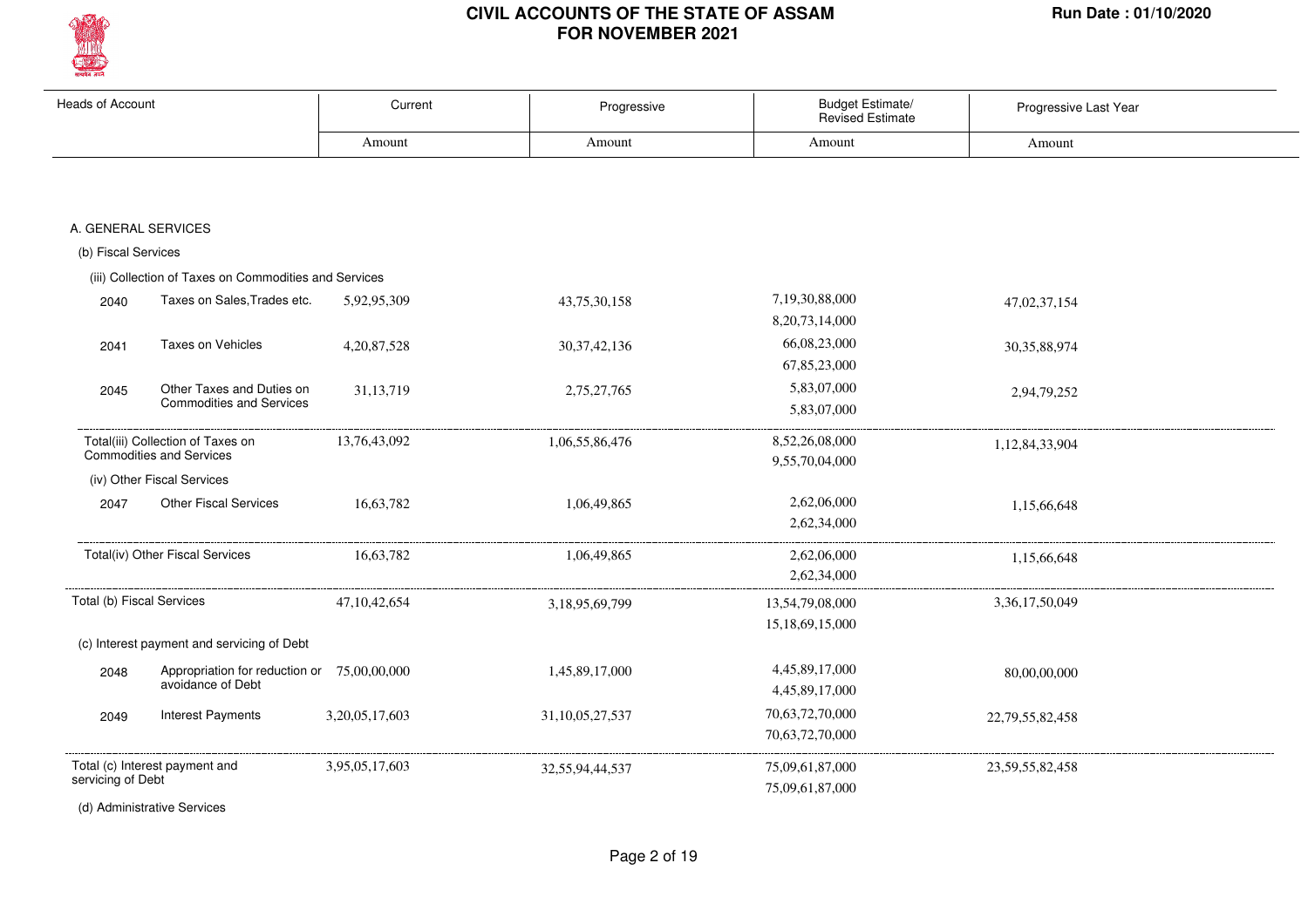

| <b>Heads of Account</b> |                                                 | Current         | Progressive     | Budget Estimate/<br><b>Revised Estimate</b> | Progressive Last Year |
|-------------------------|-------------------------------------------------|-----------------|-----------------|---------------------------------------------|-----------------------|
|                         |                                                 | Amount          | Amount          | Amount                                      | Amount                |
|                         |                                                 |                 |                 |                                             |                       |
|                         |                                                 |                 |                 |                                             |                       |
| A. GENERAL SERVICES     |                                                 |                 |                 |                                             |                       |
|                         | (d) Administrative Services                     |                 |                 |                                             |                       |
| 2051                    | <b>Public Service Commission</b>                | 1,23,50,374     | 8,70,69,052     | 21,69,59,000                                | 8, 10, 42, 372        |
|                         |                                                 |                 |                 | 23,94,59,000                                |                       |
| 2052                    | Secretariat-General Services 2,04,28,41,355     |                 | 11,28,46,97,092 | 35,68,35,62,000                             | 1,82,98,93,360        |
|                         |                                                 |                 |                 | 64,73,94,71,000                             |                       |
| 2053                    | <b>District Administration</b>                  | 15,40,47,547    | 1,25,26,24,242  | 2,78,75,10,000                              | 1,16,90,00,577        |
|                         |                                                 |                 |                 | 2,91,57,72,000                              |                       |
| 2054                    | <b>Treasury and Accounts</b>                    | 6,62,70,720     | 50,64,39,297    | 1,06,39,95,000                              | 51,81,74,461          |
|                         | Administration                                  |                 |                 | 1,07,84,75,000                              |                       |
| 2055                    | Police                                          | 2,79,44,11,625  | 21,99,52,34,205 | 50,04,90,59,000                             | 24,15,08,99,492       |
|                         |                                                 |                 |                 | 51,55,45,82,000                             |                       |
| 2056                    | Jails                                           | 3,96,43,389     | 31,50,37,965    | 89,75,20,000                                | 31,93,66,257          |
|                         |                                                 |                 |                 | 93,05,46,000                                |                       |
| 2058                    | <b>Stationery and Printing</b>                  | 1,57,71,556     | 12,62,41,619    | 43,32,27,000                                | 15,22,40,165          |
|                         |                                                 |                 |                 | 44, 32, 27, 000                             |                       |
| 2059                    | Public Works                                    | 32,76,66,765    | 2,24,24,78,462  | 5,18,92,64,000                              | 2, 22, 14, 14, 858    |
|                         |                                                 |                 |                 | 5,46,79,16,000                              |                       |
| 2070                    | Other Administrative Services 75,02,96,797      |                 | 3,29,02,55,868  | 9,32,69,74,000                              | 3,99,37,84,901        |
|                         |                                                 |                 |                 | 9,99,35,71,000                              |                       |
|                         | Total (d) Administrative Services               | 6,20,33,00,128  | 41,10,00,77,802 | 1,05,64,80,70,000                           | 34, 43, 58, 16, 443   |
|                         |                                                 |                 |                 | 1,37,36,30,19,000                           |                       |
|                         | (e) Pensions and Miscellaneous General Services |                 |                 |                                             |                       |
| 2071                    | Pensions and Other                              | 15,62,98,49,818 | 82,00,68,44,095 | 86,96,63,13,000                             | 65,70,76,44,190       |
|                         | <b>Retirement Benefits</b>                      |                 |                 | 96,53,43,14,000                             |                       |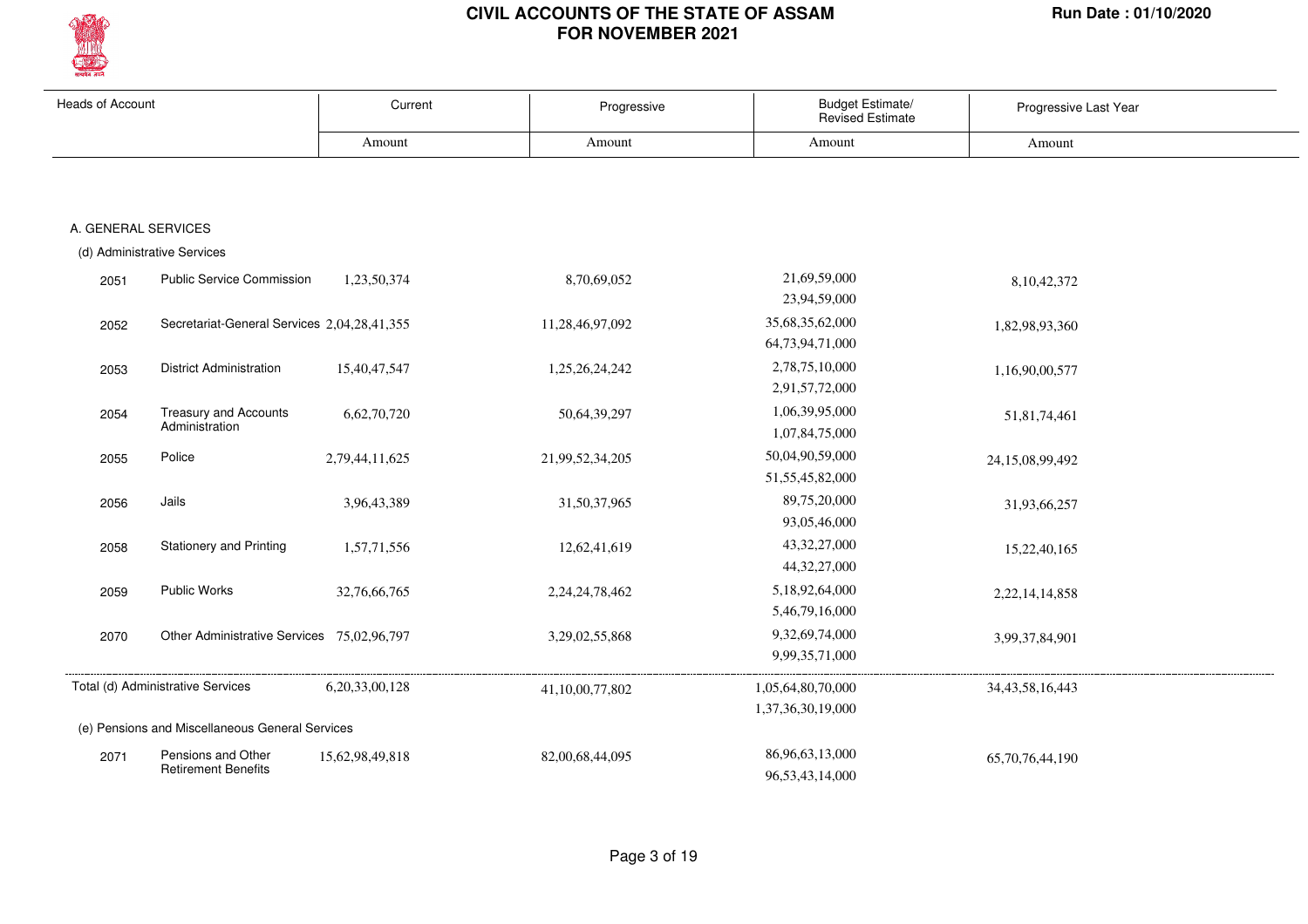

| <b>Heads of Account</b>                                  |                                                 | Current         | Progressive         | Budget Estimate/<br><b>Revised Estimate</b> | Progressive Last Year |
|----------------------------------------------------------|-------------------------------------------------|-----------------|---------------------|---------------------------------------------|-----------------------|
|                                                          |                                                 | Amount          | Amount              | Amount                                      | Amount                |
|                                                          |                                                 |                 |                     |                                             |                       |
| A. GENERAL SERVICES                                      |                                                 |                 |                     |                                             |                       |
|                                                          | (e) Pensions and Miscellaneous General Services |                 |                     |                                             |                       |
| 2075                                                     | Miscellaneous General<br>Services               | 2,41,57,91,177  | 2,49,59,08,479      | 2,83,58,62,000<br>3,83,67,44,000            | 9,47,89,382           |
| Total (e) Pensions and<br>Miscellaneous General Services |                                                 | 18,04,56,40,995 | 84, 50, 27, 52, 574 | 89, 80, 21, 75, 000<br>1,00,37,10,58,000    | 65,80,24,33,572       |
|                                                          | Total A. GENERAL SERVICES                       | 29,06,62,83,690 | 1,63,74,25,40,371   | 2,91,86,70,02,000<br>3,36,08,19,65,000      | 1,29,85,14,70,030     |
| <b>B. SOCIAL SERVICES</b>                                |                                                 |                 |                     |                                             |                       |
|                                                          | (a) Education, Sports, Art and Culture          |                 |                     |                                             |                       |
| 2202                                                     | General Education                               | 15,77,51,59,005 | 97,28,28,95,660     | 1,87,65,19,33,000<br>2,03,64,03,95,000      | 92,39,34,09,023       |
| 2203                                                     | <b>Technical Education</b>                      | 14,86,74,894    | 1,09,68,72,413      | 3,40,11,90,000<br>3,41,41,40,000            | 99,75,96,083          |
| 2204                                                     | Sports and Youth Services                       | 4,80,79,880     | 33, 31, 76, 477     | 1,12,16,11,000<br>1,22,20,07,000            | 40, 37, 17, 151       |
| 2205                                                     | Art and Culture                                 | 1,80,41,389     | 19,45,45,145        | 1,08,63,55,000<br>2,34,32,52,000            | 29,66,11,779          |
| Culture                                                  | Total (a) Education, Sports, Art and            | 15,98,99,55,168 | 98,90,74,89,695     | 1,93,26,10,89,000<br>2,10,61,97,94,000      | 94,09,13,34,036       |
|                                                          | (b) Health and Family Welfare                   |                 |                     |                                             |                       |
| 2210                                                     | Medical and Public Health                       | 1,63,13,22,894  | 31,15,50,80,254     | 61,80,70,77,000<br>79,04,31,50,000          | 25,40,48,71,292       |
| 2211                                                     | <b>Family Welfare</b>                           | 25,05,60,646    | 2,09,15,62,392      | 4,02,48,53,000<br>4,84,41,57,000            | 2,15,78,51,321        |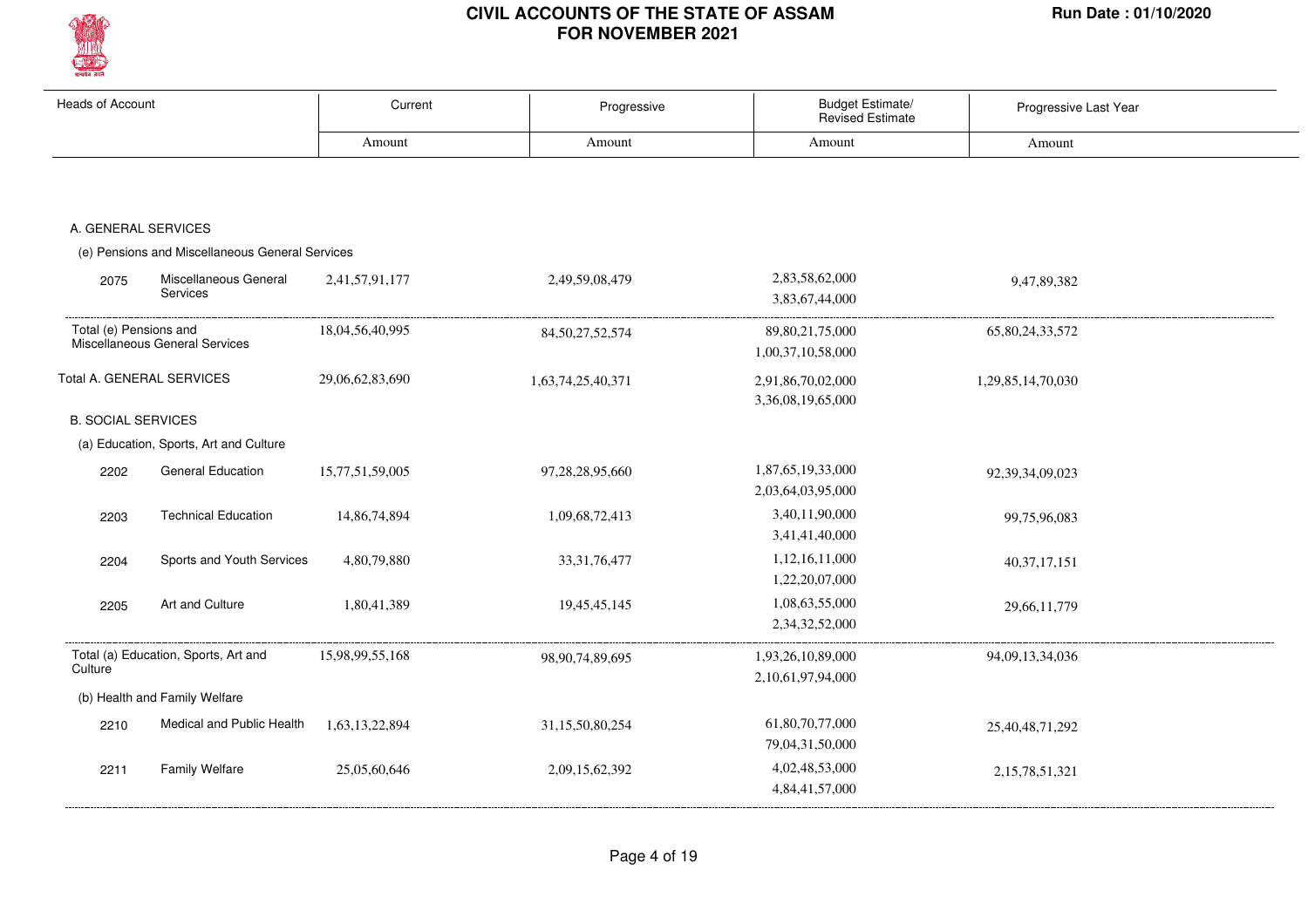

| <b>Heads of Account</b>   |                                                                       | Current                                                                    | Progressive        | Budget Estimate/<br><b>Revised Estimate</b> | Progressive Last Year |
|---------------------------|-----------------------------------------------------------------------|----------------------------------------------------------------------------|--------------------|---------------------------------------------|-----------------------|
|                           |                                                                       | Amount                                                                     | Amount             | Amount                                      | Amount                |
|                           |                                                                       |                                                                            |                    |                                             |                       |
|                           |                                                                       |                                                                            |                    |                                             |                       |
| <b>B. SOCIAL SERVICES</b> |                                                                       |                                                                            |                    |                                             |                       |
|                           | (b) Health and Family Welfare                                         |                                                                            |                    |                                             |                       |
|                           | Total (b) Health and Family Welfare                                   | 1,88,18,83,540                                                             | 33,24,66,42,646    | 65,83,19,30,000                             | 27, 56, 27, 22, 613   |
|                           |                                                                       |                                                                            |                    | 83, 88, 73, 07, 000                         |                       |
|                           | (c) Water Supply, Sanitation, Housing and Urban Development           |                                                                            |                    |                                             |                       |
| 2215                      | Water Supply and Sanitation 37,39,50,651                              |                                                                            | 2,55,77,99,739     | 7,16,95,07,000                              | 2,65,86,13,830        |
|                           |                                                                       |                                                                            |                    | 7, 20, 35, 80, 000                          |                       |
| 2216                      | Housing                                                               | 1,82,21,73,522                                                             | 4,07,65,03,499     | 28,70,57,03,000                             | 15,63,66,76,489       |
|                           |                                                                       |                                                                            |                    | 56, 23, 17, 03, 000                         |                       |
| 2217                      | Urban Development                                                     | 3, 31, 26, 35, 974                                                         | 6,25,24,68,060     | 23,70,56,12,000                             | 6,82,54,38,613        |
|                           |                                                                       |                                                                            |                    | 31,63,04,48,000                             |                       |
|                           | Total (c) Water Supply, Sanitation,                                   | 5,50,87,60,147                                                             | 12,88,67,71,298    | 59,58,08,22,000                             | 25, 12, 07, 28, 932   |
|                           | Housing and Urban Development                                         |                                                                            |                    | 95,06,57,31,000                             |                       |
|                           | (d) Information and Broadcasting                                      |                                                                            |                    |                                             |                       |
| 2220                      | Information and Publicity                                             | 13,09,51,236                                                               | 44,95,51,945       | 1,29,67,81,000                              | 32,45,94,408          |
|                           |                                                                       |                                                                            |                    | 1,42,72,83,000                              |                       |
| Total (d) Information and |                                                                       | 13,09,51,236                                                               | 44,95,51,945       | 1,29,67,81,000                              | 32,45,94,408          |
| Broadcasting              |                                                                       |                                                                            |                    | 1,42,72,83,000                              |                       |
|                           |                                                                       | (e) Welfare of Schedule Castes, Schedule Tribes and Other Backward Classes |                    |                                             |                       |
| 2225                      | Welfare of Scheduled                                                  | 12,66,03,663                                                               | 2,20,11,21,663     | 17,85,48,61,000                             | 51,40,57,188          |
|                           | Castes, Scheduled Tribes,<br>Other Backward Classes and<br>Minorities |                                                                            |                    | 21,24,50,58,000                             |                       |
|                           | Total (e) Welfare of Schedule<br>Castes, Schedule Tribes and Other    | 12,66,03,663                                                               | 2, 20, 11, 21, 663 | 17,85,48,61,000                             | 51,40,57,188          |
| <b>Backward Classes</b>   | (f) Labour and Labour Welfare                                         |                                                                            |                    | 21,24,50,58,000                             |                       |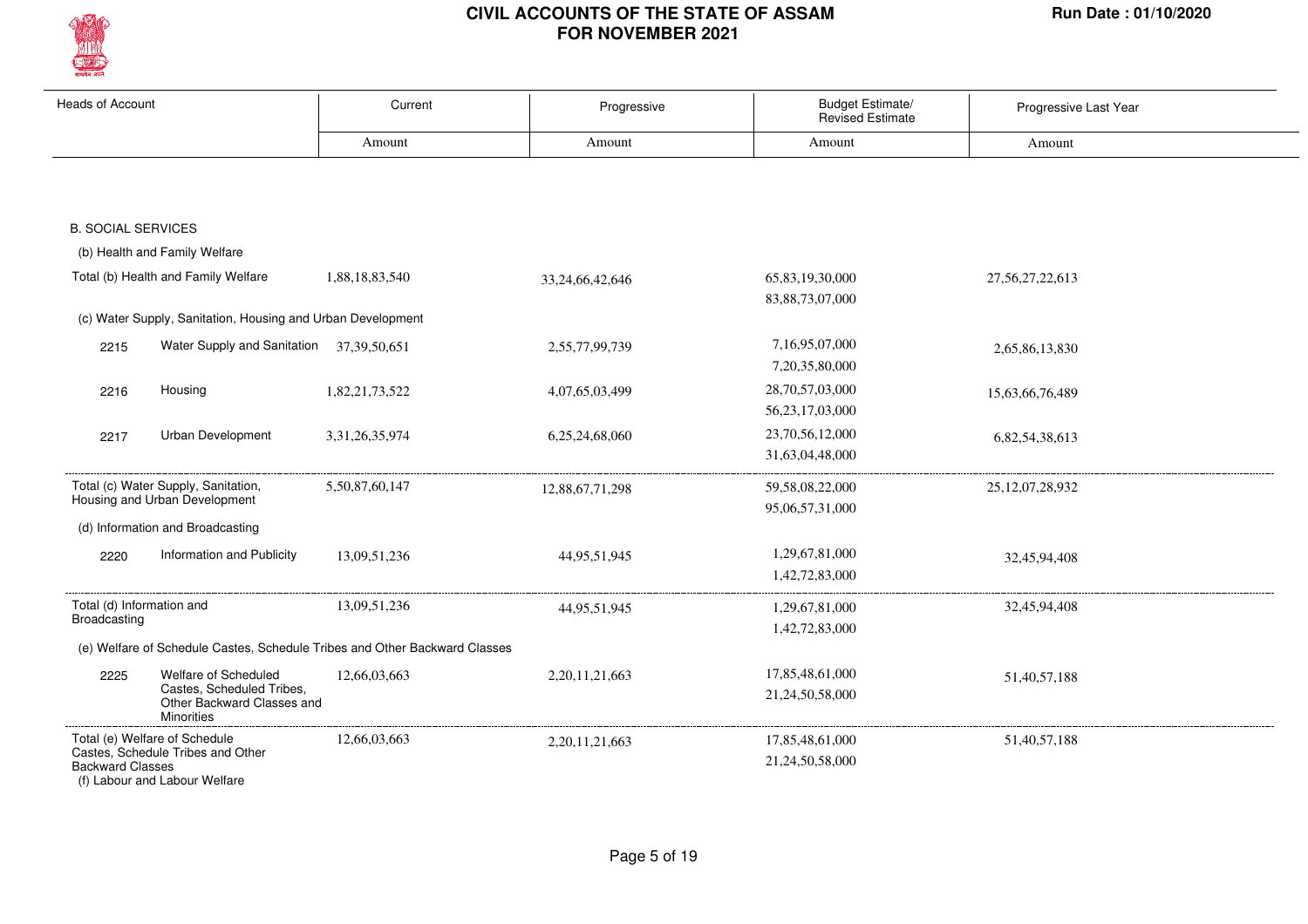

| Heads of Account          |                                                         | Current         | Progressive       | Budget Estimate/<br><b>Revised Estimate</b> | Progressive Last Year |
|---------------------------|---------------------------------------------------------|-----------------|-------------------|---------------------------------------------|-----------------------|
|                           |                                                         | Amount          | Amount            | Amount                                      | Amount                |
|                           |                                                         |                 |                   |                                             |                       |
| <b>B. SOCIAL SERVICES</b> |                                                         |                 |                   |                                             |                       |
|                           | (f) Labour and Labour Welfare                           |                 |                   |                                             |                       |
| 2230                      | Labour, Employment and Skill 7,16,93,815<br>Development |                 | 59, 19, 30, 510   | 2,01,71,35,000<br>2,26,68,59,000            | 67, 55, 82, 402       |
|                           | Total (f) Labour and Labour Welfare                     | 7,16,93,815     | 59, 19, 30, 510   | 2,01,71,35,000<br>2,26,68,59,000            | 67, 55, 82, 402       |
|                           | (g) Social Welfare and Nutrition                        |                 |                   |                                             |                       |
| 2235                      | Social Security and Welfare                             | 70,95,77,639    | 9,43,15,28,950    | 15,75,47,08,000                             | 8,14,66,81,872        |
|                           |                                                         |                 |                   | 22,47,96,80,000                             |                       |
| 2236                      | Nutrition                                               | 3,92,813        | 3,06,81,48,375    | 5,75,56,22,000                              | 2,24,65,24,821        |
|                           |                                                         |                 |                   | 7,35,96,05,000                              |                       |
| 2245                      | Relief on Account of Natural<br>Calamities              | 56,84,16,106    | 6,56,24,86,691    | 23,28,40,90,000                             | 7,65,36,93,273        |
|                           |                                                         |                 |                   | 25, 57, 75, 15, 000                         |                       |
|                           | Total (g) Social Welfare and Nutrition                  | 1,27,83,86,558  | 19,06,21,64,016   | 44,79,44,20,000                             | 18,04,68,99,966       |
|                           |                                                         |                 |                   | 55,41,68,00,000                             |                       |
| (h) Others                |                                                         |                 |                   |                                             |                       |
| 2250                      | <b>Other Social Services</b>                            |                 | 12,87,000         | 2,44,83,000                                 |                       |
|                           |                                                         |                 |                   | 2,47,18,000                                 |                       |
| Total (h) Others          |                                                         |                 | 12,87,000         | 2,44,83,000                                 |                       |
|                           |                                                         |                 |                   | 2,47,18,000                                 |                       |
|                           | Total B. SOCIAL SERVICES                                | 24,98,82,34,127 | 1,67,34,69,58,773 | 3,84,66,15,21,000<br>4,69,95,35,50,000      | 1,66,33,59,19,545     |
|                           | C. ECONOMIC SERVICES                                    |                 |                   |                                             |                       |

(a) Agriculture and Allied Activities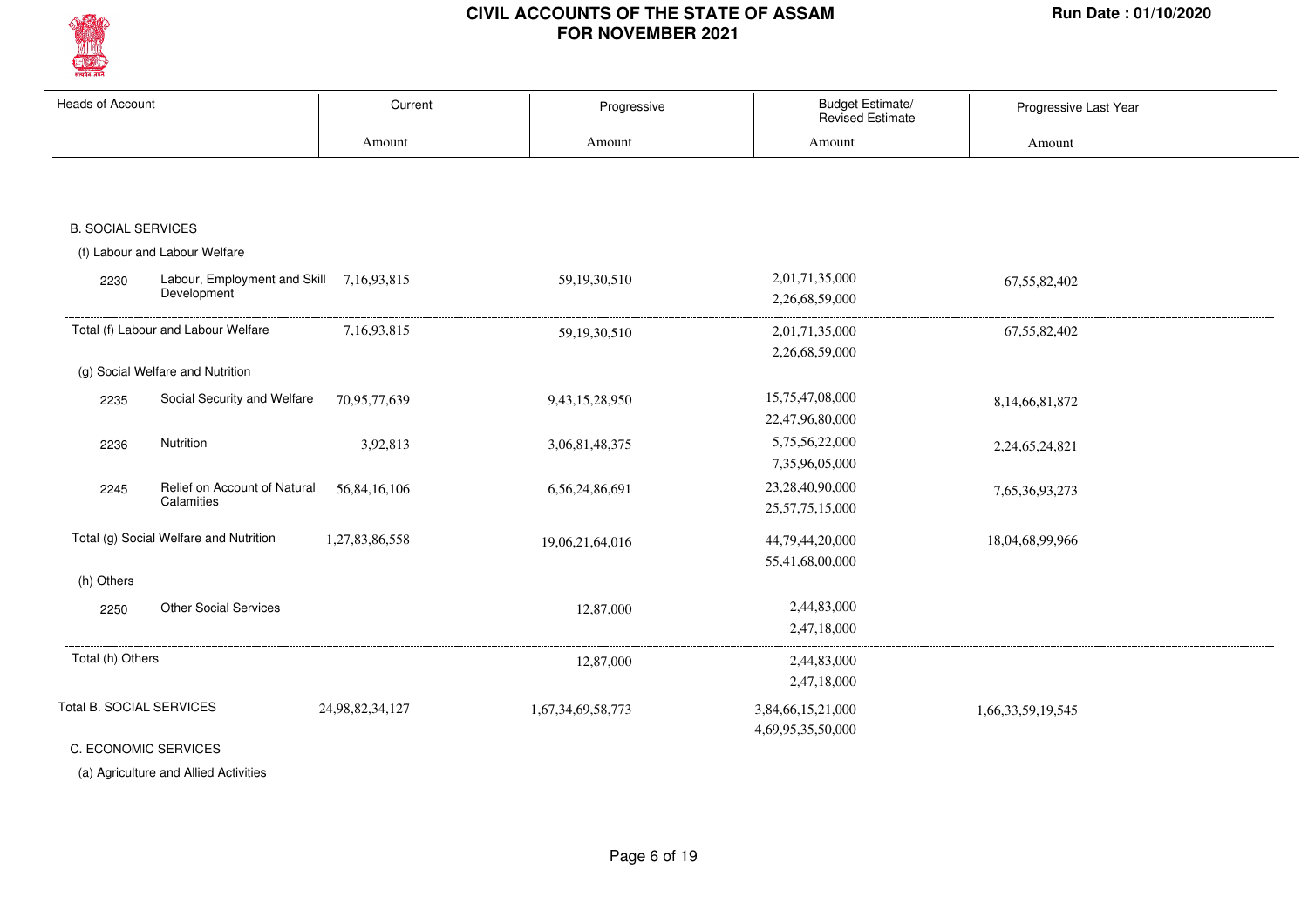

| Heads of Account |                                       | Current         | Progressive     | Budget Estimate/<br>Revised Estimate | Progressive Last Year |
|------------------|---------------------------------------|-----------------|-----------------|--------------------------------------|-----------------------|
|                  |                                       | Amount          | Amount          | Amount                               | Amount                |
|                  |                                       |                 |                 |                                      |                       |
|                  | C. ECONOMIC SERVICES                  |                 |                 |                                      |                       |
|                  | (a) Agriculture and Allied Activities |                 |                 |                                      |                       |
|                  |                                       |                 |                 |                                      |                       |
| 2401             | Crop Husbandry                        | 21,81,81,318    | 2,00,96,42,018  | 17,73,83,57,000                      | 3, 10, 53, 10, 703    |
|                  |                                       |                 |                 | 20,96,50,10,000                      |                       |
| 2402             | Soil and Water Conservation           | 5,68,86,522     | 44,97,37,328    | 2,31,87,93,000                       | 63,71,50,309          |
|                  |                                       |                 |                 | 2,36,34,79,000                       |                       |
| 2403             | Animal Husbandry                      | 17,24,70,091    | 1,58,63,31,090  | 5,43,26,68,000                       | 1,90,57,76,238        |
|                  |                                       |                 |                 | 5,45,47,16,000                       |                       |
| 2404             | Dairy Development                     | 1,61,83,403     | 12,59,26,866    | 89,79,26,000                         | 13,90,37,236          |
|                  |                                       |                 |                 | 90,29,33,000                         |                       |
| 2405             | Fisheries                             | 3,29,87,103     | 31,49,62,224    | 1,26,79,43,000                       | 37,61,00,604          |
|                  |                                       |                 |                 | 1,35,55,97,000                       |                       |
| 2406             | Forestry and Wild Life                | 35,90,21,087    | 2,94,77,03,539  | 8,79,41,15,000                       | 4,03,45,56,917        |
|                  |                                       |                 |                 | 9,19,66,40,000                       |                       |
| 2408             | Food Storage and                      | 13, 16, 54, 089 | 3,09,35,01,047  | 8,99,56,70,000                       | 4,56,96,21,946        |
|                  | Warehousing                           |                 |                 | 14, 12, 91, 14, 000                  |                       |
| 2415             | Agricultural Research and             | 86,37,001       | 2,02,56,30,066  | 4, 35, 55, 36, 000                   | 87, 22, 91, 758       |
|                  | Education                             |                 |                 | 4,45,82,72,000                       |                       |
| 2425             | Co-operation                          | 7,58,55,906     | 63, 65, 69, 856 | 1,41,79,87,000                       | 69,77,18,734          |
|                  |                                       |                 |                 | 1,47,51,79,000                       |                       |
| 2435             | Other Agricultural                    | 30,61,16,201    | 35, 12, 19, 293 | 64,40,36,000                         | 8,59,16,165           |
|                  | Programmes                            |                 |                 | 64,73,77,000                         |                       |
|                  | Total (a) Agriculture and Allied      | 1,37,79,92,721  | 13,54,12,23,327 | 51,86,30,31,000                      | 16,42,34,80,610       |
| Activities       |                                       |                 |                 | 60,94,83,17,000                      |                       |

(b) Rural Development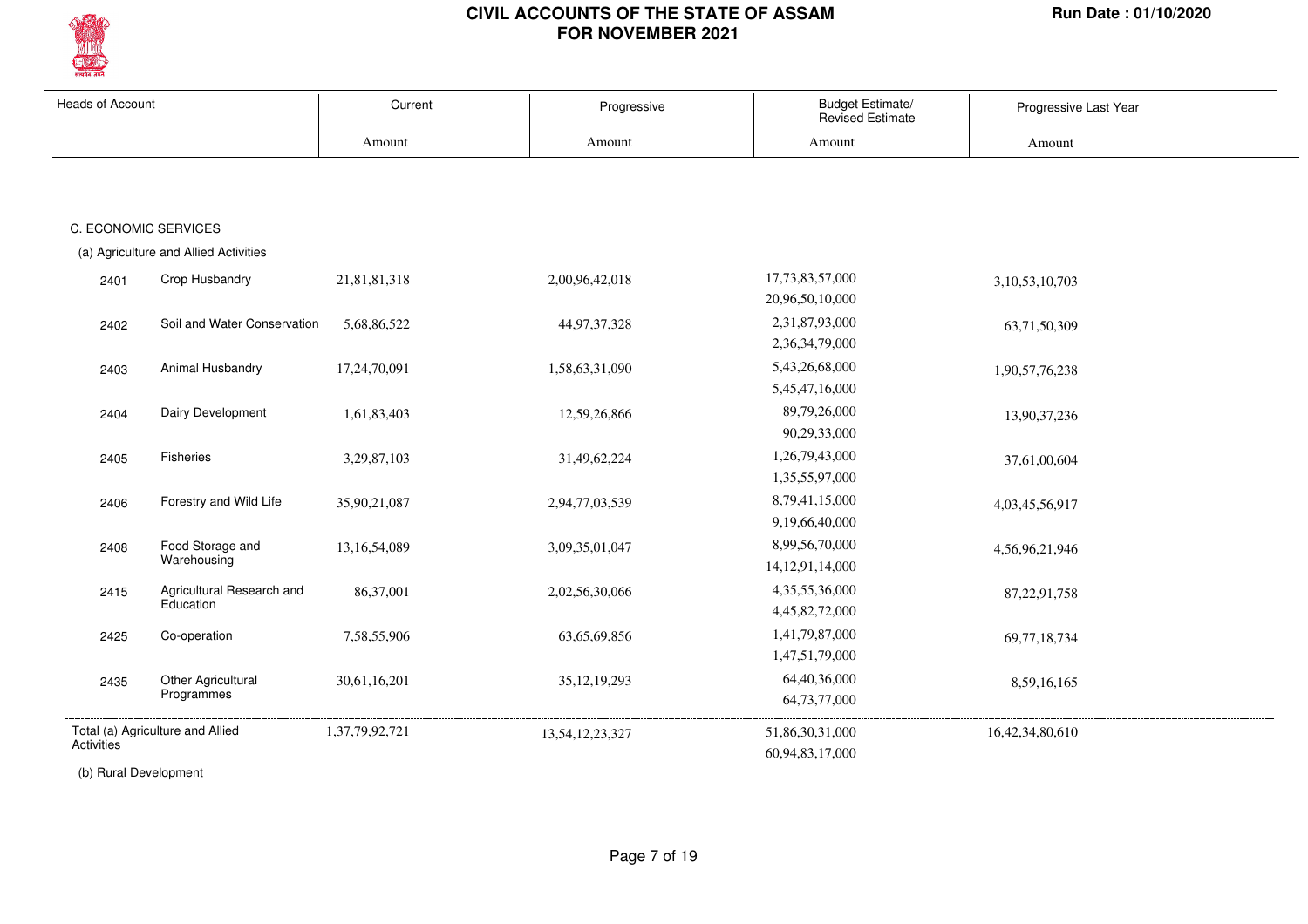

| <b>Heads of Account</b> |                                                           | Current         | Progressive     | Budget Estimate/<br><b>Revised Estimate</b> | Progressive Last Year |
|-------------------------|-----------------------------------------------------------|-----------------|-----------------|---------------------------------------------|-----------------------|
|                         |                                                           | Amount          | Amount          | Amount                                      | Amount                |
|                         |                                                           |                 |                 |                                             |                       |
|                         | C. ECONOMIC SERVICES                                      |                 |                 |                                             |                       |
| (b) Rural Development   |                                                           |                 |                 |                                             |                       |
| 2501                    | Special Programmes for Rural1,15,08,00,113<br>Development |                 | 4,32,98,10,145  | 12,16,84,56,000<br>12,80,93,21,000          | 3,97,64,86,892        |
| 2505                    | <b>Rural Employment</b>                                   |                 | 4,40,16,37,000  | 11,75,97,38,000<br>11,75,97,38,000          | 3,19,30,32,000        |
| 2515                    | Other Rural Development<br>Programmes                     | 73, 43, 25, 853 | 10,73,53,07,246 | 29,04,57,41,000<br>31,07,61,55,000          | 6,65,67,53,976        |
|                         | Total (b) Rural Development                               | 1,88,51,25,966  | 19,46,67,54,391 | 52,97,39,35,000<br>55,64,52,14,000          | 13,82,62,72,868       |
|                         | (c) Special Areas Programmes                              |                 |                 |                                             |                       |
| 2552                    | North Eastern Areas                                       |                 |                 | 4,32,59,000<br>4,32,59,000                  | 2,28,03,000           |
| 2575                    | Other Special Areas<br>Programmes                         | 38,93,838       | 2,73,51,590     | 57,26,69,000<br>88, 86, 40, 000             | 80, 21, 73, 326       |
|                         | Total (c) Special Areas Programmes                        | 38,93,838       | 2,73,51,590     | 61,59,28,000<br>93,18,99,000                | 82, 49, 76, 326       |
|                         | (d) Irrigation and Flood Control                          |                 |                 |                                             |                       |
| 2701                    | Medium Irrigation                                         | 8,86,73,423     | 89,08,41,082    | 1,86,98,29,000<br>1,86,98,29,000            | 93,12,07,608          |
| 2702                    | Minor Irrigation                                          | 16,88,85,026    | 2,43,52,57,419  | 5,27,77,38,000<br>6,85,19,69,000            | 2,60,21,21,842        |
| 2705                    | Command Area Development                                  | 19,52,915       | 2,96,83,068     | 7,00,37,000<br>7,00,37,000                  | 3,36,30,770           |
| 2711                    | Flood Control and Drainage                                | 28,76,80,533    | 1,69,40,40,076  | 3,66,41,68,000<br>3,75,72,97,000            | 1,56,68,51,851        |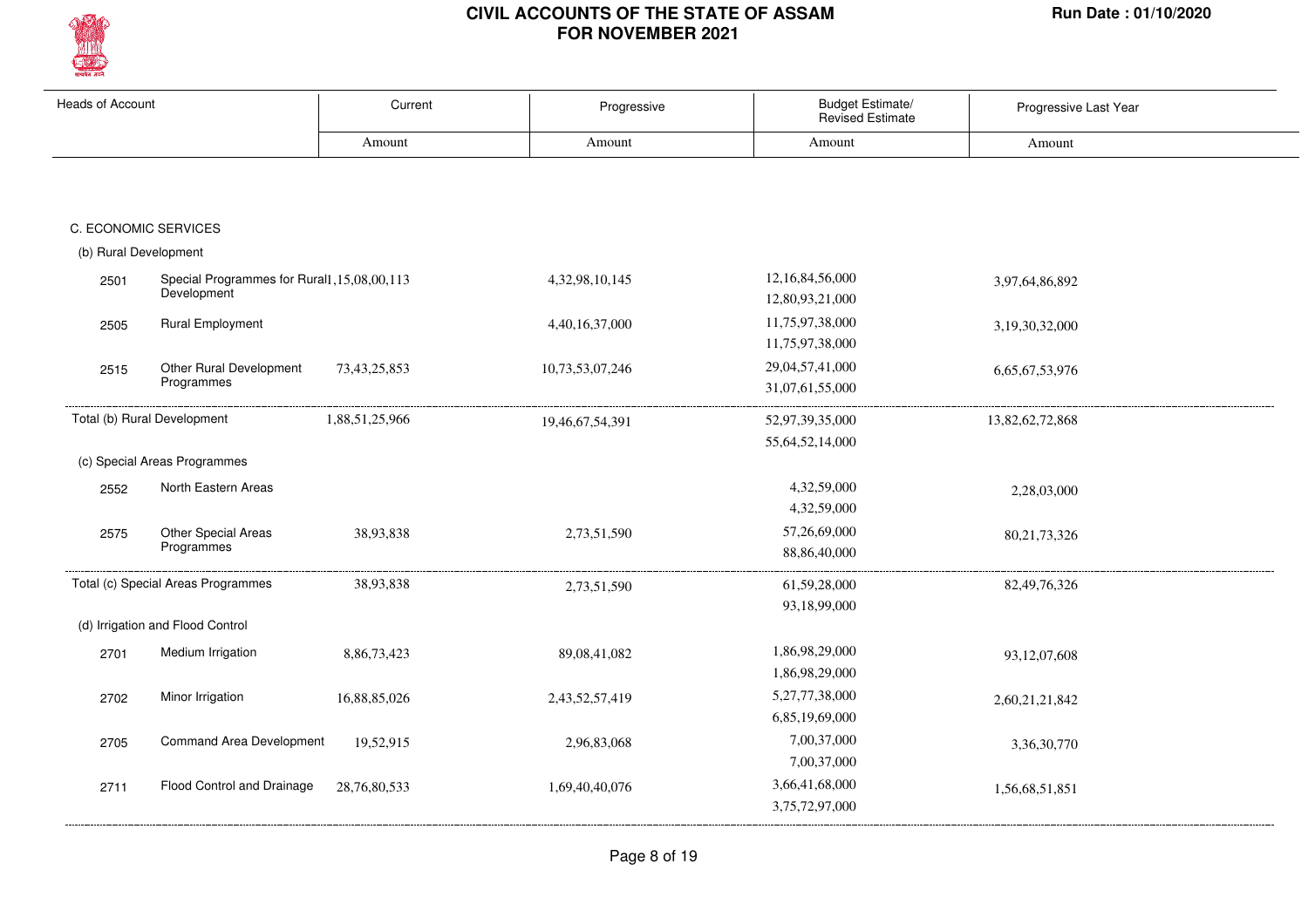

| <b>Heads of Account</b>   |                                                    | Current      | Progressive    | Budget Estimate/<br><b>Revised Estimate</b> | Progressive Last Year |
|---------------------------|----------------------------------------------------|--------------|----------------|---------------------------------------------|-----------------------|
|                           |                                                    | Amount       | Amount         | Amount                                      | Amount                |
|                           |                                                    |              |                |                                             |                       |
| C. ECONOMIC SERVICES      |                                                    |              |                |                                             |                       |
|                           | (d) Irrigation and Flood Control                   |              |                |                                             |                       |
|                           | Total (d) Irrigation and Flood Control             | 54,71,91,897 | 5,04,98,21,645 | 10,88,17,72,000<br>12,54,91,32,000          | 5, 13, 38, 12, 071    |
| (e) Energy                |                                                    |              |                |                                             |                       |
| 2801                      | Power                                              |              | 1,75,00,00,000 | 12,00,77,25,000<br>13, 37, 77, 25, 000      | 6,14,59,85,000        |
| 2810                      | New and Renewable Energy                           | 2,91,577     | 18,59,177      | 70,84,000<br>70,84,000                      | 20,21,064             |
| Total (e) Energy          |                                                    | 2,91,577     | 1,75,18,59,177 | 12,01,48,09,000                             | 6,14,80,06,064        |
| (f) Industry and Minerals |                                                    |              |                | 13,38,48,09,000                             |                       |
| 2851                      | Village and Small Industries                       | 19,71,46,089 | 1,65,71,26,603 | 5,46,99,46,000<br>5,52,89,04,000            | 1,77,48,61,758        |
| 2852                      | Industries                                         | 54,86,663    | 2,98,00,409    | 92,14,01,000<br>1,09,29,51,000              | 33,07,91,405          |
| 2853                      | Non-ferrous Mining and<br>Metallurgical Industries | 93,63,073    | 6,43,44,457    | 20,17,48,000<br>20,17,48,000                | 7,65,72,359           |
|                           | Total (f) Industry and Minerals                    | 21,19,95,825 | 1,75,12,71,469 | 6,59,30,95,000                              | 2,18,22,25,522        |
| (g) Transport             |                                                    |              |                | 6,82,36,03,000                              |                       |
| 3054                      | Roads and Bridges                                  | 73,59,49,759 | 5,98,74,88,394 | 15,90,23,61,000<br>18,21,08,98,000          | 7,27,96,37,420        |
| 3055                      | Road Transport                                     | 66,02,199    | 28,40,07,315   | 1,23,25,61,000<br>1,46,82,72,000            | 98, 35, 70, 541       |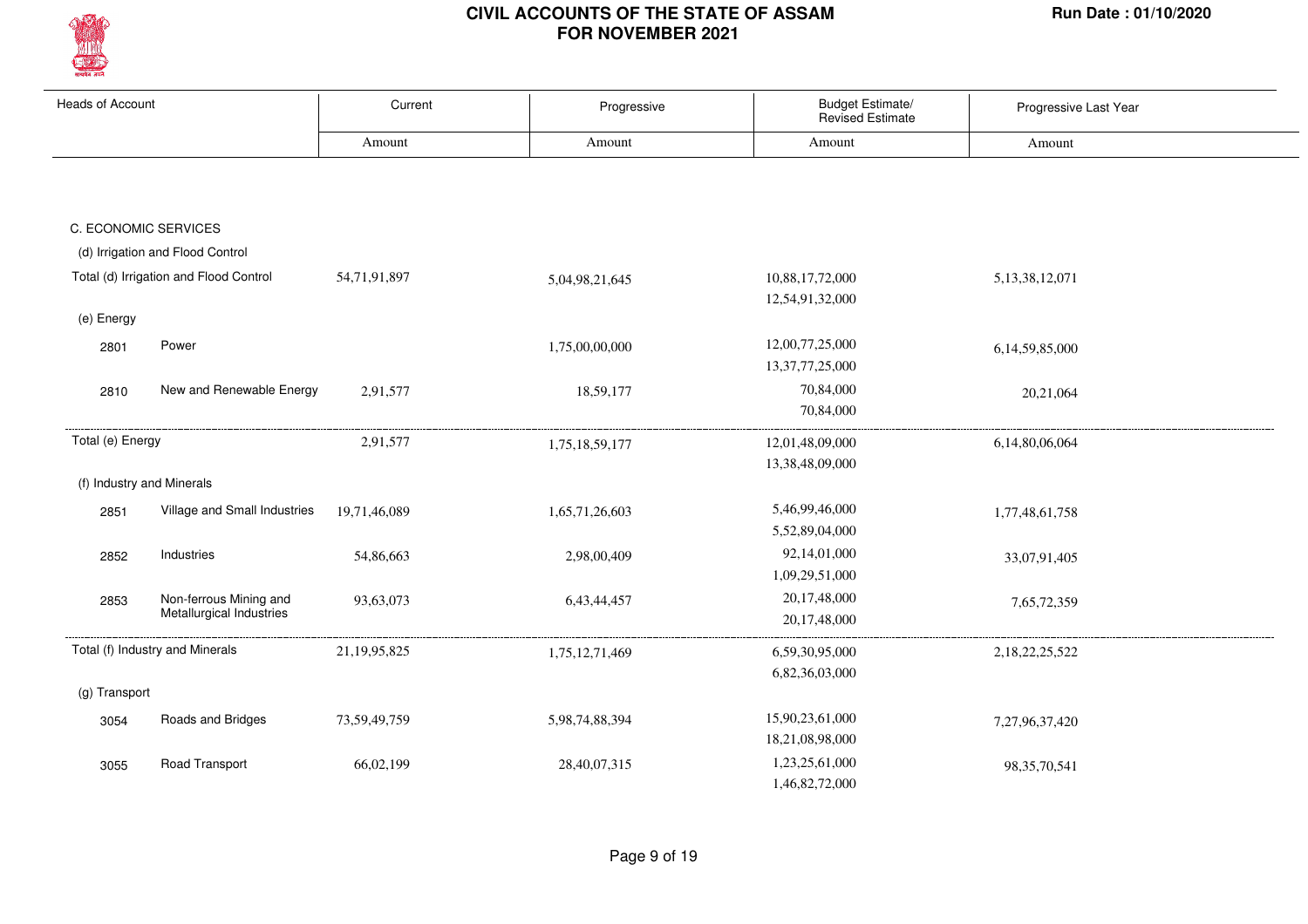

| <b>Heads of Account</b> |                                        | Current        | Progressive         | Budget Estimate/<br><b>Revised Estimate</b> | Progressive Last Year |
|-------------------------|----------------------------------------|----------------|---------------------|---------------------------------------------|-----------------------|
|                         |                                        | Amount         | Amount              | Amount                                      | Amount                |
|                         |                                        |                |                     |                                             |                       |
|                         | C. ECONOMIC SERVICES                   |                |                     |                                             |                       |
| (g) Transport           |                                        |                |                     |                                             |                       |
| 3056                    | <b>Inland Water Transport</b>          | 1,43,34,526    | 56, 24, 65, 427     | 2,34,87,91,000                              | 99,22,24,916          |
|                         |                                        |                |                     | 2,38,00,36,000                              |                       |
| Total (g) Transport     |                                        | 75,68,86,484   | 6,83,39,61,136      | 19,48,37,13,000<br>22,05,92,06,000          | 9, 25, 54, 32, 877    |
|                         | (i) Science Technology and Environment |                |                     |                                             |                       |
| 3425                    | Other Scientific Research              | 15,44,530      | 92,55,769           | 14,90,15,000                                | 4, 11, 65, 353        |
|                         |                                        |                |                     | 19,90,15,000                                |                       |
|                         | Total (i) Science Technology and       | 15,44,530      | 92,55,769           | 14,90,15,000                                | 4, 11, 65, 353        |
| Environment             |                                        |                |                     | 19,90,15,000                                |                       |
|                         | (j) General Economic Services          |                |                     |                                             |                       |
| 3451                    | Secretariat-Economic<br>Services       | 51,40,78,357   | 66, 54, 65, 539     | 3,62,37,28,000                              | 1,35,69,04,627        |
|                         |                                        |                |                     | 4,10,16,97,000                              |                       |
| 3452                    | Tourism                                | 55, 34, 421    | 5,64,42,015         | 59,61,11,000                                | 8,47,58,900           |
|                         |                                        |                |                     | 59,73,64,000                                |                       |
| 3454                    | Census Surveys and                     | 2,54,30,388    | 20,09,54,929        | 47, 45, 15, 000                             | 22,94,74,921          |
|                         | <b>Statistics</b>                      |                |                     | 50,36,52,000                                |                       |
| 3456                    | <b>Civil Supplies</b>                  | 4,39,655       | 26,60,542           | 85,58,000                                   | 34,67,366             |
|                         |                                        |                |                     | 85,58,000                                   |                       |
| 3475                    | <b>Other General Economic</b>          | 1,01,10,398    | 10,23,40,707        | 29,91,37,000                                | 12,29,95,280          |
|                         | <b>Services</b>                        |                |                     | 30,06,13,000                                |                       |
|                         | Total (j) General Economic Services    | 55,55,93,219   | 1,02,78,63,732      | 5,00,20,49,000                              | 1,79,76,01,094        |
|                         |                                        |                |                     | 5,51,18,84,000                              |                       |
|                         | Total C. ECONOMIC SERVICES             | 5,34,05,16,057 | 49, 45, 93, 62, 236 | 1,59,57,73,47,000                           | 55, 63, 29, 72, 785   |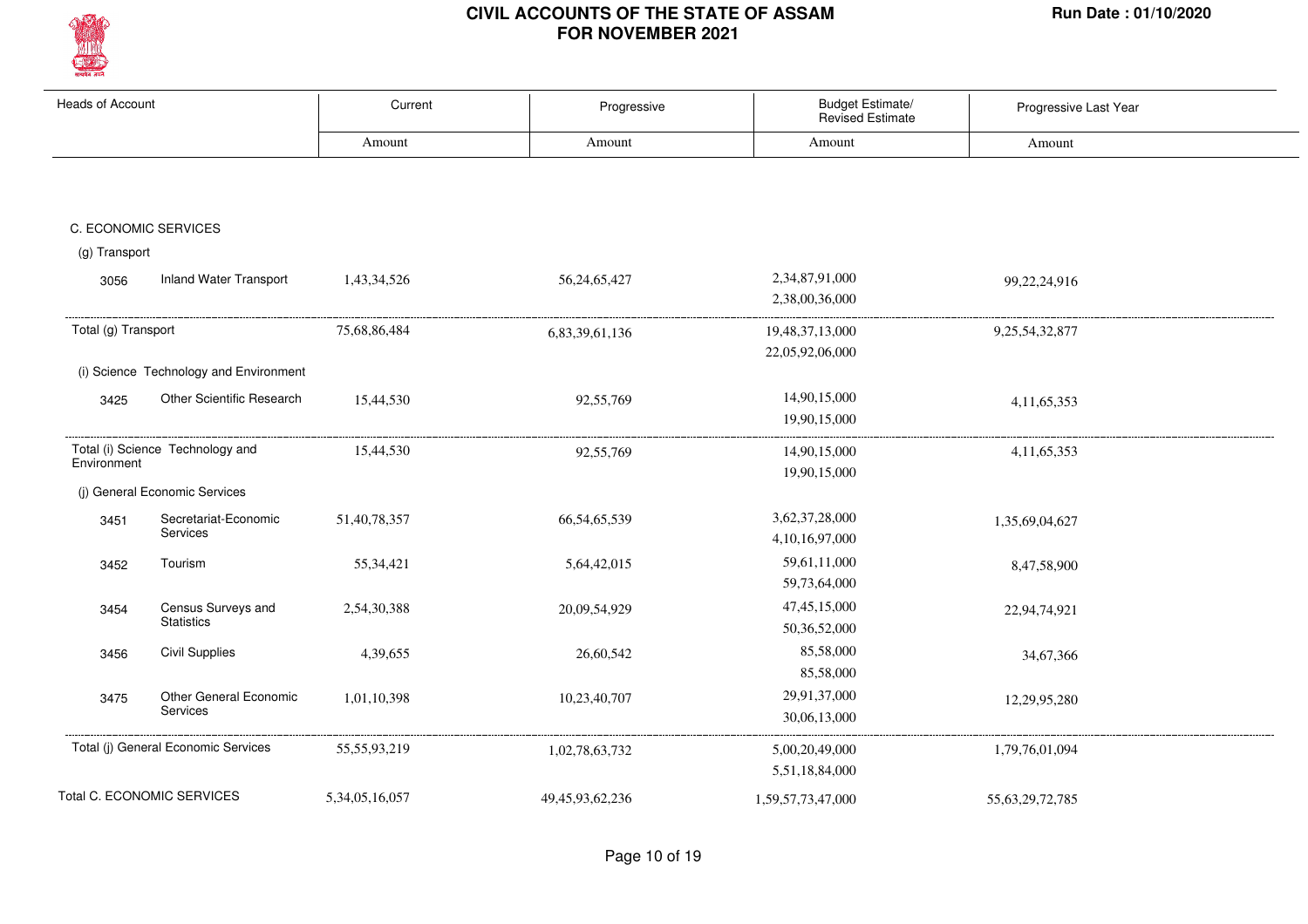

| <b>Heads of Account</b>                            | Current                                 | Progressive       | <b>Budget Estimate/</b><br><b>Revised Estimate</b> | Progressive Last Year |  |
|----------------------------------------------------|-----------------------------------------|-------------------|----------------------------------------------------|-----------------------|--|
|                                                    | Amount                                  | Amount            | Amount                                             | Amount                |  |
|                                                    |                                         |                   |                                                    |                       |  |
|                                                    |                                         |                   |                                                    |                       |  |
| C. ECONOMIC SERVICES                               |                                         |                   |                                                    |                       |  |
|                                                    |                                         |                   |                                                    |                       |  |
|                                                    |                                         |                   | 1,78,05,30,79,000                                  |                       |  |
| D. GRANTS-IN-AID AND CONTRIBUTIONS                 |                                         |                   |                                                    |                       |  |
| 3604                                               | Compensation & Assignments 68,39,25,000 | 1,64,36,85,000    | 7,94,87,55,000                                     | 1,09,44,19,000        |  |
| to Local Bodies & Panchayati<br>Raj Institutions   |                                         |                   | 8,46,92,55,000                                     |                       |  |
| Aid Materials and Equipment<br>3606                |                                         |                   | 90,000                                             |                       |  |
|                                                    |                                         |                   | 90,000                                             |                       |  |
| Total                                              | 68, 39, 25, 000                         | 1,64,36,85,000    | 7,94,88,45,000                                     | 1,09,44,19,000        |  |
|                                                    |                                         |                   | 8,46,93,45,000                                     |                       |  |
| Total D. GRANTS-IN-AID AND<br><b>CONTRIBUTIONS</b> | 68, 39, 25, 000                         | 1,64,36,85,000    | 7,94,88,45,000                                     | 1,09,44,19,000        |  |
|                                                    |                                         |                   | 8,46,93,45,000                                     |                       |  |
| Total-A.B.C.D.                                     | 60,07,89,58,875                         | 3,82,19,25,46,379 | 8,44,05,47,15,000                                  | 3,52,91,47,81,360     |  |
| (Expenditure Heads-Revenue Account)                |                                         |                   | 9,92,55,79,39,000                                  |                       |  |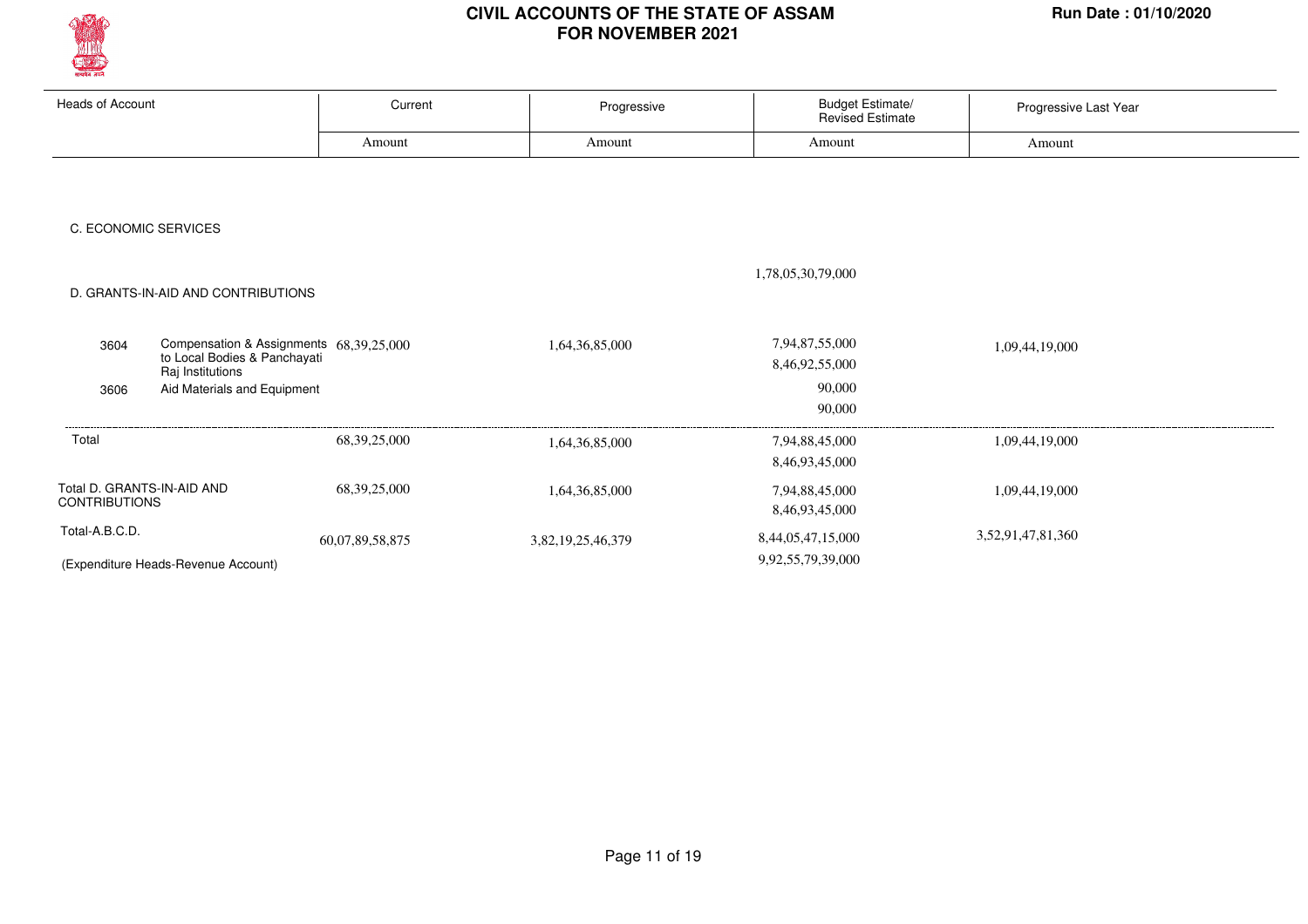

| <b>Heads of Account</b> |                                                                      | Current      | Progressive    | <b>Budget Estimate/</b><br><b>Revised Estimate</b> | Progressive Last Year |
|-------------------------|----------------------------------------------------------------------|--------------|----------------|----------------------------------------------------|-----------------------|
|                         |                                                                      | Amount       | Amount         | Amount                                             | Amount                |
|                         |                                                                      |              |                |                                                    |                       |
|                         | (Expenditure Heads-Capital Account)                                  |              |                |                                                    |                       |
|                         | A. CAPITAL ACCOUNT OF GENERAL SERVICES                               |              |                |                                                    |                       |
|                         |                                                                      |              |                |                                                    |                       |
| 4055                    | Capital Outlay on Police                                             | 1,08,99,081  | 1,08,99,081    | 1,76,97,27,000<br>1,77,02,27,000                   | 20,69,042             |
| 4058                    | Capital Outlay on Stationery<br>and Printing                         | 27,48,994    | 27,48,994      | 1,75,20,000<br>1,75,20,000                         |                       |
| 4059                    | Capital Outlay on Public<br>Works                                    | 26,56,67,133 | 1,01,75,49,471 | 7,37,61,53,000<br>8,78,64,11,000                   | 39,41,75,803          |
| 4070                    | Capital Outlay on other<br>Administrative Services                   | 17,87,86,143 | 91,40,24,749   | 2,20,87,41,000<br>4,21,87,41,000                   | 33,73,43,952          |
| Total                   |                                                                      | 45,81,01,351 | 1,94,52,22,295 | 11, 37, 21, 41, 000                                | 73, 35, 88, 797       |
|                         |                                                                      |              |                | 14,79,28,99,000                                    |                       |
| <b>GENERAL SERVICES</b> | Total A. CAPITAL ACCOUNT OF                                          | 45,81,01,351 | 1,94,52,22,295 | 11,37,21,41,000<br>14,79,28,99,000                 | 73, 35, 88, 797       |
|                         | B. CAPITAL ACCOUNT OF SOCIAL SERVICES                                |              |                |                                                    |                       |
|                         | (a) Capital A/C of Education, Sports, Art and Culture                |              |                |                                                    |                       |
| 4202                    | Capital Outlay on Education, 10,21,03,470<br>Sports, Art and Culture |              | 1,54,89,19,460 | 7,22,56,71,000<br>10,68,09,79,000                  | 5,18,96,121           |
| Sports, Art and Culture | Total (a) Capital A/C of Education,                                  | 10,21,03,470 | 1,54,89,19,460 | 7,22,56,71,000<br>10,68,09,79,000                  | 5,18,96,121           |
|                         | (b) Capital A/C of Health and Family Welfare                         |              |                |                                                    |                       |
| 4210                    | Capital Outlay on Medical and 11,18,06,551<br>Public Health          |              | 2,70,15,77,196 | 8, 13, 57, 28, 000<br>13,60,70,67,000              | 1,43,74,99,993        |
| 4211                    | Capital Outlay on Family<br>Welfare                                  |              |                | 40,00,000<br>40,00,000                             |                       |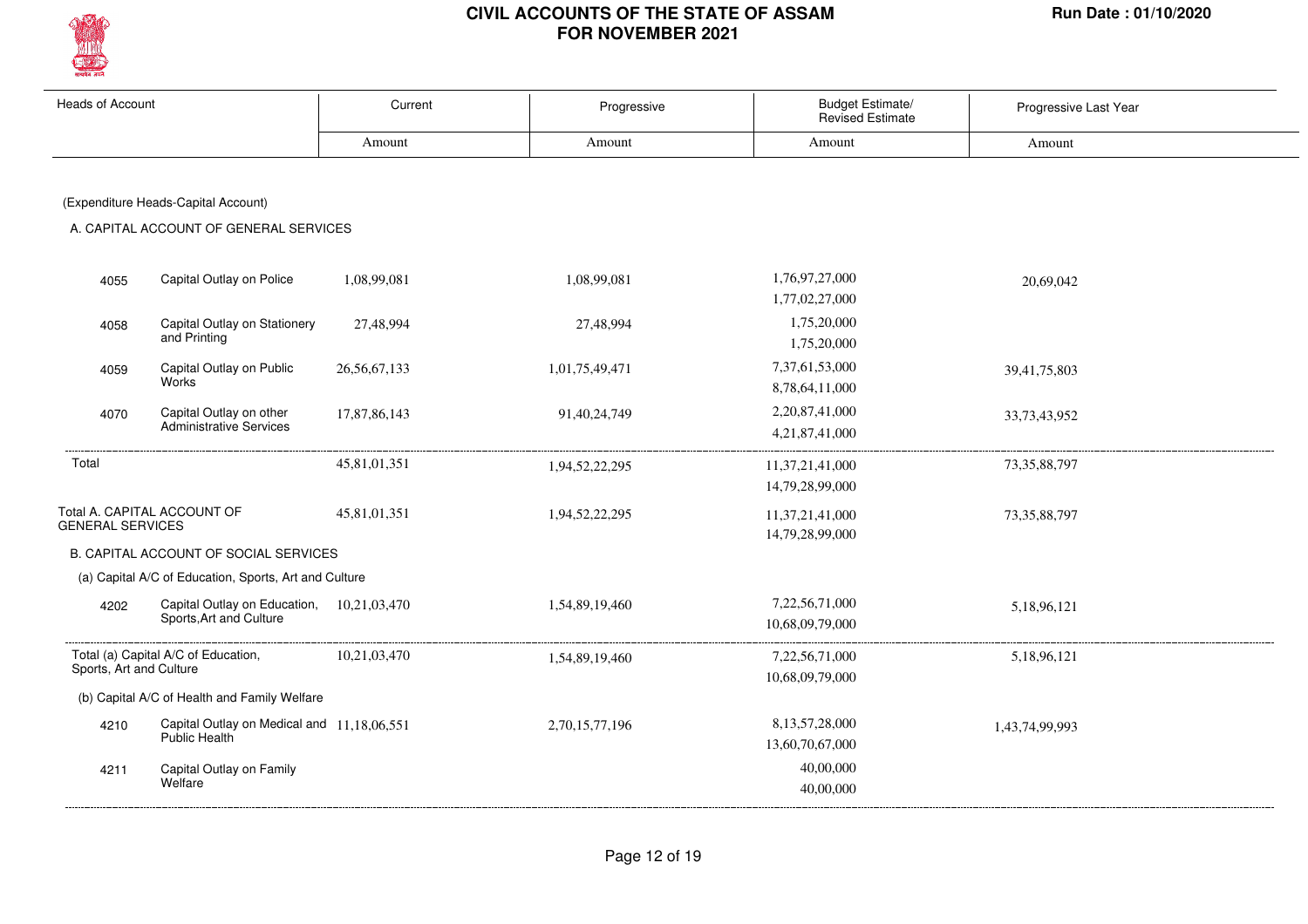

| <b>Heads of Account</b> |                                                                                         | Current                                                                    | Progressive        | <b>Budget Estimate/</b><br><b>Revised Estimate</b> | Progressive Last Year |
|-------------------------|-----------------------------------------------------------------------------------------|----------------------------------------------------------------------------|--------------------|----------------------------------------------------|-----------------------|
|                         |                                                                                         | Amount                                                                     | Amount             | Amount                                             | Amount                |
|                         |                                                                                         |                                                                            |                    |                                                    |                       |
|                         |                                                                                         |                                                                            |                    |                                                    |                       |
|                         | B. CAPITAL ACCOUNT OF SOCIAL SERVICES                                                   |                                                                            |                    |                                                    |                       |
|                         | (b) Capital A/C of Health and Family Welfare                                            |                                                                            |                    |                                                    |                       |
| Family Welfare          | Total (b) Capital A/C of Health and                                                     | 11,18,06,551                                                               | 2,70,15,77,196     | 8,13,97,28,000                                     | 1,43,74,99,993        |
|                         |                                                                                         | (c) Capital A/C of Water Supply, Sanitation, Housing and Urban Development |                    | 13,61,10,67,000                                    |                       |
|                         |                                                                                         |                                                                            |                    |                                                    |                       |
| 4215                    | Capital Outlay on Water<br>Supply and Sanitation                                        | 1,50,19,878                                                                | 3,15,11,38,023     | 6,83,60,37,000                                     | 9,97,78,57,292        |
|                         |                                                                                         |                                                                            |                    | 10,61,51,57,000                                    |                       |
| 4216                    | Capital Outlay on Housing                                                               | 1,37,90,082                                                                | 7,65,61,653        | 49,66,91,000                                       | 3,87,27,258           |
|                         |                                                                                         |                                                                            |                    | 53,66,91,000                                       |                       |
| 4217                    | Capital Outlay on Urban<br>Development                                                  | 26, 64, 21, 059                                                            | 2,31,42,13,573     | 7,87,37,70,000<br>8, 34, 33, 20, 000               | 6,16,69,049           |
|                         |                                                                                         |                                                                            |                    |                                                    |                       |
|                         | Total (c) Capital A/C of Water<br>Supply, Sanitation, Housing and                       | 29,52,31,019                                                               | 5, 54, 19, 13, 249 | 15,20,64,98,000                                    | 10,07,82,53,599       |
| Urban Development       |                                                                                         |                                                                            |                    | 19,49,51,68,000                                    |                       |
|                         | (d) Capital A/C of Information and Broadcasting                                         |                                                                            |                    |                                                    |                       |
| 4220                    | Capital Outlay on Information<br>and Publicity                                          |                                                                            |                    | 80,000                                             |                       |
|                         |                                                                                         |                                                                            |                    | 80,000                                             |                       |
|                         | Total (d) Capital A/C of Information                                                    |                                                                            |                    | 80,000                                             |                       |
| and Broadcasting        |                                                                                         |                                                                            |                    | 80,000                                             |                       |
| <b>Backward Classes</b> |                                                                                         | (e) Capital A/C of Welfare of Scheduled Castes, Scheduled Tribes and other |                    |                                                    |                       |
| 4225                    | Capital Outlay on Welfare of                                                            | 1,38,15,870                                                                | 2,70,70,025        | 60,00,65,000                                       | 90,67,212             |
|                         | Scheduled Caste, Scheduled<br>Tribes, Other Backward<br><b>Classes &amp; Minorities</b> |                                                                            |                    | 61,17,65,000                                       |                       |
|                         | Total (e) Capital A/C of Welfare of                                                     | 1,38,15,870                                                                | 2,70,70,025        | 60,00,65,000                                       | 90,67,212             |
|                         | Scheduled Castes, Scheduled Tribes<br>and other Backward Classes                        |                                                                            |                    | 61,17,65,000                                       |                       |
|                         | (g) Capital A/C of Social Welfare and Nutrition                                         |                                                                            |                    |                                                    |                       |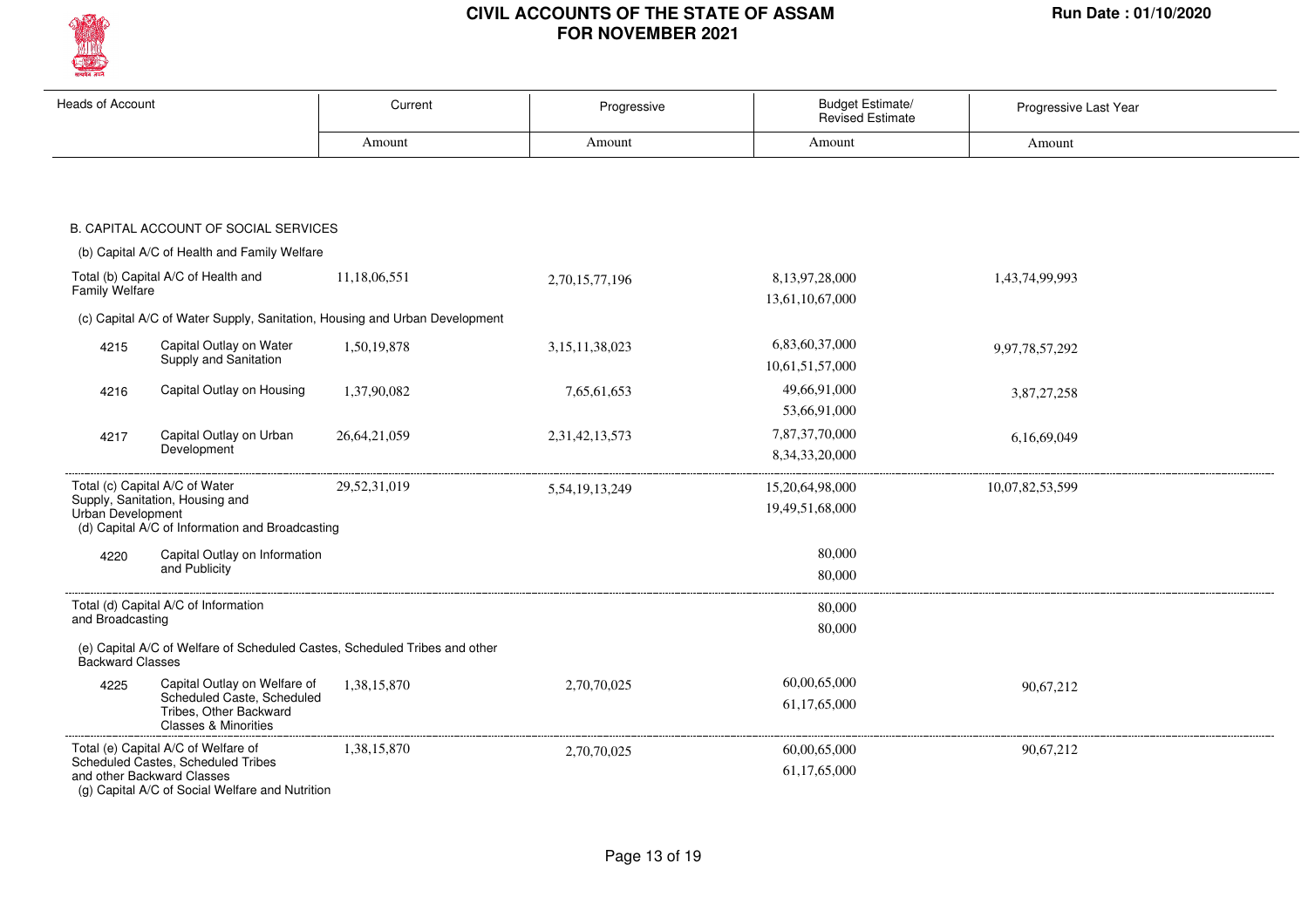

| <b>Heads of Account</b>                                  | Current      | Progressive    | <b>Budget Estimate/</b><br><b>Revised Estimate</b> | Progressive Last Year |
|----------------------------------------------------------|--------------|----------------|----------------------------------------------------|-----------------------|
|                                                          | Amount       | Amount         | Amount                                             | Amount                |
|                                                          |              |                |                                                    |                       |
|                                                          |              |                |                                                    |                       |
|                                                          |              |                |                                                    |                       |
| B. CAPITAL ACCOUNT OF SOCIAL SERVICES                    |              |                |                                                    |                       |
| (g) Capital A/C of Social Welfare and Nutrition          |              |                |                                                    |                       |
| Capital Outlay on Social<br>4235                         |              |                | 28, 18, 17, 000                                    |                       |
| Security and Welfare                                     |              |                | 64, 68, 17, 000                                    |                       |
| Total (g) Capital A/C of Social                          |              |                | 28, 18, 17, 000                                    |                       |
| Welfare and Nutrition                                    |              |                | 64, 68, 17, 000                                    |                       |
| (h) Capital A/C of Other Social Services                 |              |                |                                                    |                       |
| Capital Outlay on Other Social<br>4250                   |              |                | 60,51,02,000                                       | 34,95,981             |
| Services                                                 |              |                | 61,03,02,000                                       |                       |
|                                                          |              |                |                                                    |                       |
| Total (h) Capital A/C of Other Social<br>Services        |              |                | 60,51,02,000                                       | 34,95,981             |
|                                                          |              |                | 61,03,02,000                                       |                       |
| Total B. CAPITAL ACCOUNT OF<br>SOCIAL SERVICES           | 52,29,56,910 | 9,81,94,79,930 | 32,05,89,61,000                                    | 11,58,02,12,906       |
|                                                          |              |                | 45,65,61,78,000                                    |                       |
| C. CAPITAL ACCOUNT OF ECONOMIC SERVICES                  |              |                |                                                    |                       |
| (a) Capital Account of Agriculture and Allied Activities |              |                |                                                    |                       |
| Capital Outlay on Crop<br>4401                           |              |                | 2,29,21,96,000                                     |                       |
| Husbandry                                                |              |                | 2,30,00,86,000                                     |                       |
| Capital Outlay on Soil and<br>4402                       | 81,62,590    | 2,25,58,599    | 60,82,40,000                                       | 9,61,75,244           |
| <b>Water Conservation</b>                                |              |                | 60,82,40,000                                       |                       |
| Capital Outlay on Animal<br>4403                         |              |                | 57,67,82,000                                       | 90,49,027             |
| Husbandry                                                |              |                | 58,68,83,000                                       |                       |
| Capital Outlay on Dairy<br>4404                          | 23,12,049    | 23,12,049      | 7,47,21,000                                        |                       |
| Development                                              |              |                | 7,47,21,000                                        |                       |
| Capital Outlay on Fisheries<br>4405                      | $-66,150$    | $-6,07,950$    | 21,63,80,000                                       |                       |
|                                                          |              |                | 22,08,31,000                                       |                       |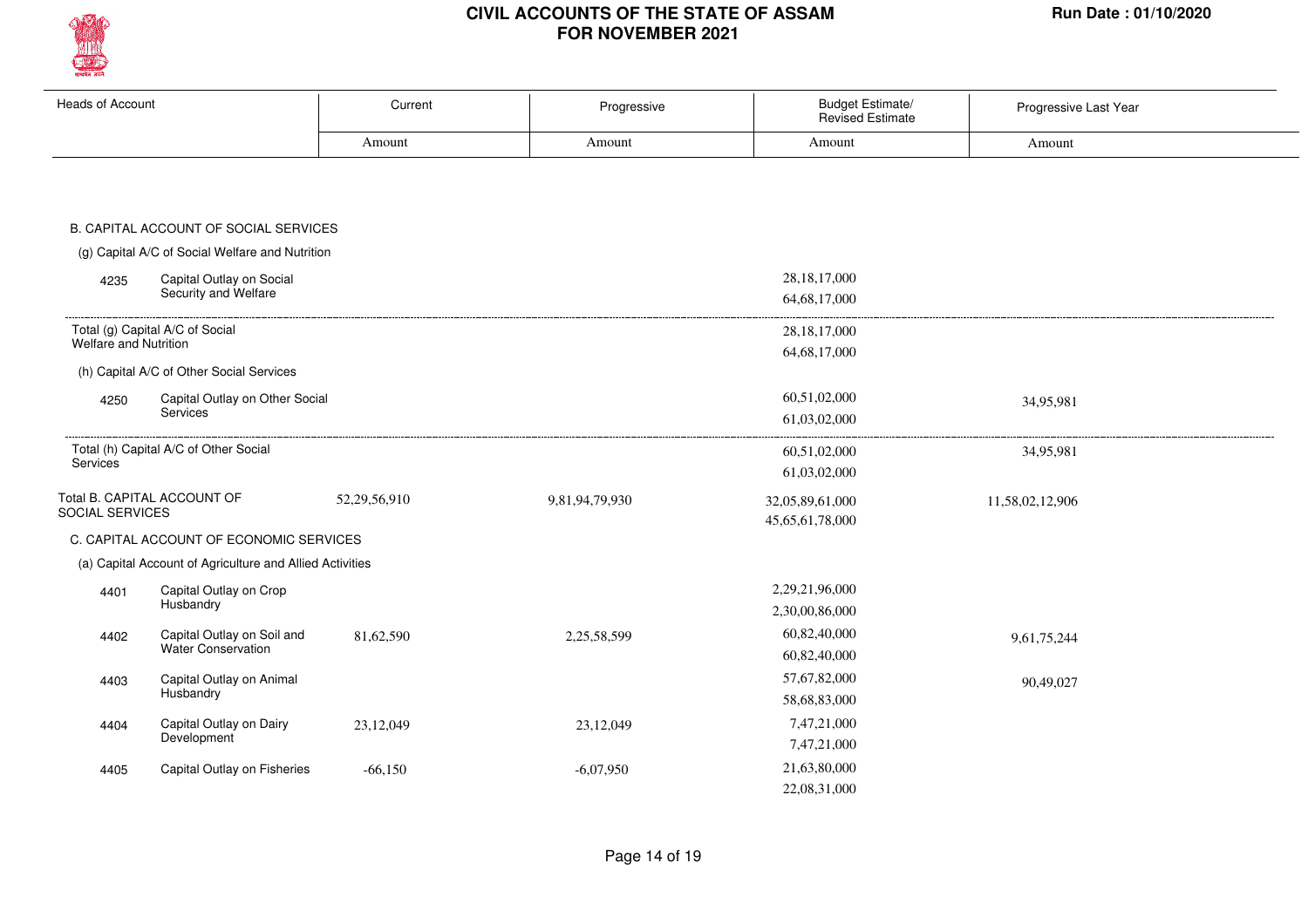

| <b>Heads of Account</b> |                                                                          | Current        | Progressive  | Budget Estimate/<br><b>Revised Estimate</b> | Progressive Last Year |
|-------------------------|--------------------------------------------------------------------------|----------------|--------------|---------------------------------------------|-----------------------|
|                         |                                                                          | Amount         | Amount       | Amount                                      | Amount                |
|                         |                                                                          |                |              |                                             |                       |
|                         | C. CAPITAL ACCOUNT OF ECONOMIC SERVICES                                  |                |              |                                             |                       |
|                         | (a) Capital Account of Agriculture and Allied Activities                 |                |              |                                             |                       |
| 4406                    | Capital Outlay on Forestry<br>and Wild Life                              | 7,26,35,681    | 9,01,98,921  | 42,64,02,000<br>45,64,02,000                | 3,02,48,581           |
| 4408                    | Capital Outlay on Food<br>Storage and Warehousing                        |                |              | 3,23,07,000<br>3,23,07,000                  |                       |
| 4425                    | Capital Outlay on Co-<br>operation                                       |                |              | 38,22,10,000<br>42,78,69,000                |                       |
|                         | Total (a) Capital Account of<br><b>Agriculture and Allied Activities</b> | 8, 30, 44, 170 | 11,44,61,619 | 4,60,92,38,000<br>4,70,73,39,000            | 13,54,72,852          |
|                         | (b) Capital Account of Rural Development                                 |                |              |                                             |                       |
| 4515                    | Capital Outlay on other Rural<br>Devalopment Programmes                  |                |              | 1,000<br>1,000                              |                       |
| Development             | Total (b) Capital Account of Rural                                       |                |              | 1,000<br>1,000                              |                       |
|                         | (c) Capital Account of Special Areas Programme                           |                |              |                                             |                       |
| 4552                    | Capital Outlay on North<br>Eastern Areas                                 | 5,69,96,347    | 35,90,31,956 | 13,38,58,59,000<br>13,80,17,01,000          | 1,09,55,07,692        |
| 4575                    | Capital Outlay on other<br>Special Areas Programmes                      | 6,72,06,663    | 14,98,51,700 | 66,51,38,000<br>74,71,38,000                | 5,04,16,019           |
| Areas Programme         | Total (c) Capital Account of Special                                     | 12,42,03,010   | 50,88,83,656 | 14,05,09,97,000<br>14,54,88,39,000          | 1,14,59,23,711        |
|                         | (d) Capital Account of Irrigation and Flood Control                      |                |              |                                             |                       |
| 4701                    | Capital Outlay on Medium<br>Irrigation                                   |                | 1,58,64,656  | 1,09,23,75,000<br>1,09,23,75,000            | 1,43,25,190           |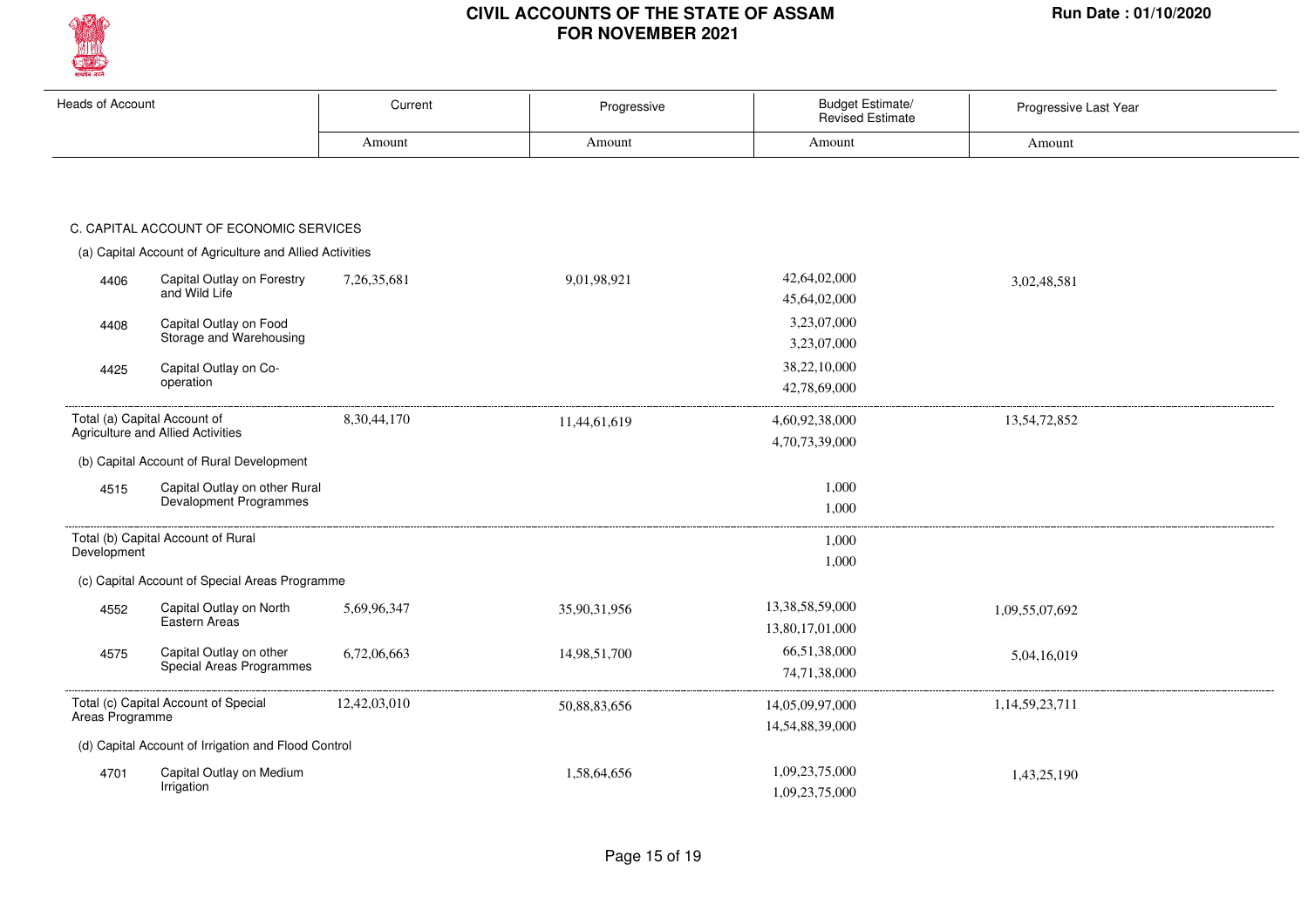

| <b>Heads of Account</b> |                                                                          | Current         | Progressive    | Budget Estimate/<br><b>Revised Estimate</b> | Progressive Last Year |
|-------------------------|--------------------------------------------------------------------------|-----------------|----------------|---------------------------------------------|-----------------------|
|                         |                                                                          | Amount          | Amount         | Amount                                      | Amount                |
|                         |                                                                          |                 |                |                                             |                       |
|                         | C. CAPITAL ACCOUNT OF ECONOMIC SERVICES                                  |                 |                |                                             |                       |
|                         | (d) Capital Account of Irrigation and Flood Control                      |                 |                |                                             |                       |
| 4702                    | Capital Outlay on Minor<br>Irrigation                                    | 17,86,25,388    | 58,03,16,685   | 6,54,26,23,000<br>7,89,26,41,000            | 1,36,55,93,218        |
| 4705                    | Capital Outlay on Command<br>Area Development                            | 3,80,12,375     | 6,23,89,096    | 12,05,94,000<br>12,05,94,000                | 83, 82, 294           |
| 4711                    | Capital Outlay on Flood<br>Control Projects                              | 43,70,61,293    | 1,40,63,66,894 | 5,87,97,69,000<br>7,33,30,69,000            | 1,45,30,71,123        |
| and Flood Control       | Total (d) Capital Account of Irrigation                                  | 65, 36, 99, 056 | 2,06,49,37,331 | 13,63,53,61,000<br>16,43,86,79,000          | 2,84,13,71,825        |
|                         | (e) Capital Account of Energy                                            |                 |                |                                             |                       |
| 4801                    | Capital Outlay on Power<br>Projects                                      | 75,00,00,000    | 75,00,00,000   | 31,09,10,82,000<br>1,14,99,81,78,000        | 1,22,03,00,000        |
|                         | Total (e) Capital Account of Energy                                      | 75,00,00,000    | 75,00,00,000   | 31,09,10,82,000<br>1,14,99,81,78,000        | 1,22,03,00,000        |
|                         | (f) Capital Account of Industry and Minerals                             |                 |                |                                             |                       |
| 4851                    | Capital Outlay on Village and<br>Small Industries                        |                 | 1,57,20,319    | 15,37,60,000<br>15,37,60,000                | 1,02,56,199           |
| 4853                    | Capital Outlay on Non-<br>ferrous Mining and<br>Metallurgical Industries |                 |                | 43, 19, 78, 000<br>43, 19, 78, 000          |                       |
| 4859                    | Capital Outlay on<br>Telecommunication and<br>Electronics Industries     |                 |                | 40,01,000<br>40,01,000                      |                       |
| 4885                    | Other Capital Outlay on<br><b>Industries and Minerals</b>                | 9,39,854        | 3,67,44,570    | 79,76,03,000<br>84,65,01,000                | 1,36,27,398           |
| and Minerals            | Total (f) Capital Account of Industry                                    | 9,39,854        | 5,24,64,889    | 1,38,73,42,000<br>1,43,62,40,000            | 2,38,83,597           |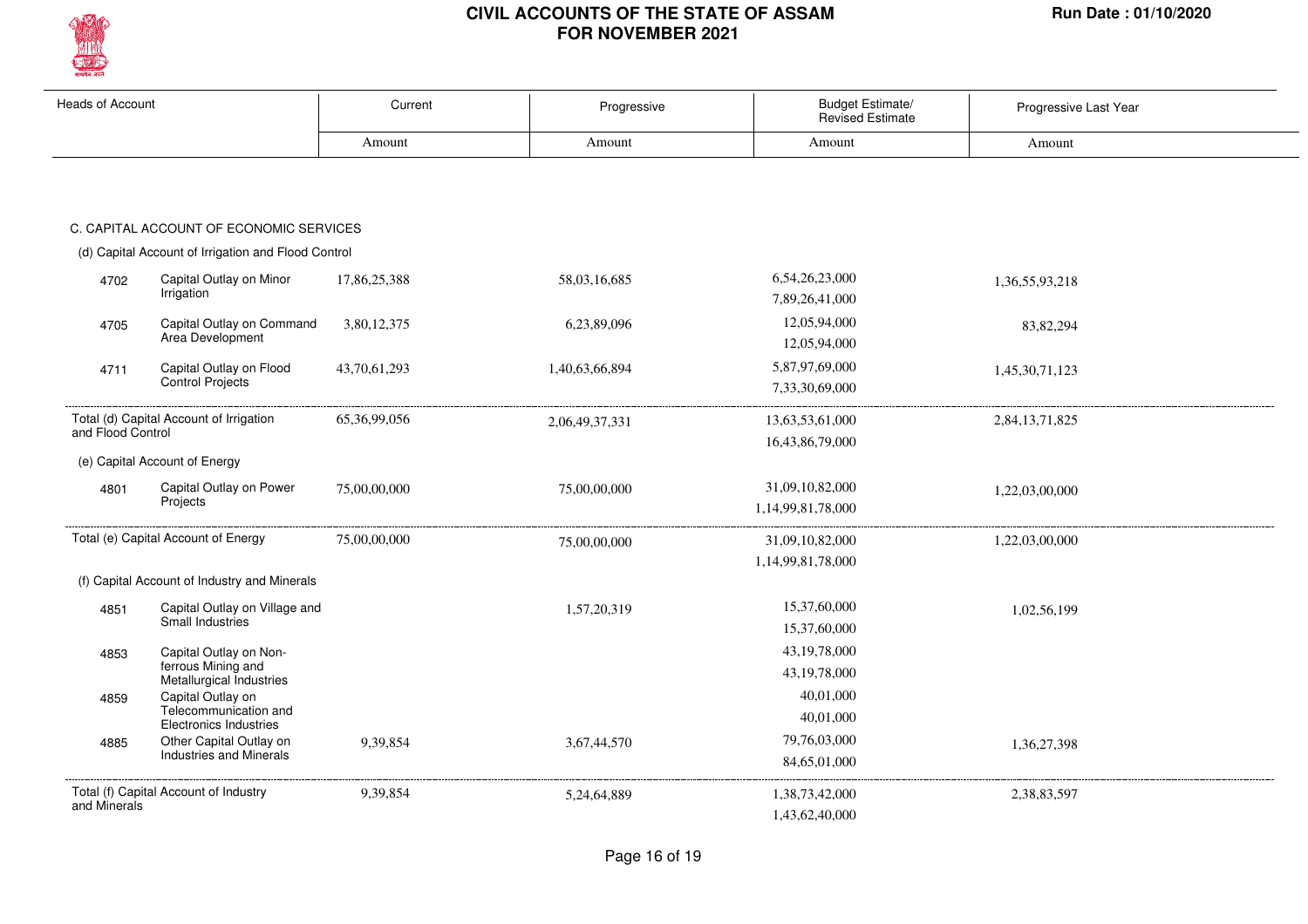

| <b>Heads of Account</b> |                                                                                         | Current         | Progressive     | <b>Budget Estimate/</b><br>Revised Estimate | Progressive Last Year |
|-------------------------|-----------------------------------------------------------------------------------------|-----------------|-----------------|---------------------------------------------|-----------------------|
|                         |                                                                                         | Amount          | Amount          | Amount                                      | Amount                |
|                         | C. CAPITAL ACCOUNT OF ECONOMIC SERVICES<br>(f) Capital Account of Industry and Minerals |                 |                 |                                             |                       |
|                         | (g) Capital Account of Transport                                                        |                 |                 |                                             |                       |
| 5054                    | Capital Outlay on Roads and 10, 32, 93, 64, 326<br><b>Bridges</b>                       |                 | 35,72,48,70,985 | 77, 14, 87, 37, 000<br>1,00,22,08,17,000    | 26,77,51,61,008       |
| 5055                    | Capital Outlay on Road<br>Transport                                                     |                 |                 | 11,18,09,000<br>2,67,15,55,000              | 3,49,60,000           |
| 5056                    | Capital Outlay on Inland and<br>Water Transport                                         |                 |                 | 80,46,35,000<br>90,81,59,000                | 12,00,00,000          |
| Transport               | Total (g) Capital Account of                                                            | 10,32,93,64,326 | 35,72,48,70,985 | 78,06,51,81,000<br>1,03,80,05,31,000        | 26,93,01,21,008       |
|                         | (i) Capital Account of Science Technology and Environment                               |                 |                 |                                             |                       |
| 5425                    | Capital Outlay on Other<br>Scientific and Environmental<br>Research                     |                 |                 | 16,57,61,000<br>16,69,29,000                | 32,49,192             |
|                         | Total (i) Capital Account of Science<br>Technology and Environment                      |                 |                 | 16,57,61,000<br>16,69,29,000                | 32,49,192             |
|                         | (j) Capital Account of General Economic Services                                        |                 |                 |                                             |                       |
| 5452                    | Capital Outlay on Tourism                                                               |                 | 18,63,142       | 30,53,97,000<br>36,86,39,000                | 4,37,69,447           |
| 5465                    | Investments in General<br>Financial and Trading<br>Institutions                         |                 | 7,99,99,99,662  | 8,16,84,00,000<br>12,66,84,00,000           | 8,24,957              |
| Economic Services       | Total (j) Capital Account of General                                                    |                 | 8,00,18,62,804  | 8,47,37,97,000<br>13,03,70,39,000           | 4,45,94,404           |

Total C. CAPITAL ACCOUNT OF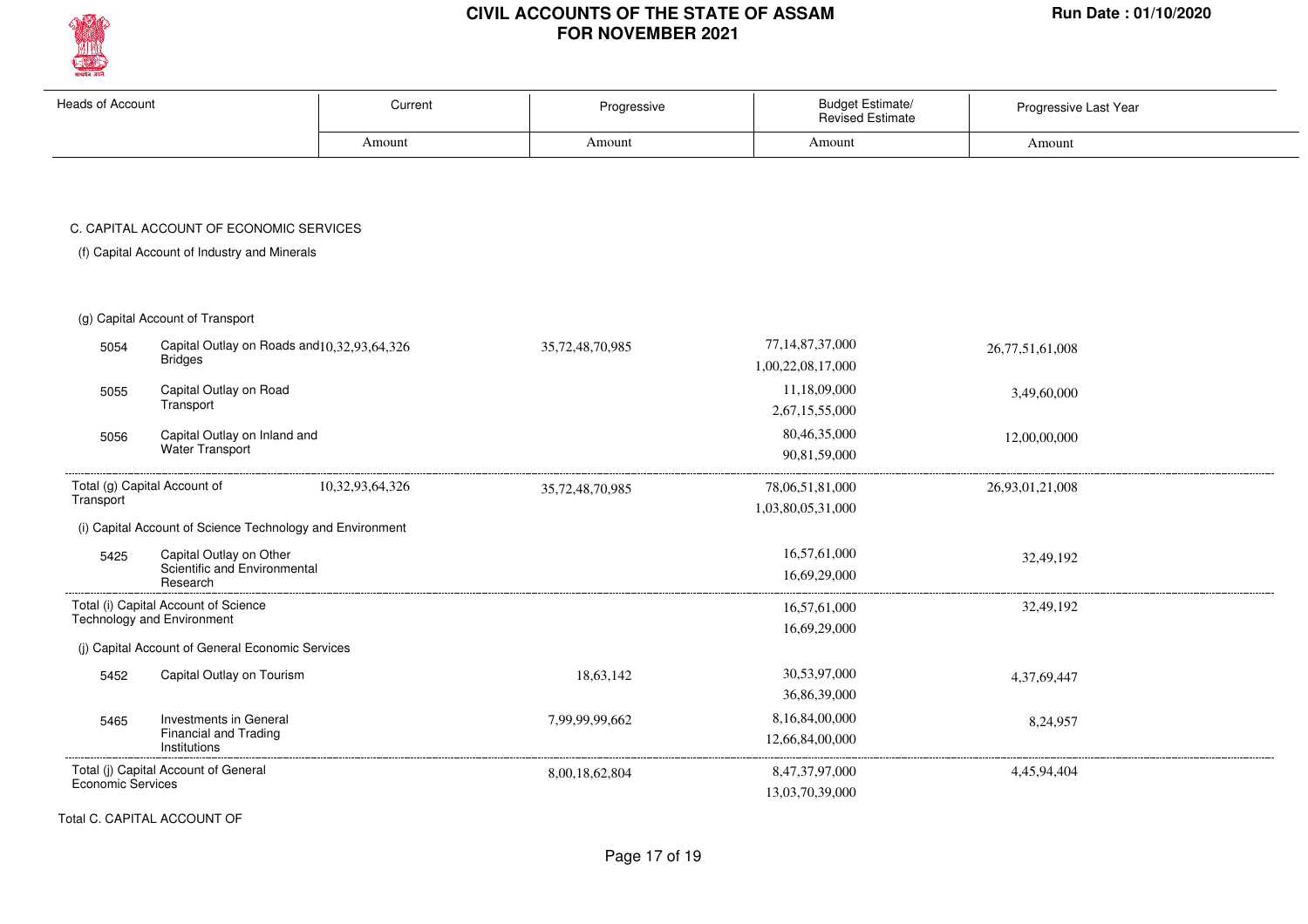

Account

#### **CIVIL ACCOUNTS OF THE STATE OF ASSAM Run Date : 01/10/2020 FOR NOVEMBER 2021**

| <b>Heads of Account</b>                 | Current         | Progressive         | <b>Budget Estimate/</b><br><b>Revised Estimate</b> | Progressive Last Year |
|-----------------------------------------|-----------------|---------------------|----------------------------------------------------|-----------------------|
|                                         | Amount          | Amount              | Amount                                             | Amount                |
|                                         |                 |                     |                                                    |                       |
|                                         |                 |                     |                                                    |                       |
| C. CAPITAL ACCOUNT OF ECONOMIC SERVICES |                 |                     |                                                    |                       |
|                                         |                 |                     |                                                    |                       |
| <b>ECONOMIC SERVICES</b>                | 11,94,12,50,416 | 47, 21, 74, 81, 284 | 1,51,47,87,60,000                                  | 32, 34, 49, 16, 589   |
|                                         |                 |                     | 2,69,13,37,75,000                                  |                       |

3,29,58,28,52,000

Page 18 of 19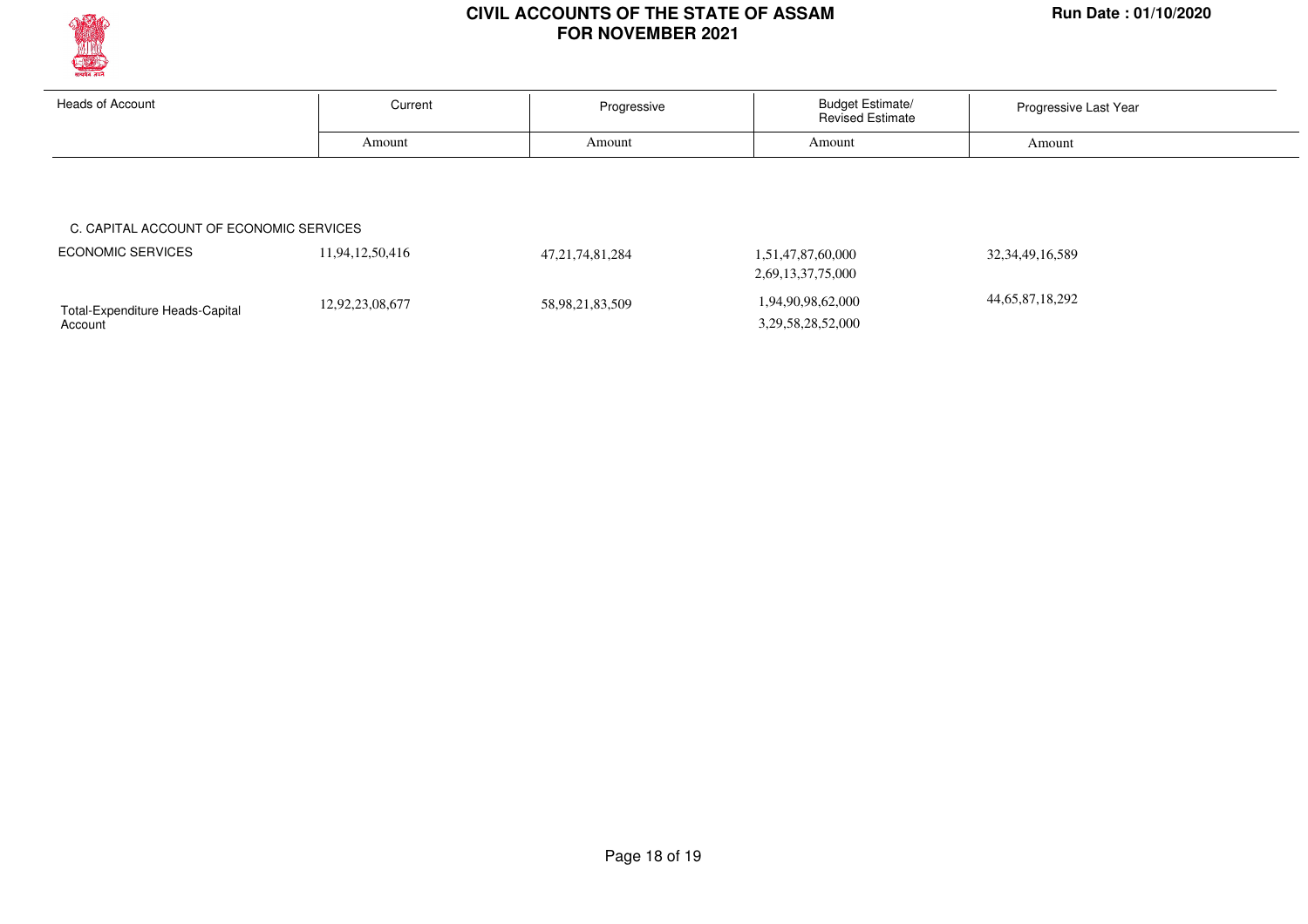

| Heads of Account | Current | Progressive | <b>Budget Estimate/</b><br><b>Revised Estimate</b> | Progressive Last Year |
|------------------|---------|-------------|----------------------------------------------------|-----------------------|
|                  | Amount  | Amount      | Amount                                             | Amount                |
|                  |         |             |                                                    |                       |

Total - Expenditure.(Rev. & Cap.)C.O. 73,00,12,67,552 4,41,17,47,29,888

 10,38,96,45,77,000 13,22,14,07,91,000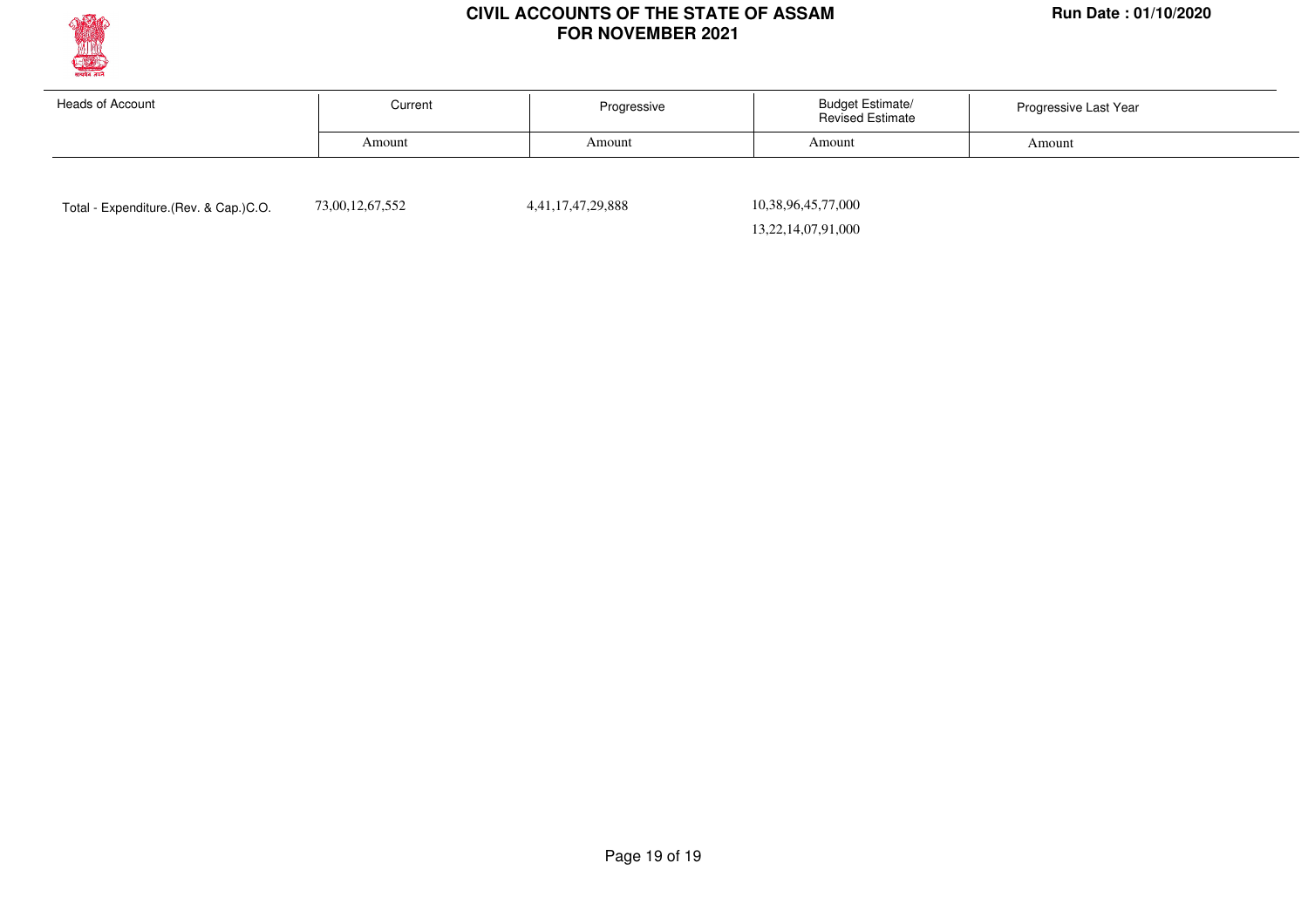

| <b>Heads of Account</b> |                                                                              |                 | Receipt         |                 | Payment          | Net Receipts(Plus/Minus) |                 | Net Budget/Revised                                     |
|-------------------------|------------------------------------------------------------------------------|-----------------|-----------------|-----------------|------------------|--------------------------|-----------------|--------------------------------------------------------|
|                         |                                                                              | Current         | Progressive     | Current         | Progressive      | Current                  | Progressive     | Receipts(+)/Payment(-)                                 |
|                         |                                                                              |                 |                 |                 |                  |                          |                 |                                                        |
|                         | E. PUBLIC DEBT                                                               |                 |                 |                 |                  |                          |                 |                                                        |
| 6003                    | Internal Debt of the State Government                                        | 16,50,63,71,000 | 6,775,30,20,450 | 11,73,68,06,250 | 958, 78, 33, 850 | 4,76,95,64,750           |                 | 58,16,51,86,600 1,48,09,21,59,000<br>1,48,09,21,59,000 |
| 6004                    | Loans and Advances from the Central<br>Government                            | 17,65,90,000    | 1,871,86,72,000 | 15,40,30,029    | 92,41,80,174     | 2,25,59,971              | 17,79,44,91,826 | $-19,91,50,000$<br>$-19,91,50,000$                     |
|                         | Total E. PUBLIC DEBT                                                         | 16,68,29,61,000 | 8,647,16,92,450 | 11,89,08,36,279 | 1,051,20,14,024  | 4,79,21,24,721           | 75,95,96,78,426 | 1,47,89,30,09,000<br>1,47,89,30,09,000                 |
|                         | F. LOANS AND ADVANCES                                                        |                 |                 |                 |                  |                          |                 |                                                        |
|                         | 1. Loans for Social Service                                                  |                 |                 |                 |                  |                          |                 |                                                        |
|                         | (b) Health and Family Welfare                                                |                 |                 |                 |                  |                          |                 |                                                        |
| 6210                    | Loans for Medical and Public Health                                          |                 |                 |                 |                  |                          |                 | 4,000<br>4,000                                         |
|                         | Total (b) Health and Family Welfare                                          |                 |                 |                 |                  |                          |                 | 4,000                                                  |
|                         |                                                                              |                 |                 |                 |                  |                          |                 | 4,000                                                  |
|                         | (c) Water Supply, Sanitation, Housing and Urban Development                  |                 |                 |                 |                  |                          |                 |                                                        |
| 6215                    | Loans for Water Supply and Sanitation                                        |                 |                 |                 |                  |                          |                 | 32,000                                                 |
| 6216                    | Loans for Housing                                                            |                 |                 |                 |                  |                          |                 | 32,000<br>84,000<br>84,000                             |
| 6217                    | Loans for Urban Development                                                  |                 |                 |                 |                  |                          |                 | $-2,95,09,000$<br>$-2,95,09,000$                       |
|                         | Total (c) Water Supply, Sanitation, Housing and<br>Urban Development         |                 |                 |                 |                  |                          |                 | $-2,93,93,000$                                         |
|                         |                                                                              |                 |                 |                 |                  |                          |                 | $-2,93,93,000$                                         |
|                         | (e) Welfare of Scheduled Castes, Scheduled tribes and other backward classes |                 |                 |                 |                  |                          |                 |                                                        |
| 6225                    | Loans for Welfare of SC, ST, OBC and<br><b>Minorities</b>                    |                 |                 |                 |                  |                          |                 | $-14,87,000$<br>$-14,87,000$                           |
|                         | Total (e) Welfare of Scheduled Castes, Scheduled                             |                 |                 |                 |                  |                          |                 | $-14,87,000$                                           |
|                         | tribes and other backward classes                                            |                 |                 |                 |                  |                          |                 | $-14,87,000$                                           |

(g) Social Welfare & Nutrition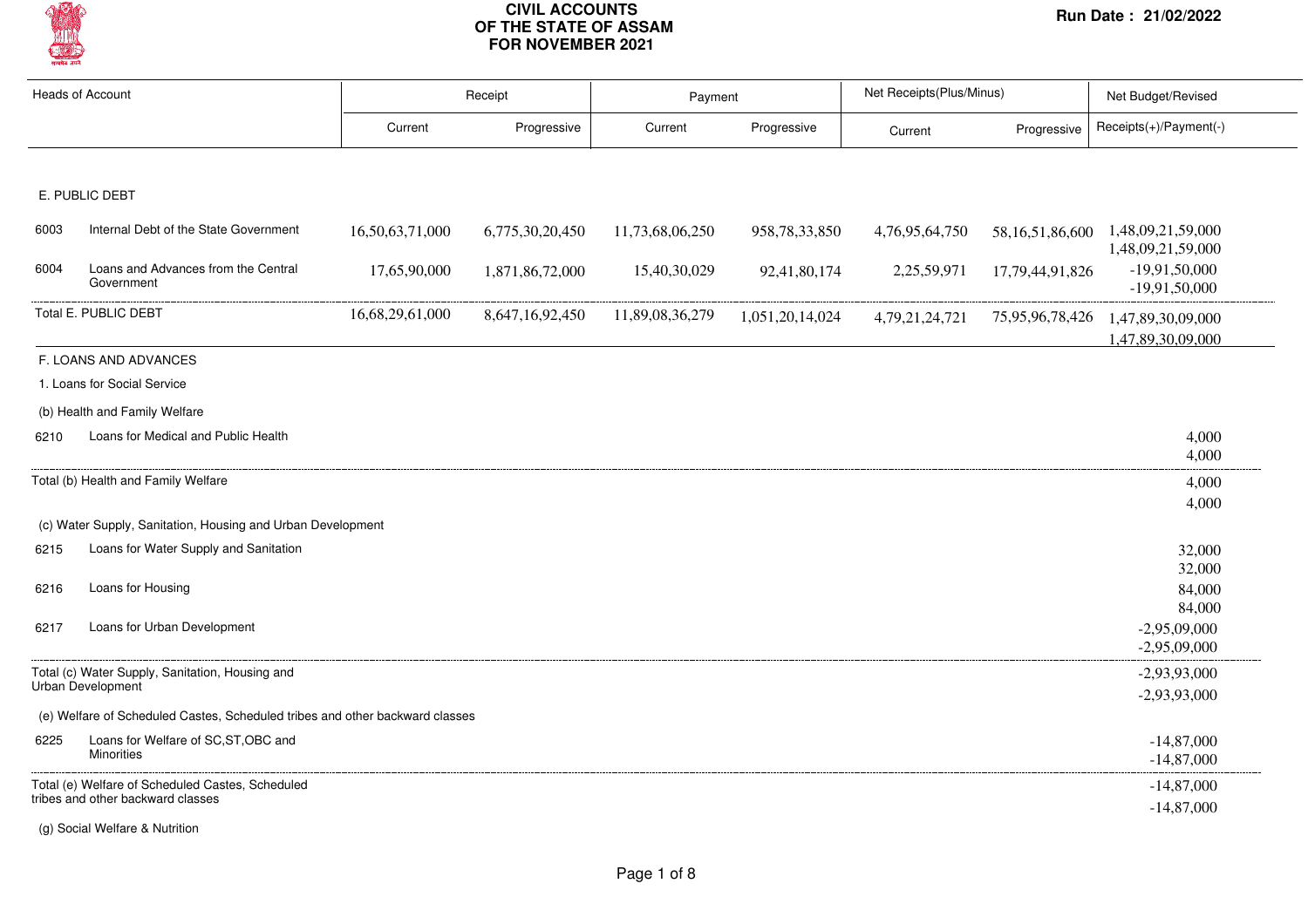

| <b>Heads of Account</b> |                                                      | Receipt |             | Payment |             | Net Receipts(Plus/Minus) |             | Net Budget/Revised               |
|-------------------------|------------------------------------------------------|---------|-------------|---------|-------------|--------------------------|-------------|----------------------------------|
|                         |                                                      | Current | Progressive | Current | Progressive | Current                  | Progressive | Receipts(+)/Payment(-)           |
|                         | F. LOANS AND ADVANCES                                |         |             |         |             |                          |             |                                  |
|                         | 1. Loans for Social Service                          |         |             |         |             |                          |             |                                  |
|                         | (g) Social Welfare & Nutrition                       |         |             |         |             |                          |             |                                  |
| 6235                    | Loans for Social Security and Welfare                |         |             |         |             |                          |             | 15,000<br>15,000                 |
| 6245                    | Loans for Releif on account of Natural<br>Calamities |         |             |         |             |                          |             | 3,000<br>3,000                   |
|                         | Total (g) Social Welfare & Nutrition                 |         |             |         |             |                          |             | 18,000<br>18,000                 |
|                         | Total 1. Loans for Social Service                    |         |             |         |             |                          |             | $-3,08,58,000$<br>$-3,08,58,000$ |
|                         | 2. Loans for Economic Services                       |         |             |         |             |                          |             |                                  |
|                         | (a) Agriculture and allied activities                |         |             |         |             |                          |             |                                  |
| 6401                    | Loans for Crop Husbandry                             |         |             |         |             |                          |             | 2,12,000<br>2,12,000             |
| 6402                    | Loans for Soil and Water Conservation                |         |             |         |             |                          |             | 9,000<br>9,000                   |
| 6403                    | Loans for Animal Husbandry                           |         |             |         |             |                          |             | 6,000                            |
| 6404                    | Loans for Dairy Development                          |         |             |         |             |                          |             | 6,000<br>12,000                  |
| 6405                    | Loans for Fisheries                                  |         |             |         |             |                          |             | 12,000<br>1,000<br>1,000         |
| 6406                    | Loans for Forestry and Wild Life                     |         |             |         |             |                          |             | 1,000<br>1,000                   |
| 6407                    | Loans for Plantations                                |         |             |         |             |                          |             | 5,000                            |
| 6408                    | Loans for Food Storage and Warehousing               |         |             |         |             |                          |             | 5,000<br>22,000                  |
| 6416                    | Loans for Agricultural Financial Institutions        |         |             |         |             |                          |             | 22,000<br>2,000<br>2,000         |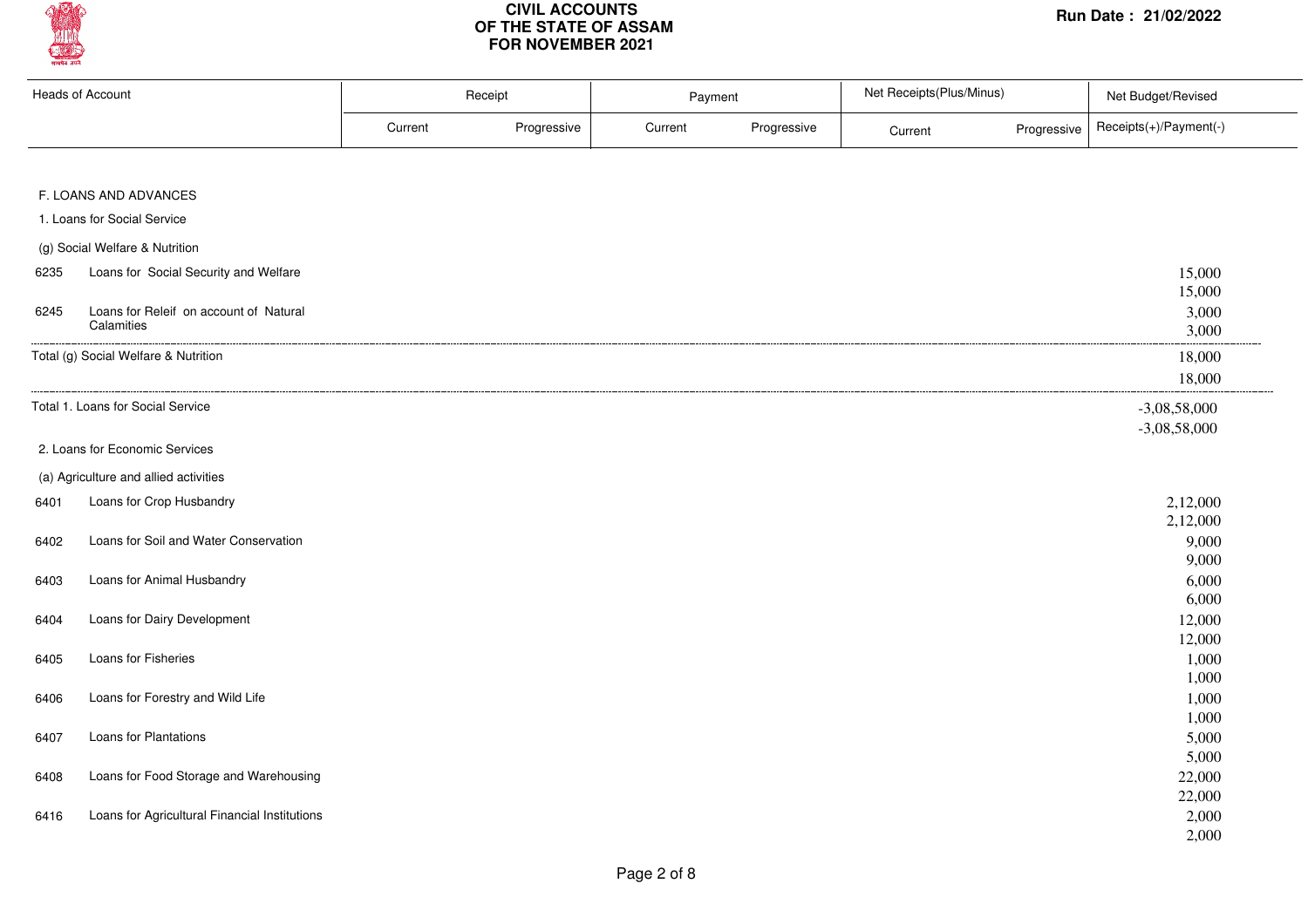

|            | <b>Heads of Account</b>                     |           | Receipt     | Payment   |             | Net Receipts(Plus/Minus) |                | Net Budget/Revised                 |
|------------|---------------------------------------------|-----------|-------------|-----------|-------------|--------------------------|----------------|------------------------------------|
|            |                                             | Current   | Progressive | Current   | Progressive | Current                  | Progressive    | Receipts(+)/Payment(-)             |
|            |                                             |           |             |           |             |                          |                |                                    |
|            | F. LOANS AND ADVANCES                       |           |             |           |             |                          |                |                                    |
|            | 2. Loans for Economic Services              |           |             |           |             |                          |                |                                    |
|            | (a) Agriculture and allied activities       |           |             |           |             |                          |                |                                    |
| 6425       | Loans for Co-operation                      | 4,000     | 24,000      |           |             | 4,000                    | 24,000         | $-7,82,85,000$<br>$-9,82,85,000$   |
|            | Total (a) Agriculture and allied activities | 4,000     | 24,000      |           |             | 4,000                    | 24,000         | $-7,80,15,000$                     |
|            |                                             |           |             |           |             |                          |                | $-9,80,15,000$                     |
| (e) Energy |                                             |           |             |           |             |                          |                |                                    |
| 6801       | Loans for Power Projects                    |           |             |           |             |                          |                | $-76,35,91,000$                    |
|            |                                             |           |             |           |             |                          |                | $-76,35,91,000$                    |
|            | Total (e) Energy                            |           |             |           |             |                          |                | $-76,35,91,000$                    |
|            |                                             |           |             |           |             |                          |                | $-76,35,91,000$                    |
|            | (f) Industry and Minerals                   |           |             |           |             |                          |                |                                    |
| 6851       | Loans for Village and Small Industries      |           | 73,700      |           |             |                          | 73,700         | $-1,87,82,000$                     |
|            |                                             |           |             |           |             |                          |                | $-1,87,82,000$                     |
| 6860       | Loans for Consumer Industries               |           | 89,16,182   |           |             |                          | 89, 16, 182    | $-25,31,03,000$<br>$-25,31,03,000$ |
|            |                                             |           |             |           |             |                          |                |                                    |
|            | Total (f) Industry and Minerals             |           | 89,89,882   |           |             |                          | 89,89,882      | $-27,18,85,000$<br>$-27,18,85,000$ |
|            | (i) General Economic Services               |           |             |           |             |                          |                |                                    |
| 7465       | Loans for General Financial and Trading     |           |             |           |             |                          |                | 6,05,00,000                        |
|            | Institution                                 |           |             |           |             |                          |                | 6,05,00,000                        |
|            | Total (i) General Economic Services         |           |             |           |             |                          |                | 6,05,00,000                        |
|            |                                             |           |             |           |             |                          |                | 6,05,00,000                        |
|            | Total 2. Loans for Economic Services        | 4,000     | 90,13,882   |           |             | 4,000                    | 90,13,882      | $-1,05,29,91,000$                  |
|            |                                             |           |             |           |             |                          |                | $-1,07,29,91,000$                  |
|            | 3. Loans to Government Servants etc.        |           |             |           |             |                          |                |                                    |
| 7610       | Loans to Government Servants etc.           | 20,27,054 | 1,22,17,253 | 60,00,000 | 4,94,16,755 | $-39,72,946$             | $-3,71,99,502$ | $-2,60,49,000$                     |
|            |                                             |           |             |           |             |                          |                | $-5,90,49,000$                     |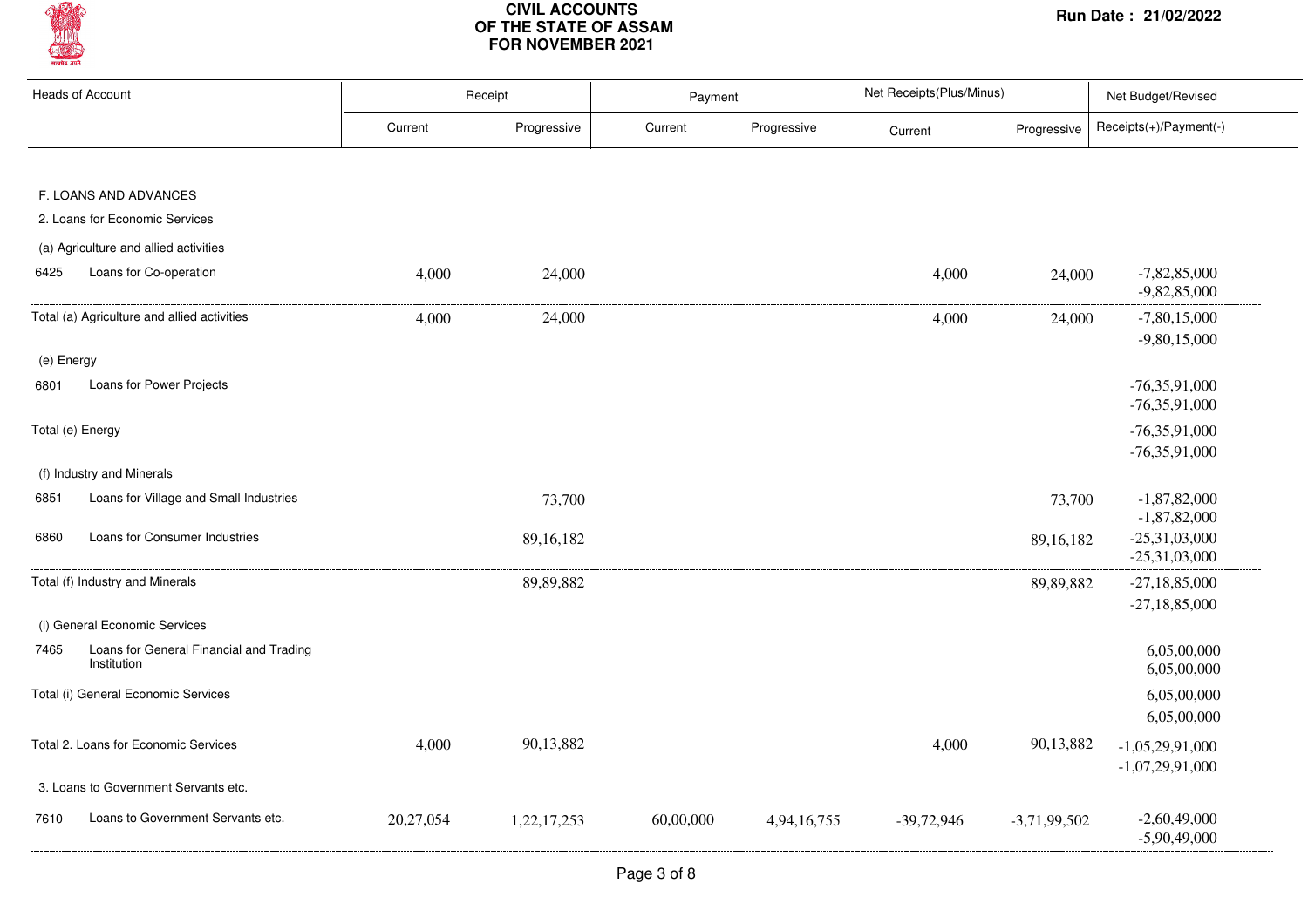

| <b>Heads of Account</b>                    |                     | Receipt           |                     | Payment           | Net Receipts (Plus/Minus) |                 | Net Budget/Revised       |  |
|--------------------------------------------|---------------------|-------------------|---------------------|-------------------|---------------------------|-----------------|--------------------------|--|
|                                            | Current             | Progressive       | Current             | Progressive       | Current                   | Progressive     | $Receipts(+)/Payment(-)$ |  |
|                                            |                     |                   |                     |                   |                           |                 |                          |  |
| F. LOANS AND ADVANCES                      |                     |                   |                     |                   |                           |                 |                          |  |
| 3. Loans to Government Servants etc.       |                     |                   |                     |                   |                           |                 |                          |  |
| Total 3. Loans to Government Servants etc. | 20,27,054           | 1,22,17,253       | 60,00,000           | 4,94,16,755       | $-39,72,946$              | $-3,71,99,502$  | $-2,60,49,000$           |  |
|                                            |                     |                   |                     |                   |                           |                 | $-5.90.49.000$           |  |
| Total F. LOANS AND ADVANCES                | 20,31,054           | 2, 12, 31, 135    | 60,00,000           | 4,94,16,755       | -39,68,946                | $-2,81,85,620$  | $-1,10,98,98,000$        |  |
|                                            |                     |                   |                     |                   |                           |                 | $-1,16,28,98,000$        |  |
| Total - E & F C.O.                         | 16,68,49,92,054     | 8649, 29, 23, 585 | 11,89,68,36,279     | 1056, 14, 30, 779 | 4,78,81,55,775            | 75,93,14,92,806 | 1,46,78,31,11,000        |  |
| Total- (Rev. + Cap. + E & F)               | 84, 16, 42, 23, 342 | 47930,23,93,230   | 84, 89, 81, 03, 831 | 45173,61,60,667   |                           |                 | 1,46,73,01,11,000        |  |
| <b>Total-Part I Consolidated Fund</b>      | 84, 16, 42, 23, 342 | 47930,23,93,230   | 84, 89, 81, 03, 831 | 45173,61,60,667   |                           |                 |                          |  |
| <b>Total-Part II Contingency Fund</b>      |                     |                   |                     |                   |                           |                 |                          |  |
| Total-Consolidated and Contingency Fund    | 84, 16, 42, 23, 342 | 47930,23,93,230   | 84, 89, 81, 03, 831 | 45173,61,60,667   |                           |                 |                          |  |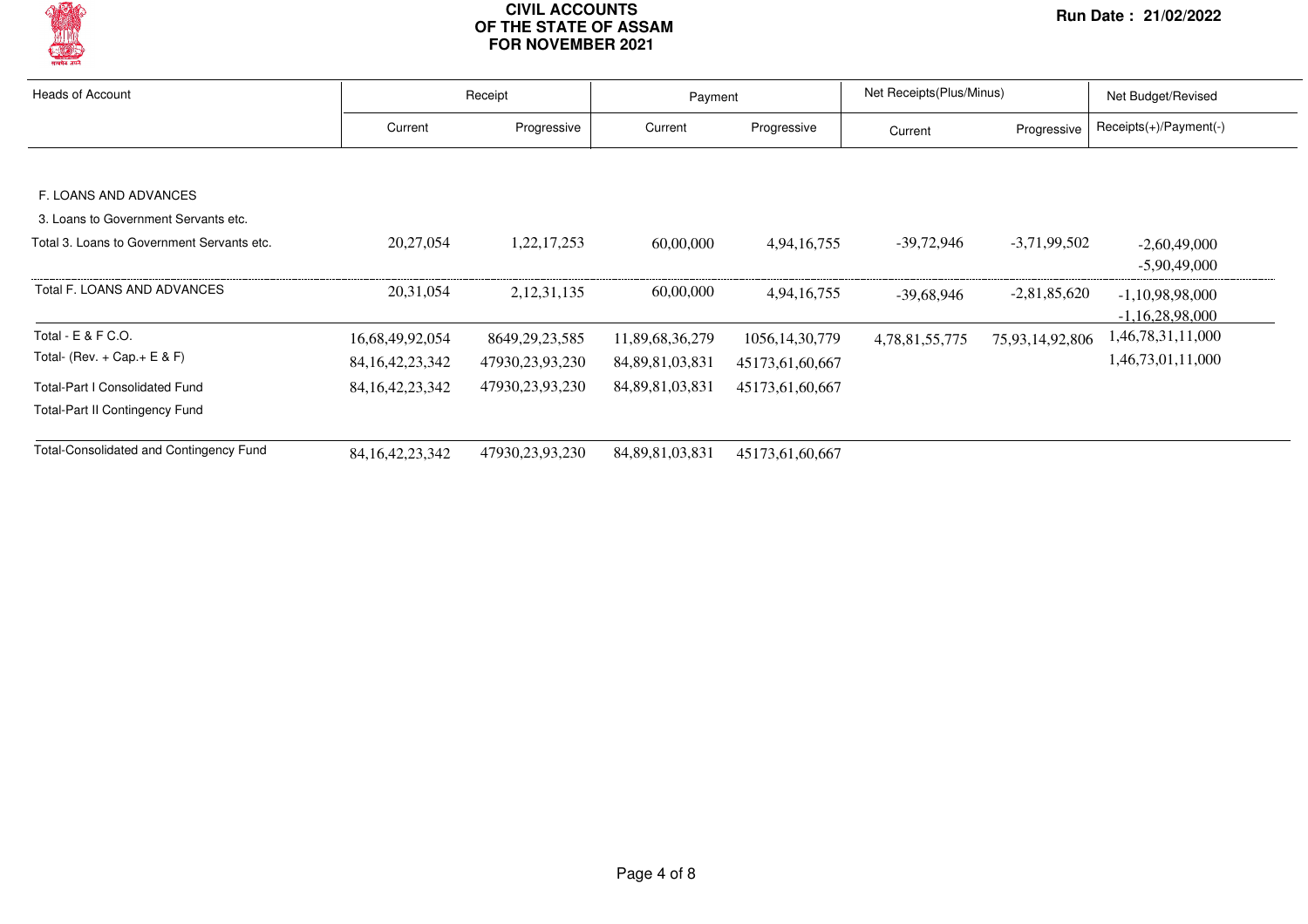

| <b>Heads of Account</b> |                                                                |                 | Receipt          | Payment        |                  | Net Receipts(Plus/Minus) |                 | Net Budget/Revised     |  |
|-------------------------|----------------------------------------------------------------|-----------------|------------------|----------------|------------------|--------------------------|-----------------|------------------------|--|
|                         |                                                                | Current         | Progressive      | Current        | Progressive      | Current                  | Progressive     | Receipts(+)/Payment(-) |  |
|                         | PART III-PUBLIC ACCOUNT                                        |                 |                  |                |                  |                          |                 |                        |  |
|                         | I. SMALL SAVINGS, PROVIDENT FUNDS, ETC.<br>(b) Provident Funds |                 |                  |                |                  |                          |                 |                        |  |
| 8005                    | <b>State Provident Funds</b>                                   | 86, 39, 70, 879 | 794,69,89,700    | 1,38,98,19,197 | 824, 55, 27, 363 | $-52,58,48,318$          | $-29,85,37,663$ |                        |  |
|                         | Total (b) Provident Funds                                      | 86, 39, 70, 879 | 794,69,89,700    | 1,38,98,19,197 | 824, 55, 27, 363 | $-52,58,48,318$          | $-29,85,37,663$ |                        |  |
|                         | (c) Other Accounts                                             |                 |                  |                |                  |                          |                 |                        |  |
| 8011                    | Insurance and Pension Funds                                    | 6,46,25,884     | 58,94,67,883     | 12,64,94,330   | 90,49,42,064     | $-6,18,68,446$           | $-31,54,74,181$ | $-33,96,22,000$        |  |
|                         | Total (c) Other Accounts                                       | 6,46,25,884     | 58,94,67,883     | 12,64,94,330   | 90,49,42,064     | $-6,18,68,446$           | $-31,54,74,181$ | $-33,96,22,000$        |  |
| ETC.                    | Total I. SMALL SAVINGS, PROVIDENT FUNDS,                       | 92,85,96,763    | 853, 64, 57, 583 | 1,51,63,13,527 | 915,04,69,427    | $-58,77,16,764$          | $-61,40,11,844$ | $-33,96,22,000$        |  |
|                         | J. RESERVE FUND                                                |                 |                  |                |                  |                          |                 |                        |  |
|                         | (a) Reserve Funds bearing Interest                             |                 |                  |                |                  |                          |                 |                        |  |
| 8121                    | General and Other Reserve Funds                                | 30,88,00,000    | 384,05,00,000    |                |                  | 30,88,00,000             | 3,84,05,00,000  |                        |  |
|                         | Total (a) Reserve Funds bearing Interest                       | 30,88,00,000    | 384,05,00,000    |                |                  | 30,88,00,000             | 3,84,05,00,000  |                        |  |
|                         | (b) Reserve Funds not bearing Interest                         |                 |                  |                |                  |                          |                 |                        |  |
| 8222                    | <b>Sinking Funds</b>                                           | 5,74,99,98,374  | 645, 89, 15, 374 | 5,74,99,98,374 | 645, 89, 15, 374 |                          |                 |                        |  |
| 8235                    | General and Other Reserve Funds                                |                 |                  |                |                  |                          |                 |                        |  |
|                         | Total (b) Reserve Funds not bearing Interest                   | 5,74,99,98,374  | 645, 89, 15, 374 | 5,74,99,98,374 | 645, 89, 15, 374 |                          |                 |                        |  |
|                         | Total J. RESERVE FUND                                          | 6,05,87,98,374  | 1,029,94,15,374  | 5,74,99,98,374 | 645,89,15,374    | 30,88,00,000             | 3,84,05,00,000  |                        |  |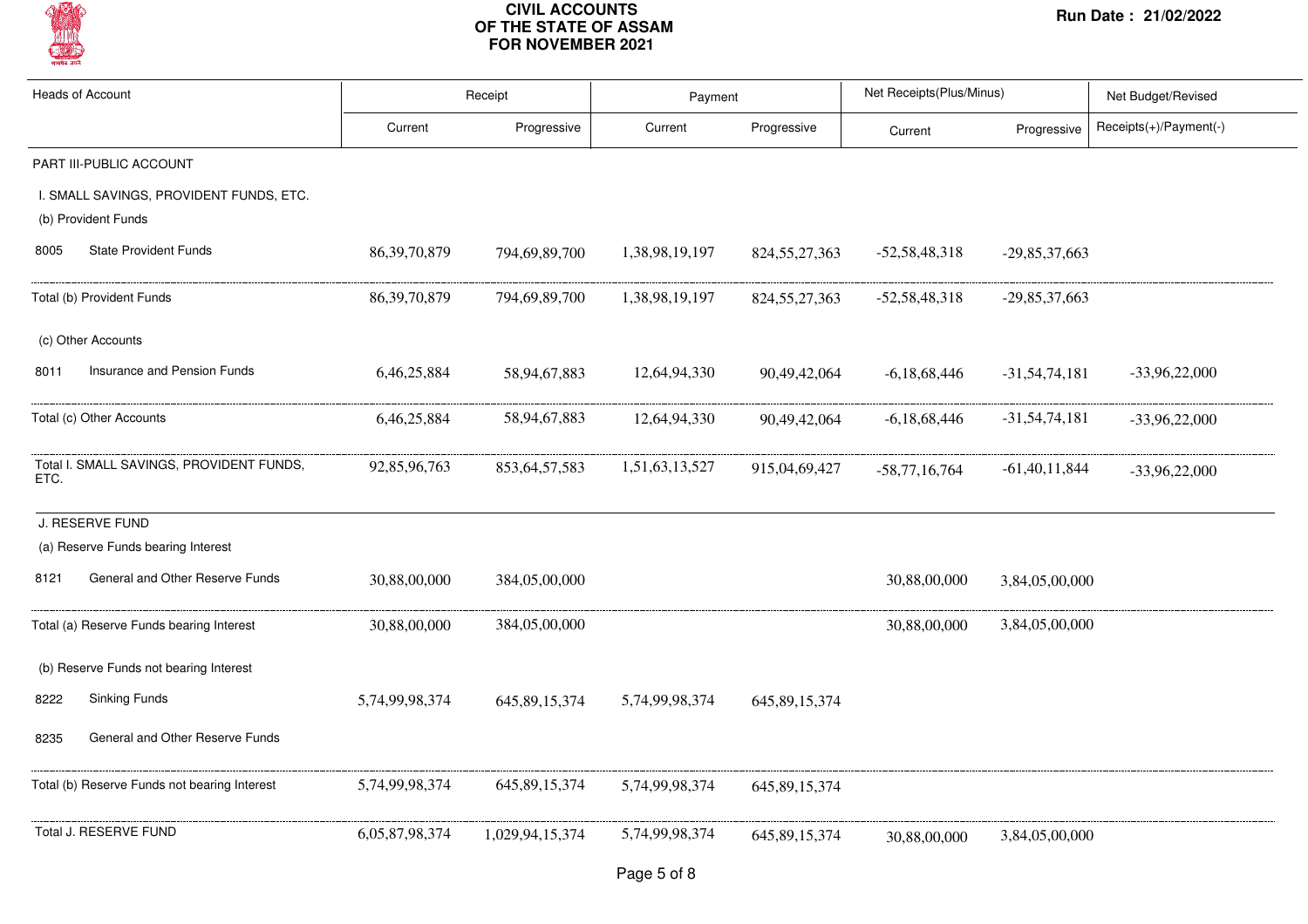

| <b>Heads of Account</b>                                        |                | Receipt             |                    | Payment         |                   | Net Receipts(Plus/Minus) |                        |
|----------------------------------------------------------------|----------------|---------------------|--------------------|-----------------|-------------------|--------------------------|------------------------|
|                                                                | Current        | Progressive         | Current            | Progressive     | Current           | Progressive              | Receipts(+)/Payment(-) |
| J. RESERVE FUND                                                |                |                     |                    |                 |                   |                          |                        |
| K. DEPOSIT AND ADVANCES                                        |                |                     |                    |                 |                   |                          |                        |
| (a) Deposits bearing Interest<br><b>Other Deposits</b><br>8342 | 1,66,45,27,637 | 1,453,32,74,606     | 3,45,53,13,936     | 1,477,51,68,188 | $-1,79,07,86,299$ | $-24,18,93,582$          | $-70,97,75,000$        |
| Total (a) Deposits bearing Interest                            | 1,66,45,27,637 | 1,453,32,74,606     | 3, 45, 53, 13, 936 | 1,477,51,68,188 | -1,79,07,86,299   | $-24,18,93,582$          | $-70,97,75,000$        |
| (b) Deposits not bearing Interest                              |                |                     |                    |                 |                   |                          |                        |
| <b>Civil Deposits</b><br>8443                                  | 2,95,07,16,325 | 1,511,13,71,318     | 2,50,83,00,882     | 1,431,06,33,011 | 44, 24, 15, 443   | 80,07,38,307             | $-3,42,11,96,000$      |
| Deposits of Local Funds<br>8448                                | 6,000          | 6,000               |                    |                 | 6,000             | 6,000                    |                        |
| <b>Other Deposits</b><br>8449                                  | 2,81,434       | 20,14,635           | 2,66,046           | 21,83,005       | 15,388            | $-1,68,370$              | 1,21,45,000            |
| Total (b) Deposits not bearing Interest                        | 2,95,10,03,759 | 1,511,33,91,953     | 2,50,85,66,928     | 1,431,28,16,016 | 44, 24, 36, 831   | 80,05,75,937             | $-3,40,90,51,000$      |
| (c) Advances                                                   |                |                     |                    |                 |                   |                          |                        |
| Civil Advances<br>8550                                         | 47,01,82,961   | 178, 20, 98, 118    | 43,57,20,000       | 538,50,10,943   | 3,44,62,961       | $-3,60,29,12,825$        | 10,53,92,88,000        |
| Total (c) Advances                                             | 47,01,82,961   | 178, 20, 98, 118    | 43,57,20,000       | 538,50,10,943   | 3,44,62,961       | $-3,60,29,12,825$        | 10,53,92,88,000        |
| Total K. DEPOSIT AND ADVANCES                                  | 5,08,57,14,357 | 3, 142, 87, 64, 677 | 6,39,96,00,864     | 3,447,29,95,147 | $-1,31,38,86,507$ | $-3,04,42,30,470$        | 6,42,04,62,000         |

(b) Suspense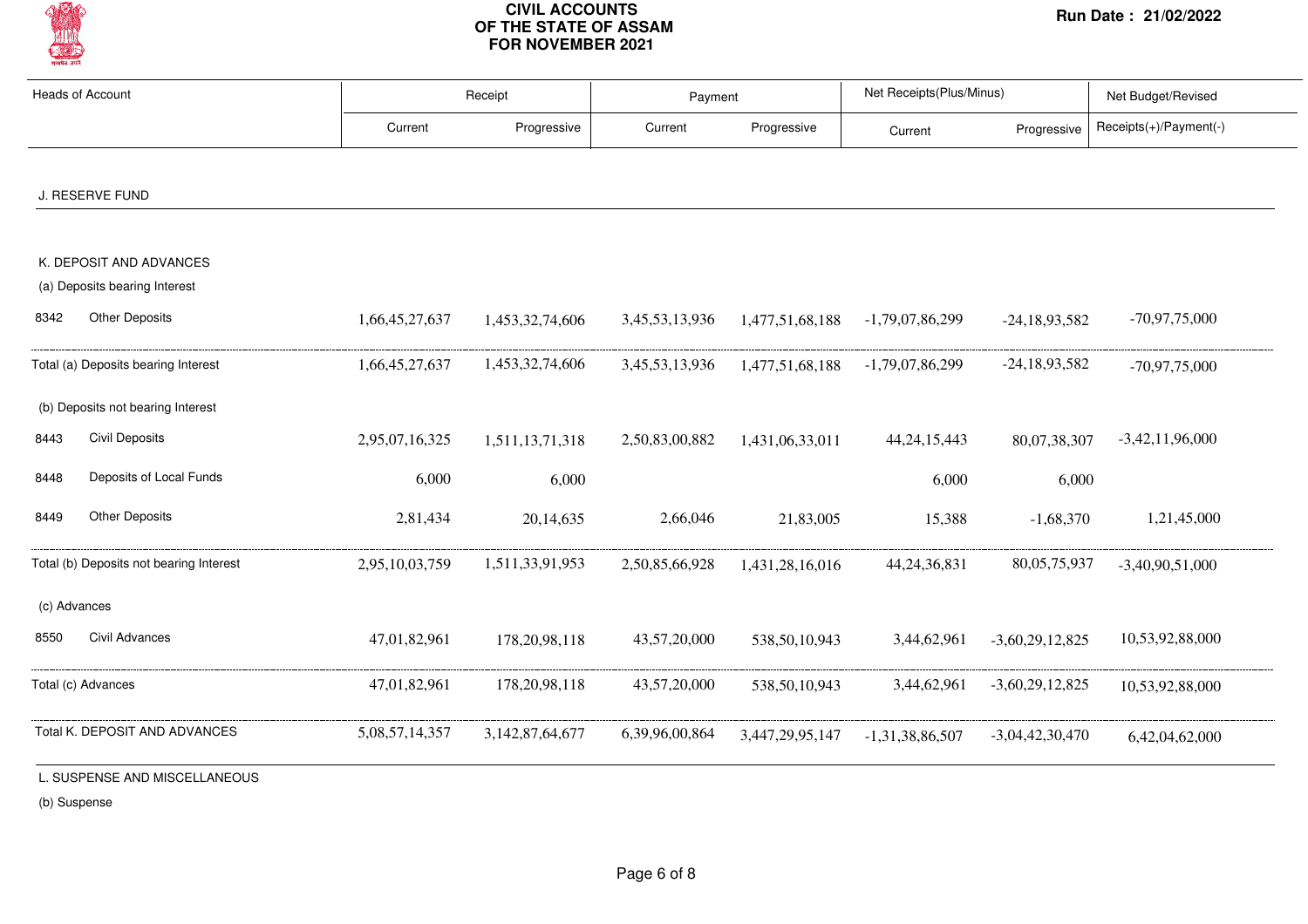

| <b>Heads of Account</b> |                                                                                                         |                        | Receipt                                                                 | Payment        |                                                    | Net Receipts (Plus/Minus) |                   | Net Budget/Revised     |
|-------------------------|---------------------------------------------------------------------------------------------------------|------------------------|-------------------------------------------------------------------------|----------------|----------------------------------------------------|---------------------------|-------------------|------------------------|
|                         |                                                                                                         | Current                | Progressive                                                             | Current        | Progressive                                        | Current                   | Progressive       | Receipts(+)/Payment(-) |
|                         | L. SUSPENSE AND MISCELLANEOUS                                                                           |                        |                                                                         |                |                                                    |                           |                   |                        |
| (b) Suspense            |                                                                                                         |                        |                                                                         |                |                                                    |                           |                   |                        |
| 8658                    | <b>Suspense Accounts</b>                                                                                | 22,59,49,235           | 191,89,47,894                                                           | 18,71,06,656   | 681, 19, 91, 870                                   | 3,88,42,579               | -4,89,30,43,976   | 1,44,21,99,000         |
|                         | Total (b) Suspense                                                                                      | 22,59,49,235           | 191,89,47,894                                                           | 18,71,06,656   | 681, 19, 91, 870                                   | 3,88,42,579               | $-4,89,30,43,976$ | 1,44,21,99,000         |
|                         | (c) Other Accounts                                                                                      |                        |                                                                         |                |                                                    |                           |                   |                        |
| 8671                    | Departmental Balances                                                                                   | 82,50,982              | 10,11,69,726                                                            | 5,40,06,308    | 18,45,36,852                                       | $-4,57,55,326$            | $-8,33,67,126$    | 37,91,91,000           |
| 8673                    | Cash Balance Investment Account                                                                         | 86,42,38,00,000        | 106,051,89,00,000                                                       |                | 99,39,86,00,000 104,918,64,00,000 -12,97,48,00,000 |                           | 11,33,25,00,000   | $-9,71,52,38,000$      |
| 8675                    | Deposits with Reserve Bank                                                                              | 3,47,82,09,90,282      | 304,839,56,92,646  3,47,82,09,90,282  304,839,56,92,646                 |                |                                                    |                           |                   |                        |
|                         | Total (c) Other Accounts                                                                                | 4, 34, 25, 30, 41, 264 | 410,901,57,62,372 4,47,27,35,96,590 409,776,66,29,498 -13,02,05,55,326  |                |                                                    |                           | 11,24,91,32,874   | $-9,33,60,47,000$      |
|                         | (e) Miscellaneous                                                                                       |                        |                                                                         |                |                                                    |                           |                   |                        |
| 8680                    | Miscellaneous Government Accounts                                                                       | 4,99,99,98,374         | 499,99,98,374                                                           |                |                                                    | 4,99,99,98,374            | 4,99,99,98,374    |                        |
|                         | Total (e) Miscellaneous                                                                                 | 4,99,99,98,374         | 499,99,98,374                                                           |                |                                                    | 4,99,99,98,374            | 4,99,99,98,374    |                        |
|                         | Total L. SUSPENSE AND MISCELLANEOUS                                                                     |                        | 4,39,47,89,88,873 411,593,47,08,640 4,47,46,07,03,246 410,457,86,21,368 |                |                                                    | $-7,98,17,14,373$         | 11,35,60,87,272   | $-7,89,38,48,000$      |
|                         | M. REMITTANCES                                                                                          |                        |                                                                         |                |                                                    |                           |                   |                        |
|                         | (a) Money Orders, and other Remittances                                                                 |                        |                                                                         |                |                                                    |                           |                   |                        |
| 8782                    | Cash Remittances and adjustments<br>between officers rendering accounts to the<br>same Accounts Officer | 7,81,63,25,091         | 2,788,79,74,481                                                         | 7,35,63,08,026 | 2,732,00,63,404                                    | 46,00,17,065              | 56,79,11,077      | $-7,11,64,39,000$      |
|                         | Total (a) Money Orders, and other Remittances                                                           | 7,81,63,25,091         | 2,788,79,74,481                                                         | 7,35,63,08,026 | 2.732.00.63.404                                    | 46,00,17,065              | 56, 79, 11, 077   | $-7,11,64,39,000$      |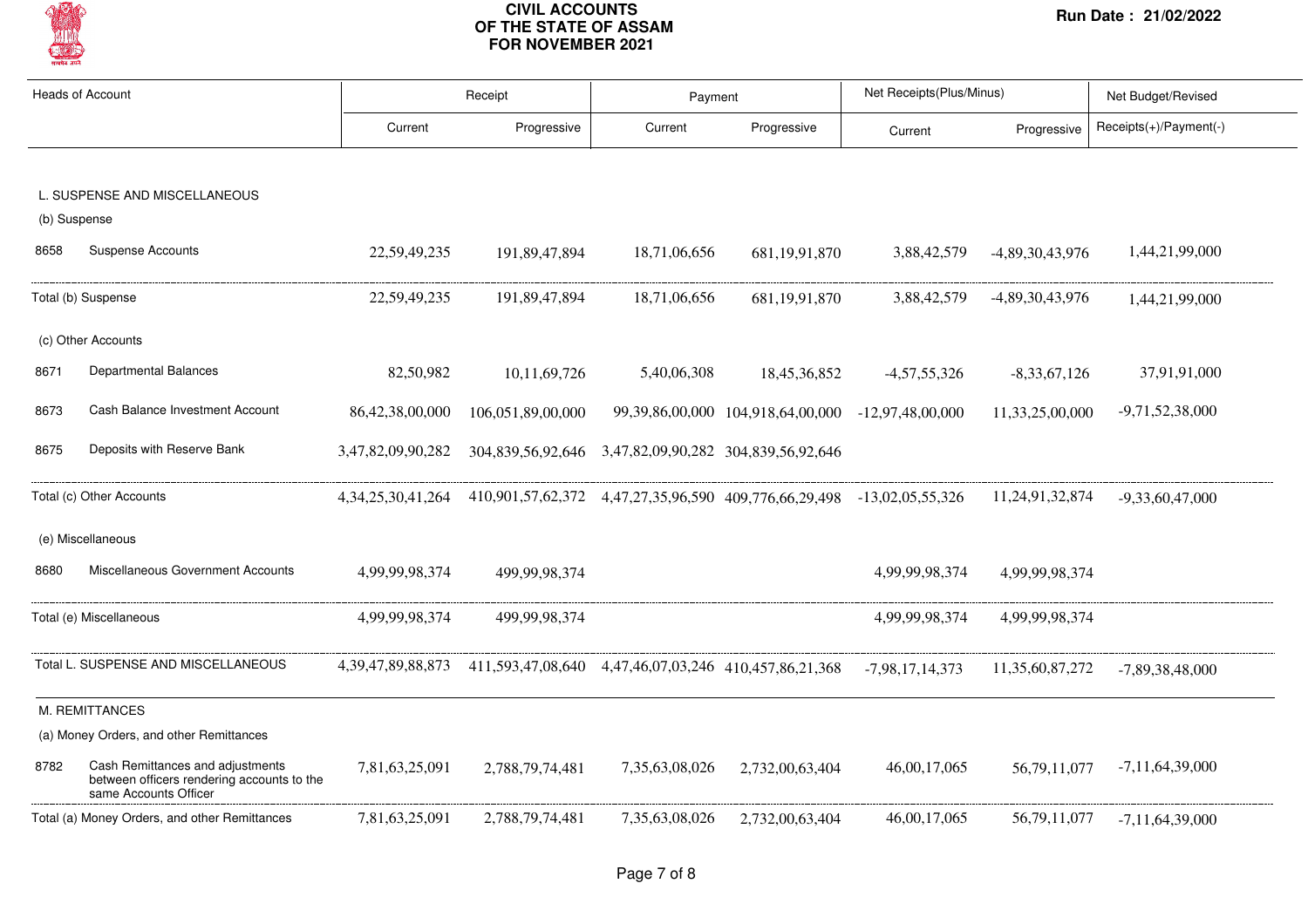

| <b>Heads of Account</b>                                   |                        | Receipt                                                            | Payment         |                 | Net Receipts (Plus/Minus) |                 | Net Budget/Revised                   |
|-----------------------------------------------------------|------------------------|--------------------------------------------------------------------|-----------------|-----------------|---------------------------|-----------------|--------------------------------------|
|                                                           | Current                | Progressive                                                        | Current         | Progressive     | Current                   | Progressive     | $Receipts(+)/Payment(-)$             |
|                                                           |                        |                                                                    |                 |                 |                           |                 |                                      |
| M. REMITTANCES                                            |                        |                                                                    |                 |                 |                           |                 |                                      |
| (b) Inter- Governmental Adjustment Account                |                        |                                                                    |                 |                 |                           |                 |                                      |
| Inter-State Suspence Account<br>8793                      | $-35,965$              | $-4,63,365$                                                        | $-16,72,06,502$ | 33, 39, 13, 061 | 16,71,70,537              | -33,43,76,426   | $-21,85,44,000$                      |
| Total (b) Inter- Governmental Adjustment Account          | $-35.965$              | $-4,63,365$                                                        | $-16,72,06,502$ | 33, 39, 13, 061 | 16,71,70,537              | -33,43,76,426   | $-21,85,44,000$                      |
| Total M. REMITTANCES                                      | 7,81,62,89,126         | 2.788.75.11.116                                                    | 7,18,91,01,524  | 2,765,39,76,465 | 62.71.87.602              | 23, 35, 34, 651 | $-7,33,49,83,000$                    |
| <b>Total-Part III Public Account</b>                      | 4,59,36,83,87,490      | 419,408,68,57,386 4,68,31,57,17,534 418,231,49,77,775              |                 |                 | $-8,94,73,30,042$         | 11,77,18,79,611 | 6, 42, 33, 21, 000<br>6,42,33,21,000 |
| Total - Consolidated/Contingency<br>Fund & Public Account | 5, 43, 53, 26, 10, 832 | 467, 338, 92, 50, 616 5, 53, 21, 38, 21, 365 463, 405, 11, 38, 442 |                 |                 |                           |                 |                                      |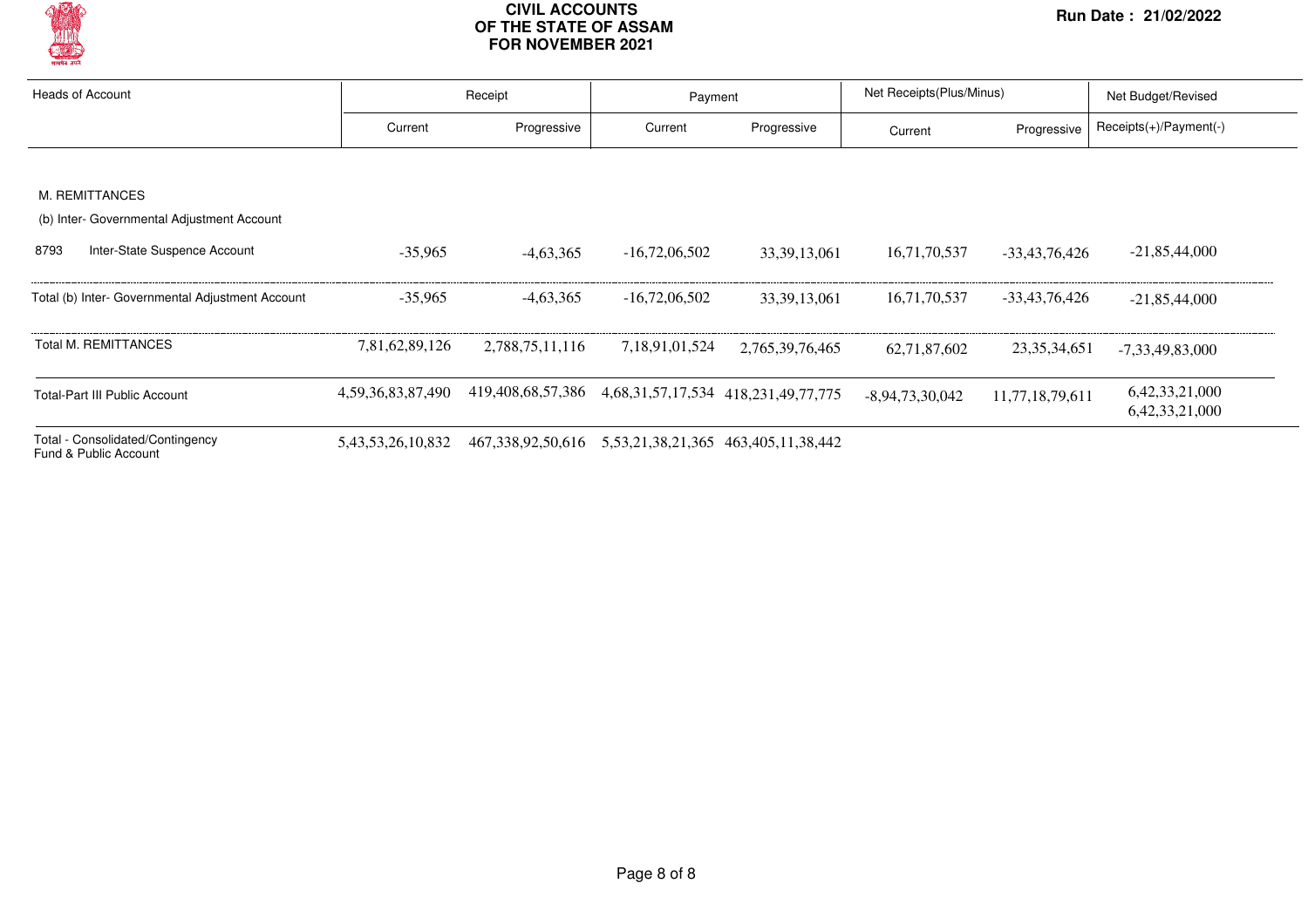| <b>Heads Of Accounts</b>  |                | Receipt     | <b>Payment</b> |               |
|---------------------------|----------------|-------------|----------------|---------------|
| I. S. S.                  | <b>Current</b> | Progressive | <b>Current</b> | Progressive   |
| 101 A.G. Andhra Pradesh   | 0              | $\mathbf 0$ |                | 0             |
| 103 A.G. Bihar            | 0              | $\pmb{0}$   | $-40,403$      | $-11,920$     |
| 104 A.G. Gujrat           | 0              | 0           | $-1,41,573$    | 2,89,755      |
| 105 A.G. Haryana          | 0              | 0           |                | 0             |
| 106 A.G. Kerala           | 0              | $\pmb{0}$   | $-1,04,446$    | $-1,04,446$   |
| 107 A.G. Madhya Pradesh   | 0              | 0           | $-2, 10, 378$  | $-4, 15, 239$ |
| 108 A.G. Tamil Nadu       | 0              | 0           |                | 0             |
| 109 A.G. Maharastra       | 0              | $\pmb{0}$   | $-98,858$      | $-7,09,707$   |
| 110 A.G. Karnataka        | 0              | $\mathbf 0$ |                | 0             |
| 111 A.G. Nagaland         | 0              | $\mathbf 0$ | $-3,72,21,594$ | 6,78,89,329   |
| 112 A.G. Orissa           | 0              | 0           | $-13,693$      | 38,071        |
| 113 A.G. Punjab           | 0              | $\pmb{0}$   |                | $\mathbf 0$   |
| 114 A.G. Rajasthan        | 0              | 0           | $-1,44,775$    | 1,92,728      |
| 115 A.G. Uttar Pradesh    | 0              | $\mathbf 0$ | $-18,533$      | 61,982        |
| 116 A.G. West Bengal      | 0              | $\mathbf 0$ | $-3,29,599$    | 19,72,582     |
| 117 A.G. Meghalaya        | 0              | 0           | $-64,73,157$   | 2,36,96,937   |
| 118 A.G. Himachal Pradesh | 0              | 0           |                | 0             |
| 119 A.G. Manipur          | 0              | $\mathbf 0$ | $-14,79,376$   | 24,63,910     |
| 120 A.G. Tripura          | $-15,125$      | $-4,69,890$ | $-19,90,366$   | $-29,09,519$  |
| 121 A.G. Mizoram          | $-20,840$      | 6,525       | $-69, 43, 378$ | 96,00,726     |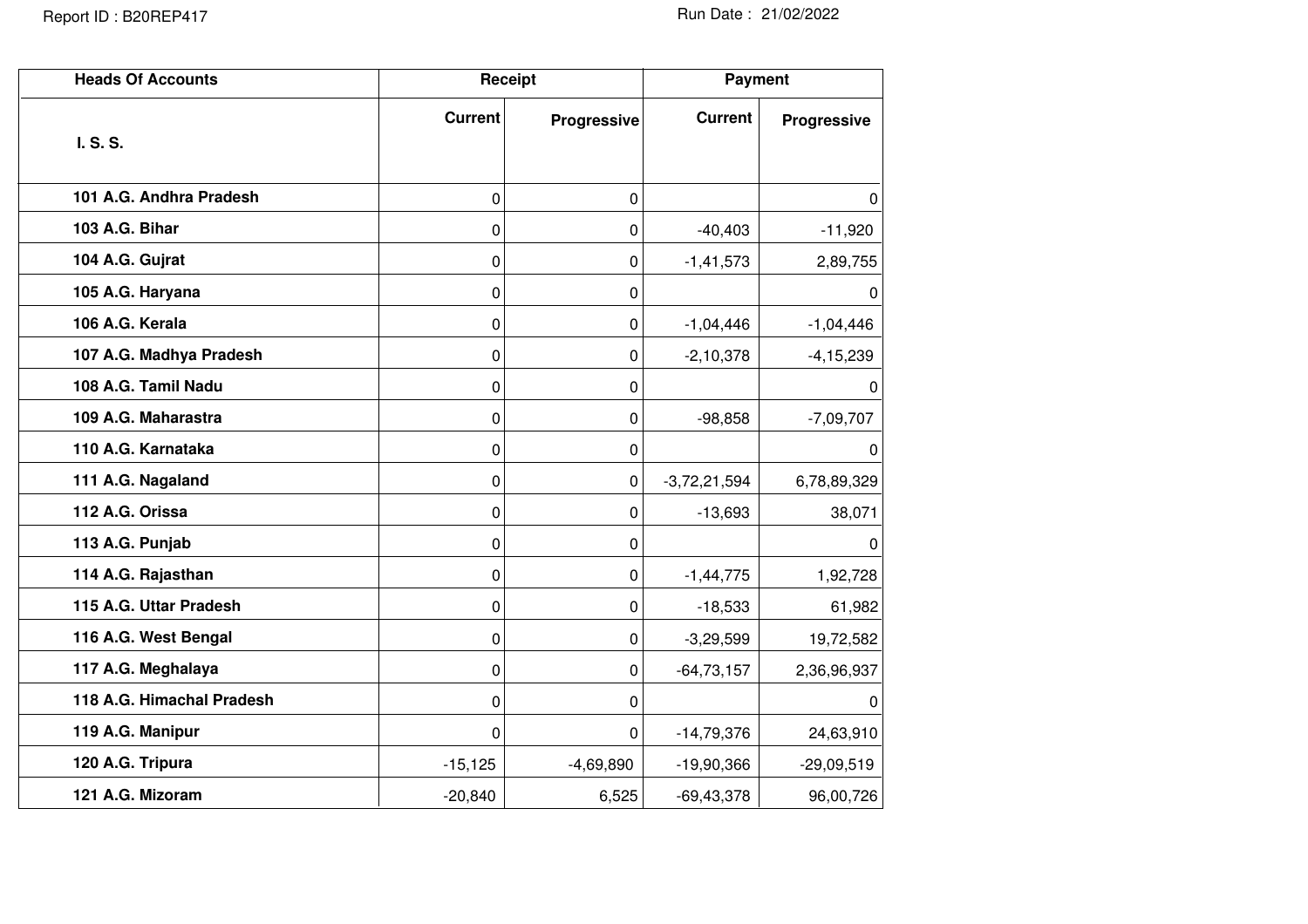| <b>Heads Of Accounts</b>                       | Receipt        |             | Payment            |              |
|------------------------------------------------|----------------|-------------|--------------------|--------------|
| I. S. S.                                       | <b>Current</b> | Progressive | <b>Current</b>     | Progressive  |
| 122 A.G. Arunachal Pradesh                     | 0              | 0           | $-11, 18, 94, 248$ | 23,20,78,024 |
| 123 A.G. Goa                                   | 0              | 0           |                    | $-33,799$    |
| 124 A.G. Chattisgarh                           | 0              | 0           | $-39,213$          | 74,343       |
| 125 A.G. Jharkhand                             | 0              | 0           |                    | $\mathbf{0}$ |
| 126 A.G. Uttaranchal                           | 0              | 0           |                    | 0            |
| 127 A.G. Pudicherry                            | 0              | 0           |                    | 0            |
| 130 A.G. Telangana                             | 0              | 0           |                    | 0            |
| 131 A.G. Jammu & Kashmir                       | 0              | 0           | $-62,912$          | $-2,60,696$  |
| 281 A.G. Ladakh                                | 0              | 0           |                    | 0            |
| 787 A.G. Dadra Nagar Haveli and Daman<br>& Diu | 0              | 0           |                    | $\Omega$     |
| <b>NULL</b>                                    | 0              | 0           |                    | 0            |
| Total - I. S. S.                               | $-35,965$      | $-4,63,365$ | $-16,72,06,502$    | 33,39,13,061 |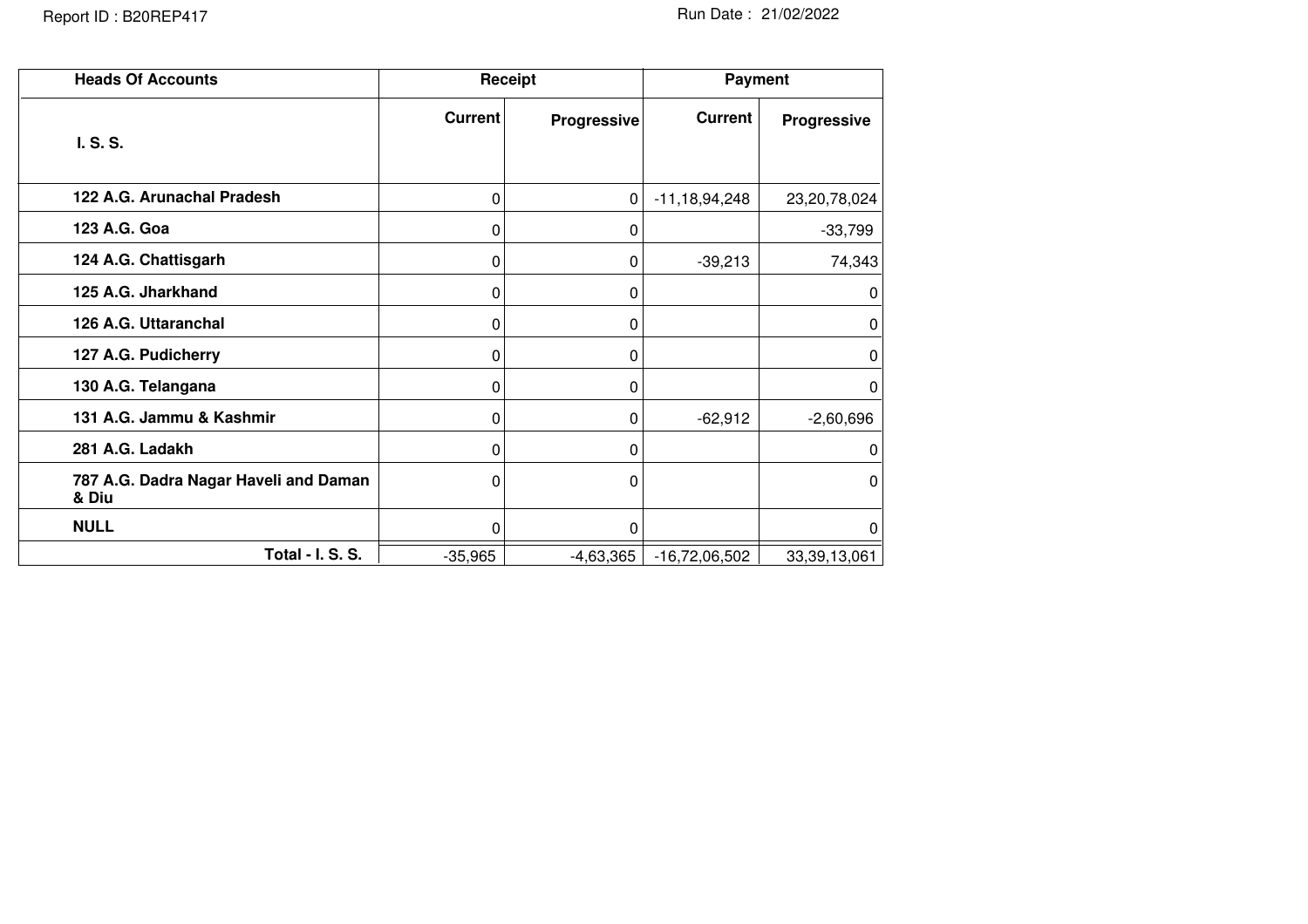- Certified that the accounts of the Government of Assam for the month of **NOVEMBER 2021** were completed and signed by me on 21 February 2022 and have been filed in my office. 1.
- Certified that the closing balance under the head "Deposits with the Reserve Bank" as shown in my account is being reconciled with the balance shown in the statement of Reserve Bank Deposits received from the Central Accounts office Reserve Bank of India, Nagpur. 2.
	- A General statement of Account is given below:-

3.

| <b>Heads</b>                         | <b>Amount in Rupees</b> |
|--------------------------------------|-------------------------|
| 1. Opening Balance                   | 85986892379.36          |
| Details of Opening Balance           |                         |
| (i) Cash in Transit                  | .00                     |
| (ii) Cash in Treasuries              | .00                     |
| (iii) Deposits with the Reserve Bank | 85986892379.36          |
| 2. Receipts of the month             | 543532610831.96         |
| 3. Total (1+2)                       | 629519503211.32         |
| 4. Disbursements of the month        | 553213821364.52         |
| 5. Closing Balance (3-4)             | 76305681846.80          |
| Details of Closing Balance           |                         |
| (i) Cash in Transit                  | .00                     |
| (ii) Cash in Treasuries              | .00                     |
| (iii) Deposits with the Reserve Bank | 76305681846.80          |
| 6. Total (4+5)                       | 629519503211.32         |

**Guljari Lal Principal Accountant General (A&E) Assam**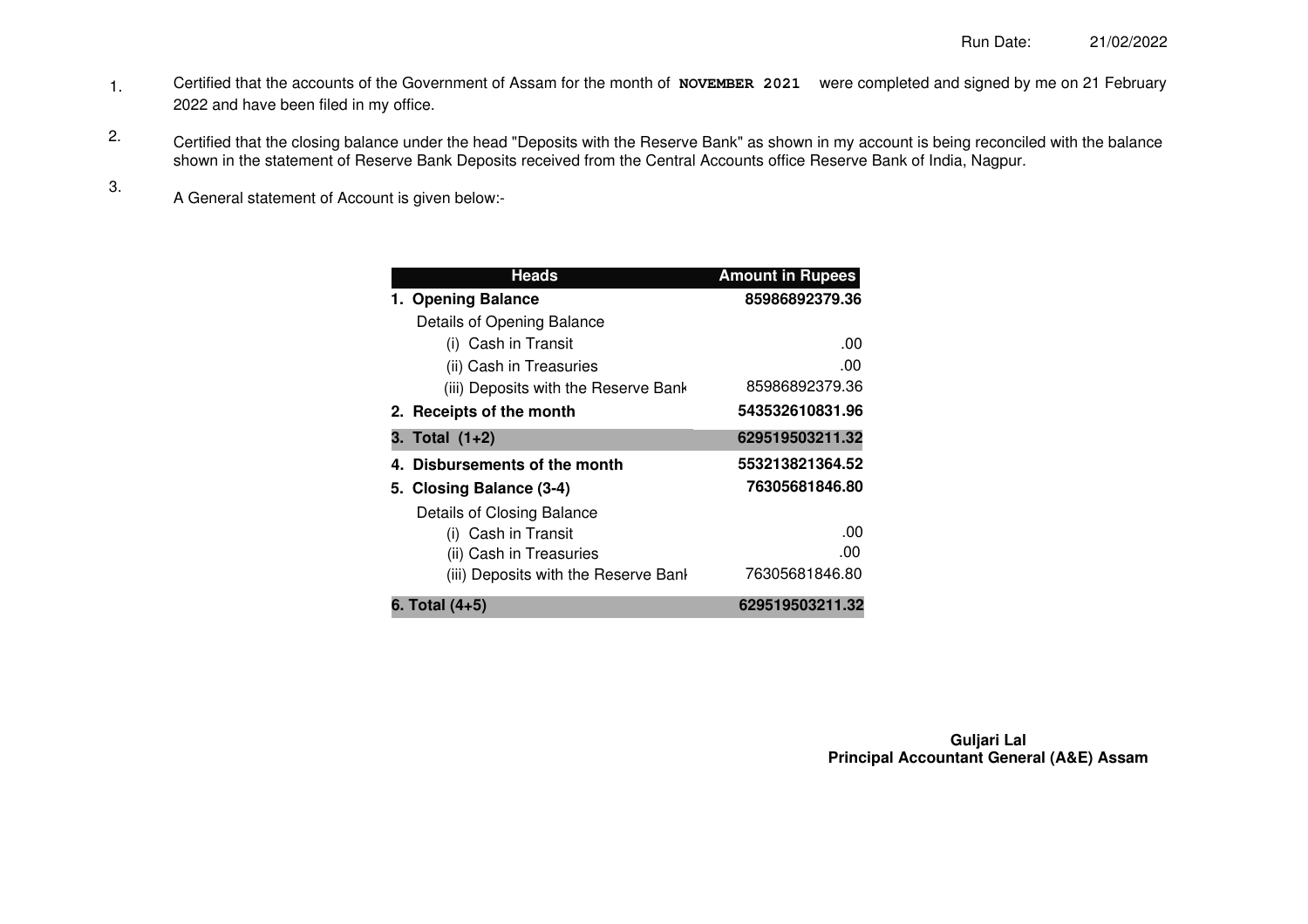| <b>TREASURY ACCOUNTS:</b> |                       |                |                                                   |
|---------------------------|-----------------------|----------------|---------------------------------------------------|
| SI.                       | Name of Treasury      |                | No. of   Month Of Account                         |
|                           |                       |                |                                                   |
| 1                         | ASSAM HOUSE, NEWDELHI | 3              | $09/21$ , $10/21$ , $11/21$ ,                     |
| 2                         | DISPUR                | $\mathbf{1}$   | $11/21$ ,                                         |
| β                         | DIPHU                 | $\mathbf{1}$   | $11/21$ ,                                         |
| 4                         | DIBRUGARH             | $\mathbf{1}$   | 11/21,                                            |
| 5                         | <b>HAMREN</b>         | $\mathbf{1}$   | $11/21$ ,                                         |
| $\overline{6}$            | HAILAKANDI            | $\mathbf{1}$   | 11/21,                                            |
| 7                         | HOJAI                 | 3              | $09/21$ , $10/21$ , $11/21$ ,                     |
| $\overline{8}$            | <b>KAMRUP</b>         | 5              | $07/21$ , $08/21$ , $09/21$ , $10/21$ , $11/21$ , |
| ি                         | MORIGAON              | $\mathbf{1}$   | $11/21$ ,                                         |
| 10                        | TIHU                  | $\mathbf{1}$   | 11/21,                                            |
| 11                        | ABHAYAPURI            | $\mathbf{1}$   | $11/21$ ,                                         |
| $\overline{12}$           | HAT SINGIMARI         | $\overline{2}$ | 10/21, 11/21,                                     |
| $\overline{13}$           | AMGURI                | $\mathbf{1}$   | $11/21$ ,                                         |
| $\overline{14}$           | CHABUA                | $\overline{2}$ | 10/21, 11/21,                                     |
| 15                        | SILAPATHAR            | $\overline{2}$ | 10/21, 11/21,                                     |
| 16                        | TEOK                  | $\mathbf{1}$   | $11/21$ ,                                         |
|                           | Total :               | 27             |                                                   |

| <b>WORKS ACCOUNTS:</b>  |                             |                |                  |
|-------------------------|-----------------------------|----------------|------------------|
| $S1$ .                  | Name of Division            | No. of         | Month Of Account |
|                         |                             |                |                  |
| $\overline{\mathbf{1}}$ | E.E., NALBARI E&D           | $\mathbf{1}$   | $11/21$ ,        |
|                         | DIVISION,                   |                |                  |
| 2                       | E.E., TANGLA P.H.E.         | $\mathbf{1}$   | $11/21$ ,        |
|                         | DIVISION                    |                |                  |
| 3                       | (E) E.E., DIPHU RURAL P.H.E | $\mathbf{1}$   | $11/21$ ,        |
|                         | DIVISION                    |                |                  |
| 4                       | (E) E.E., HOWRAGHAT P.H.E.  | $\mathbf{1}$   | 11/21,           |
|                         | DIVISION                    |                |                  |
| 5                       | E.E., DHANSIRI PROJECT      | $\mathbf{1}$   | 11/21,           |
|                         | CANAL -I DIVISION,          |                |                  |
|                         | IRRIGATION, UDALGURI        |                |                  |
| $\overline{6}$          | E.E., KOKRAJHAR DIVISION    | $\mathbf{1}$   | $11/21$ ,        |
|                         | (IRRIGATION)                |                |                  |
| 7                       | E.E., MANGALDOI MECHANICAL  | $\mathbf{1}$   | $11/21$ ,        |
|                         | DIVISION, IRRIGATION        |                |                  |
| 8                       | E.E., SADIYA-DOOMDOOMA      | $\mathbf{1}$   | $11/21$ ,        |
|                         | IRRIGATION DIVISION         |                |                  |
|                         | (LAKHIMPUR MECHANICAL       |                |                  |
|                         | DIVISION, IRRIGATION, NORTH |                |                  |
|                         | LAKHIMPUR)                  |                |                  |
| 9                       | E.E., GOHPUR IRRIGATION     | $\overline{2}$ | 10/21, 11/21,    |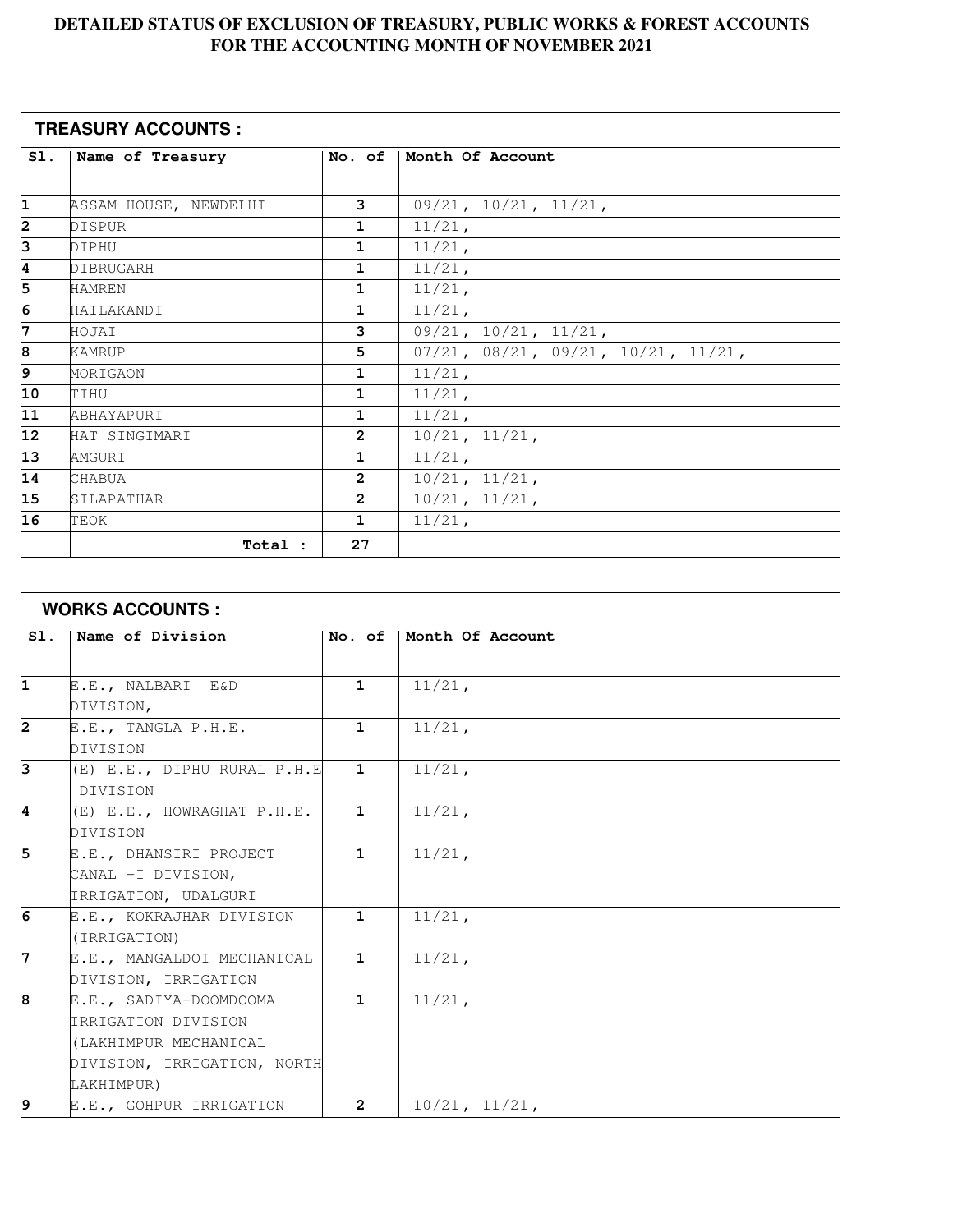|                 | <b>WORKS ACCOUNTS:</b>                          |                |                                                             |  |
|-----------------|-------------------------------------------------|----------------|-------------------------------------------------------------|--|
| SI.             | Name of Division                                | No. of         | Month Of Account                                            |  |
|                 |                                                 |                |                                                             |  |
| 10              | E.E., HOJAI-JALUKBARI                           | 3              | $09/21$ , $10/21$ , $11/21$ ,                               |  |
|                 | IRRIGATION DIVISION                             |                |                                                             |  |
|                 | (MANGALDOI INVESTIGATION                        |                |                                                             |  |
|                 | DIVISION, IRRIGATION)                           |                |                                                             |  |
| 11              | E.E., BOKAJAN DIVISION                          | $\mathbf{1}$   | $11/21$ ,                                                   |  |
|                 | IRRIGATION, SARIHAJAN                           |                |                                                             |  |
| $\overline{12}$ | (NE) E.E., BARAPATHAR ROAD                      | $\mathbf{2}$   | 10/21, 11/21,                                               |  |
| 13              | DIVISION, BARAPATHAR<br>(NE) E.E., DOKMOKA ROAD | $\mathbf{1}$   | $11/21$ ,                                                   |  |
|                 | DIVISION                                        |                |                                                             |  |
| 14              | E.E., HAFLONG                                   | 3              | $06/21$ , $07/21$ , $08/21$ ,                               |  |
|                 | BLDG.DIVISION, HAFLONG                          |                |                                                             |  |
| 15              | E.E., HAFLONG ROAD                              | $\overline{2}$ | 10/21, 11/21,                                               |  |
|                 | DIVISION                                        |                |                                                             |  |
| 16              | E.E., MAIBONG(R&B)                              | 6              | $06/21$ , $07/21$ , $08/21$ , $09/21$ , $10/21$ , $11/21$ , |  |
|                 | DIVISION, MAIBONG                               |                |                                                             |  |
| 17              | E.E., SIBSAGAR BUILDING                         | $\mathbf{1}$   | $11/21$ ,                                                   |  |
|                 | DIVISION                                        |                |                                                             |  |
| 18              | E.E., KOKRAJHAR BUILDING                        | $\mathbf{1}$   | $11/21$ ,                                                   |  |
|                 | DIVISION                                        |                |                                                             |  |
| 19              | E.E., CHABUA, DULIAJAN &                        | 4              | 08/21, 09/21, 10/21, 11/21,                                 |  |
|                 | NAHARKATIA TERRITORIAL                          |                |                                                             |  |
|                 | ROAD (JORHAT N.E.C. DIVISION                    |                |                                                             |  |
| 20              | E.E., CHARAIDEO DISTRICT                        | $\mathbf{1}$   | $11/21$ ,                                                   |  |
|                 | TERRITORIAL ROAD (CHARAIDEO                     |                |                                                             |  |
|                 | RURAL ROAD DIVISION,                            |                |                                                             |  |
|                 | (DIBRUGARH STATE ROAD)                          |                |                                                             |  |
| 21              | E.E., UDALGURI RURAL ROAD                       | $\mathbf{1}$   | $11/21$ ,                                                   |  |
|                 | (UDALGURI/MANGALDOI N.T.                        |                |                                                             |  |
|                 | ROAD DIV)                                       |                |                                                             |  |
| 22              | E.E., GOHPUR CIVIL SUB-                         | $\overline{2}$ | $10/21$ , $11/21$ ,                                         |  |
|                 | DIVISION TERRITORIAL                            |                |                                                             |  |
|                 | ROAD (SONITPUR A.A.C.P.                         |                |                                                             |  |
|                 | (NAGAON ARIASP) DIVISION                        |                |                                                             |  |
| 23              | E.E., BONGAIGAON DISTRICT                       | $\mathbf{1}$   | $11/21$ ,                                                   |  |
|                 | TERRITORIAL ROAD (BONGAIGAON                    |                |                                                             |  |
|                 | RURAL ROAD DIVISION,                            |                |                                                             |  |
|                 | (BONGAIGAON ROAD),                              |                |                                                             |  |
| 24              | E.E., JORHAT, DERGAON &                         | $\mathbf{1}$   | $11/21$ ,                                                   |  |
|                 | TITABOR TERRITORIAL ROAD                        |                |                                                             |  |
|                 | (JORHAT RURAL (JORHAT EAST)                     |                |                                                             |  |
|                 | ROAD) DIVISION                                  |                |                                                             |  |
| 25              | E.E., NAZIRA & AMGURI                           | $\mathbf{1}$   | $11/21$ ,                                                   |  |
|                 | TERRITORIAL ROAD (SIBSAGAR                      |                |                                                             |  |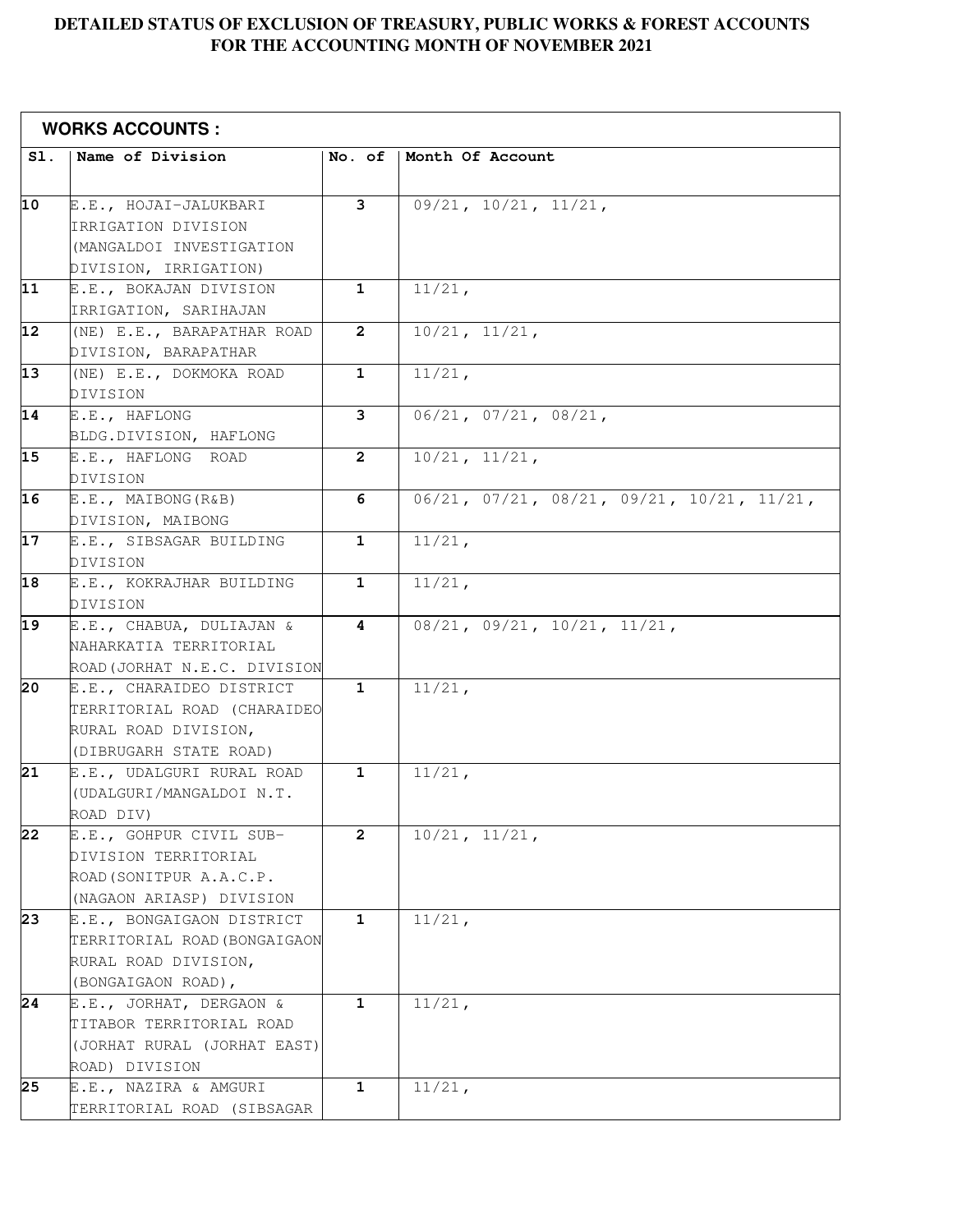| Sl.             | Name of Division                                                | No. of         | Month Of Account                                                             |
|-----------------|-----------------------------------------------------------------|----------------|------------------------------------------------------------------------------|
|                 |                                                                 |                |                                                                              |
| 26              | E.E., DIPHU ELECT.PWD                                           | 6              | $06/21$ , $07/21$ , $08/21$ , $09/21$ , $10/21$ , $11/21$ ,                  |
|                 | DIVN., DIPHU                                                    |                |                                                                              |
| 27              | E.E., UMPANI ROAD DIVN.,<br>UMPANI                              | 4              | 08/21, 09/21, 10/21, 11/21,                                                  |
| 28              | (NE) E.E., HAFLONG ROAD<br>DIVN, HAFLONG                        | $\mathbf{1}$   | $11/21$ ,                                                                    |
| $\overline{29}$ | (NE) E.E., DIPHU MECHANICAL<br>DIVISION, IRRIGATION,<br>BOKULIA | $\overline{2}$ | 10/21, 11/21,                                                                |
| 30              | (NE) E.E., BOKAJAN DIVISION<br>(SARIHAJAN), IRRIGATION          | $\mathbf{1}$   | $11/21$ ,                                                                    |
| 31              | E.E., CHIRANG WATER<br>RESOURCE DIVISION, CHIRANG               | $\mathbf{1}$   | $11/21$ ,                                                                    |
| 32              | PWD Kokrajhar Building<br>Division, Kokrajhar                   | $7\phantom{.}$ | $05/21$ , $06/21$ , $07/21$ , $08/21$ , $09/21$ , $10/21$ ,<br>$11/21$ ,     |
| 33              | E.E., BARPATHAR ROAD<br>DIVISION                                | 1              | $11/21$ ,                                                                    |
| 34              | PWD Kokrajhar Rural Road<br>Division, Kokrajhar                 | 7              | $05/21$ , $06/21$ , $07/21$ , $08/21$ , $09/21$ , $10/21$ ,<br>$11/21$ ,     |
| 35              | PWD Mushalpur R&B Division,<br>Musalpur                         | 6              | $06/21$ , $07/21$ , $08/21$ , $09/21$ , $10/21$ , $11/21$ ,                  |
| 36              | PWD Udalguri Rural Road<br>Division                             | 8              | $04/21$ , $05/21$ , $06/21$ , $07/21$ , $08/21$ , $09/21$ ,<br>10/21, 11/21, |
| 37              | PHE, Tangla Division                                            | 2              | 10/21, 11/21,                                                                |
| 38              | Kokrajhar Divn. (Irr.),                                         | 1              | 11/21,                                                                       |
| 39              | Champamati canal<br>Division (Irr.)                             | $\mathbf{1}$   | 11/21,                                                                       |
| 40              | Tangla Division (Irr),                                          | 6              | $06/21$ , $07/21$ , $08/21$ , $09/21$ , $10/21$ , $11/21$ ,                  |
| 41              | Dhansiri Project Disions,<br>$\texttt{Canal-1}$                 | $\mathbf{1}$   | 11/21,                                                                       |
| 42              | Dhansiri Project Weir<br>Division                               | $\overline{2}$ | 10/21, 11/21,                                                                |
| 43              | Chirang Water Resource<br>Division,                             | $\mathbf{2}$   | 10/21, 11/21,                                                                |
|                 | Total :                                                         | 100            |                                                                              |

| <b>FOREST ACCOUNTS :</b> |                            |                |                           |
|--------------------------|----------------------------|----------------|---------------------------|
| $S1$ .                   | Name of Division           |                | No. of   Month Of Account |
|                          |                            |                |                           |
|                          | D.F.O. KARBI ANGLONG EAST  | $\mathbf{2}$   | $10/21$ , $11/21$ ,       |
|                          | DIVISION, DIPHU            |                |                           |
|                          | D.F.O., KARBI ANGLONG WEST | $\overline{2}$ | $10/21$ , $11/21$ ,       |